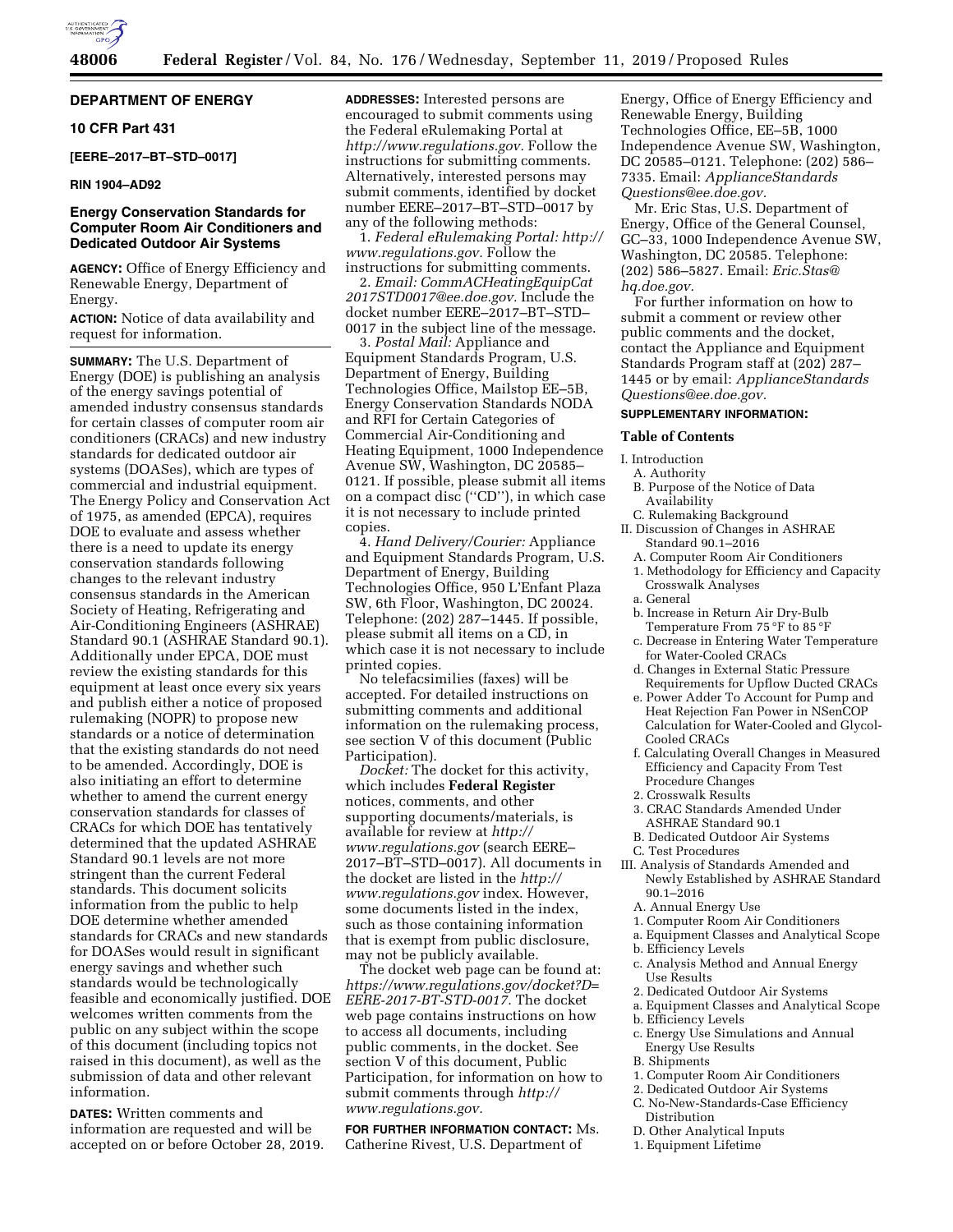- 2. Compliance Dates and Analysis Period
- E. Other Energy Conservation Standards
- Topics
- 1. Market Failures
- 2. Network Mode/''Smart'' Equipment 3. Other
- F. Estimates of Potential Energy Savings IV. Review Under Six-Year Lookback
- Provisions: Requested Information
- V. Public Participation
	- A. Submission of Comments
- B. Issues on Which DOE Seeks Comment VI. Approval of the Office of the Secretary

#### **I. Introduction**

#### *A. Authority*

The Energy Policy and Conservation Act of 1975, as amended (''EPCA''; 42 U.S.C.  $6291$  *et seq.*),<sup>1</sup> established the Energy Conservation Program for Consumer Products Other Than Automobiles. Title III, Part C<sup>2</sup> of EPCA, Public Law 94–163 (42 U.S.C. 6311– 6317, as codified), added by Public Law 95–619, Title IV, § 441(a), established the Energy Conservation Program for Certain Industrial Equipment. This covered equipment includes small, large, and very large commercial package air conditioning and heating equipment, which includes CRACs and DOASes, the subjects of this document. (42 U.S.C. 6311(1)(B)–(D))

Pursuant to EPCA, DOE's energy conservation program consists essentially of four parts: (1) Testing, (2) labeling, (3) Federal energy conservation standards, and (4) certification and enforcement procedures. Relevant provisions of the EPCA specifically include definitions (42 U.S.C. 6311), energy conservation standards (42 U.S.C. 6313), test procedures (42 U.S.C. 6314), labeling provisions (42 U.S.C. 6315), and the authority to require information and reports from manufacturers (42 U.S.C. 6316).

Federal energy efficiency requirements for covered equipment established under EPCA generally supersede State laws and regulations concerning energy conservation testing, labeling, and standards. (42 U.S.C. 6316(a) and (b); 42 U.S.C. 6297) DOE may, however, grant waivers of Federal preemption for particular State laws or regulations, in accordance with the procedures and other provisions set forth under 42 U.S.C. 6316(b)(2)(D).

In EPCA, Congress initially set mandatory energy conservation standards for certain types of commercial heating, air-conditioning, and water-heating equipment. (42 U.S.C.

6313(a)) Specifically, the statute sets standards for small, large, and very large commercial package air conditioning and heating equipment, packaged terminal air conditioners (PTACs) and packaged terminal heat pumps (PTHPs), warm-air furnaces, packaged boilers, storage water heaters, instantaneous water heaters, and unfired hot water storage tanks. *Id.* In doing so, EPCA established Federal energy conservation standards at levels that generally corresponded to the levels in ASHRAE Standard 90.1, *Energy Standard for Buildings Except Low-Rise Residential Buildings,* as in effect on October 24, 1992 (*i.e.,* ASHRAE Standard 90.1– 1989), for each type of covered equipment listed in 42 U.S.C. 6313(a).

In acknowledgement of technological changes that yield energy efficiency benefits, Congress further directed DOE through EPCA to consider amending the existing Federal energy conservation standard for each type of equipment listed, each time ASHRAE amends Standard 90.1 with respect to such equipment. (42 U.S.C. 6313(a)(6)(A)) When triggered in this manner, DOE must undertake and publish an analysis of the energy savings potential of amended energy efficiency standards, and amend the Federal standards to establish a uniform national standard at the minimum level specified in the amended ASHRAE Standard 90.1, unless DOE determines that there is clear and convincing evidence to support a determination that a morestringent standard level as a national standard would produce significant additional energy savings and be technologically feasible and economically justified. (42 U.S.C. 6313(a)(6)(A)(ii)) If DOE decides to adopt as a national standard the minimum efficiency levels specified in the amended ASHRAE Standard 90.1, DOE must establish such standard not later than 18 months after publication of the amended industry standard. (42 U.S.C.  $6313(a)(6)(A)(ii)(I)$  However, if DOE determines, supported by clear and convincing evidence, that a morestringent uniform national standard would result in significant additional conservation of energy and is technologically feasible and economically justified, then DOE must establish such more-stringent uniform national standard not later than 30 months after publication of the amended ASHRAE Standard 90.1.3 (42 U.S.C. 6313(a)(6)(A)(ii)(II) and (B))

Although EPCA does not explicitly define the term ''amended'' in the context of what type of revision to ASHRAE Standard 90.1 would trigger DOE's obligation, DOE's longstanding interpretation has been that the statutory trigger is an amendment to the standard applicable to that equipment under ASHRAE Standard 90.1 that increases the energy efficiency level for that equipment. *See* 72 FR 10038, 10042 (March 7, 2007). In other words, if the revised ASHRAE Standard 90.1 leaves the energy efficiency level unchanged (or lowers the energy efficiency level), as compared to the energy efficiency level specified by the uniform national standard adopted pursuant to EPCA, regardless of the other amendments made to the ASHRAE Standard 90.1 requirement (*e.g.,* the inclusion of an additional metric), DOE has stated that it does not have the authority to conduct a rulemaking to consider a higher standard for that equipment pursuant to 42 U.S.C. 6313(a)(6)(A). *See* 74 FR 36312, 36313 (July 22, 2009) and 77 FR 28928, 28937 (May 16, 2012). However, DOE notes that Congress adopted amendments to these provisions related to ASHRAE Standard 90.1 equipment under the American Energy Manufacturing Technical Corrections Act (Pub. L. 112–210 (Dec. 18, 2012); ''AEMTCA''). In relevant part, DOE is prompted to act whenever ASHRAE Standard 90.1 is amended with respect to ''the standard levels or design requirements applicable under that standard'' to any of the enumerated types of commercial air conditioning, heating, or water heating equipment. (42 U.S.C.  $6313(a)(6)(A)(i)$ .

EPCA does not detail the exact type of amendment that serves as a triggering event. However, DOE has considered whether its obligation is triggered in the context of whether the specific ASHRAE Standard 90.1 requirement on which the most current Federal requirement is

- (3) The total projected amount of energy savings likely to result directly from the standard;
- (4) Any lessening of the utility or the performance of the products likely to result from the standard;
- (5) The impact of any lessening of competition, as determined in writing by the Attorney General, that is likely to result from the standard;
- (6) The need for national energy conservation; and

<sup>1</sup>All references to EPCA in this document refer to the statute as amended through America's Water Infrastructure Act of 2018, Public Law 115–270 (Oct. 23, 2018).

<sup>2</sup>For editorial reasons, upon codification in the U.S. Code, Part C was redesignated Part A–1.

<sup>3</sup> In determining whether a more-stringent standard is economically justified, EPCA directs DOE to determine, after receiving views and comments from the public, whether the benefits of

the proposed standard exceed the burdens of the proposed standard by, to the maximum extent practicable, considering the following:

<sup>(1)</sup> The economic impact of the standard on the manufacturers and consumers of the products subject to the standard;

<sup>(2)</sup> The savings in operating costs throughout the estimated average life of the product compared to any increases in the initial cost or maintenance expense;

<sup>(7)</sup> Other factors the Secretary considers relevant. (42 U.S.C. 6313(a)(6)(B)(ii)).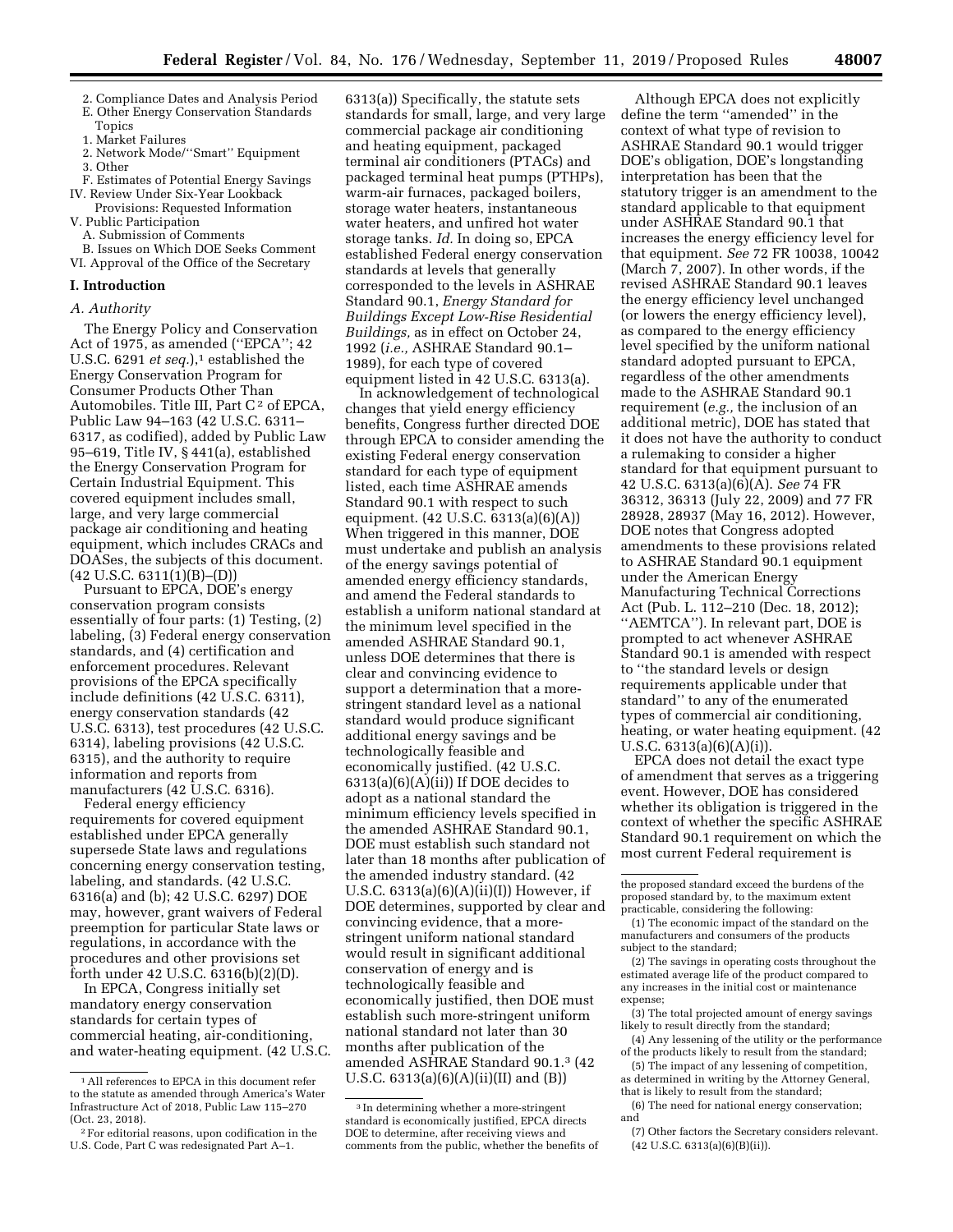based is amended (*i.e.,* the regulatory metric). For example, if an amendment to ASHRAE Standard 90.1 changed the metric for the standard on which the Federal requirement was based, DOE would perform a crosswalk analysis to determine whether the amended metric under ASHRAE Standard 90.1 resulted in an energy efficiency level that was more stringent than the current DOE standard. Conversely, if an amendment to ASHRAE Standard 90.1 were to add an additional metric by which a class of equipment is to be evaluated, but did not amend the requirement that is in terms of the metric on which the Federal requirement was based, DOE would not consider its obligation triggered.4

In addition, DOE has explained that its authority to adopt an ASHRAE amendment is limited based on the definition of ''energy conservation standard.'' 74 FR 36312, 36322 (July 22, 2009). In general, an ''energy conservation standard'' is limited, per the statutory definition, to either a performance standard *or* a design requirement. (42 U.S.C. 6311(18)) Informed by the ''energy conservation standard'' definition, DOE has stated that adoption of an amendment to ASHRAE Standard 90.1 ''that establishes both a performance standard and a design requirement is beyond the scope of DOE's legal authority, as would be a standard that included more than one design requirement.'' 74 FR 36312, 36322 (July 22, 2009).

As noted, the ASHRAE Standard 90.1 provision in EPCA acknowledges technological changes that yield energy efficiency benefits, as well as continuing development of industry standards and test methods. Amendments to a uniform national standard provide Federal requirements that continue to reflect energy efficiency improvements identified by industry. Amendments to a uniform national standard that reflect the relevant amended versions of ASHRAE Standard 90.1 would also help reduce compliance and test burdens on manufacturers by harmonizing the Federal requirements, when appropriate, with industry best

practices. This harmonization would be further facilitated by establishing not only consistent energy efficiency levels and design requirements between ASHRAE Standard 90.1 and the Federal requirements, but comparable metrics as well.

As stated previously, DOE has limited its review under the ASHRAE Standard 90.1 provisions in EPCA to the equipment classes that are subject to the ASHRAE Standard 90.1 amendment. DOE has stated that if ASHRAE has not amended a standard for an equipment class subject to 42 U.S.C. 6313, there is no change that would require action by DOE to consider amending the uniform national standard to maintain consistency with ASHRAE Standard 90.1. See, 72 FR 10038, 10042 (March 7, 2007); 77 FR 36312, 36320–36321 (July 22, 2009); 80 FR 42614, 42617 (July 17, 2015).

In those situations where ASHRAE has not acted to amend the levels in Standard 90.1 for the equipment types enumerated in the statute, EPCA also provides for a 6-year-lookback to consider the potential for amending the uniform national standards. (42 U.S.C. 6313(a)(6)(C)) Specifically, pursuant to the amendments to EPCA under AEMTCA, DOE is required to conduct an evaluation of each class of covered equipment in ASHRAE Standard 90.1 ''every 6 years'' to determine whether the applicable energy conservation standards need to be amended. (42 U.S.C. 6313(a)(6)(C)(i)) DOE must publish either a notice of proposed rulemaking (NOPR) to propose amended standards or a notice of determination that existing standards do not need to be amended. (42 U.S.C. 6313(a)(6)(C)) In proposing new standards under the 6 year review, DOE must undertake the same considerations as if it were adopting a standard that is more stringent than an amendment to ASHRAE Standard 90.1. (42 U.S.C.  $6313(a)(6)(C)(i)(II))$  This is a separate statutory review obligation, as differentiated from the obligation triggered by an ASHRAE Standard 90.1 amendment. While the statute continues to defer to ASHRAE's lead on covered equipment subject to Standard 90.1, it does allow for a comprehensive review of all such equipment and the potential for adopting more-stringent standards, where supported by the requisite clear and convincing evidence. That is, DOE interprets ASHRAE's not amending Standard 90.1 with respect to a product or equipment type as ASHRAE's determination that the standard applicable to that product or equipment type is already at an appropriate level of stringency, and DOE will not amend

that standard unless there is clear and convincing evidence that a more stringent level is justified.

As a preliminary step in the process of reviewing the changes to ASHRAE Standard 90.1, EPCA directs DOE to publish in the **Federal Register** for public comment an analysis of the energy savings potential of amended standards within 180 days after ASHRAE Standard 90.1 is amended with respect to any of the covered equipment specified under 42 U.S.C. 6313(a). (42 U.S.C. 6313(a)(6)(A)).

On October 26, 2016, ASHRAE officially released for distribution and made public ASHRAE Standard 90.1– 2016. This action by ASHRAE triggered DOE's obligations under 42 U.S.C. 6313(a)(6), as outlined previously. This notice of data availability (NODA) presents the analysis of the energy savings potential of amended energy efficiency standards, as required under 42 U.S.C. 6313(a)(6)(A)(i). DOE is also taking this opportunity to collect data and information regarding other CRAC equipment classes for which it was not triggered by ASHRAE but for which DOE plans to conduct a concurrent 6 year-lookback review. (42 U.S.C. 6313(a)(6)(C)) Such information will help DOE inform its decisions, consistent with its obligations under EPCA.

*CRAC Issue 1:* DOE seeks comment on whether, in the context of its consideration of more-stringent standards, there have been sufficient technological or market changes for CRACs since the most recent standards update that may justify a new rulemaking to consider more-stringent standards. Specifically, DOE seeks data and information that could enable the agency to determine whether DOE should propose a ''no new standard'' determination because a morestringent standard: (1) Would not result in significant additional savings of energy; (2) is not technologically feasible; (3) is not economically justified; or (4) any combination of the foregoing.

## *B. Purpose of the Notice of Data Availability*

As explained previously, DOE is publishing this NODA as a preliminary step pursuant to EPCA's requirements for DOE to consider amended standards for certain categories of commercial equipment covered by ASHRAE Standard 90.1, whenever ASHRAE amends its standard to increase the energy efficiency level for an equipment class within a given equipment category. Specifically, this NODA presents for public comment DOE's analysis of the potential energy savings for amended national energy conservation standards for these categories of commercial equipment

<sup>4</sup>See the May 16, 2012, final rule for small, large, and very large water-cooled and evaporativelycooled commercial package air conditioners, and variable refrigerant flow (VRF) water-source heat pumps with cooling capacity less than 17,000 Btu/ h, in which DOE states that ''if the revised ASHRAE Standard 90.1 leaves the standard level unchanged or lowers the standard, *as compared to the level specified by the national standard adopted pursuant to EPCA,* DOE does not have the authority to conduct a rulemaking to consider a higher standard for that equipment pursuant to 42 U.S.C. 6313(a)(6)(A). 77 FR 28928, 28929 (emphasis added). See also, 74 FR 36312, 36313 (July 22, 2009).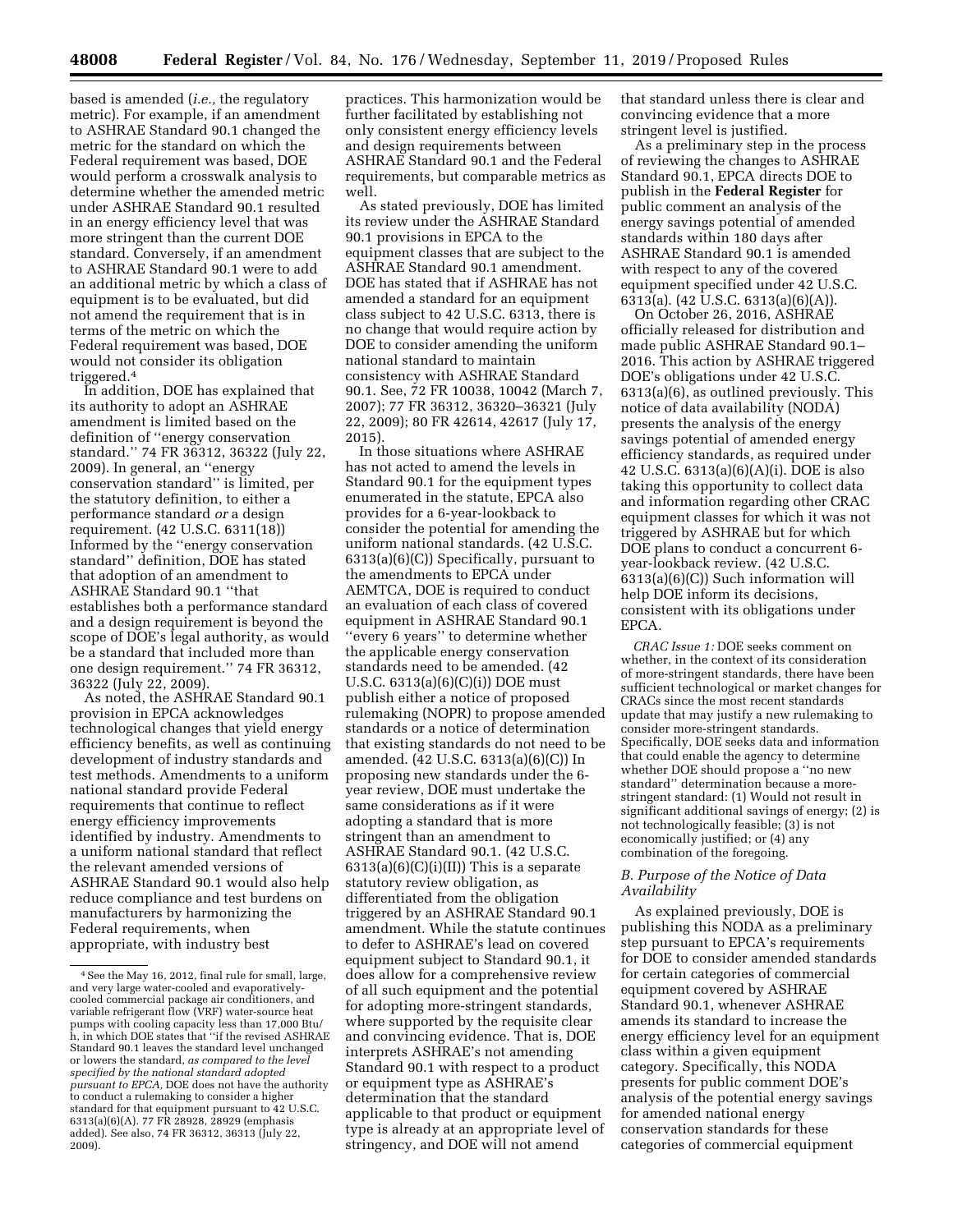based on: (1) The amended efficiency levels contained within ASHRAE Standard 90.1–2016, and (2) morestringent efficiency levels. DOE describes these analyses and preliminary conclusions and seeks input from interested parties, including the submission of data and other relevant information. DOE is also taking the opportunity to consider the potential for more-stringent standards for the other equipment classes of the subject equipment types (*i.e.,* where DOE was not triggered) under EPCA's 6-year-lookback authority.

DOE carefully examined the changes for equipment in ASHRAE Standard 90.1 in order to thoroughly evaluate the amendments in ASHRAE 90.1–2016, thereby permitting DOE to determine what action, if any, is required under its statutory mandate. DOE also will carefully examine the energy savings potential for other equipment classes where it was not triggered, so as to conduct a thorough review for an entire equipment category. Section II of this NODA contains DOE's evaluation of the amendments in ASHRAE 90.1–2016. For equipment classes preliminarily determined to have increased efficiency levels or changes in design requirements in ASHRAE Standard 90.1–2016, DOE subjected that equipment to further analysis as discussed in section III of this NODA. Section IV requests comment for those equipment classes for which efficiency levels and design requirements have not been increased or changed in ASHRAE 90.1–2016, but are undergoing review under EPCA's 6-year lookback authority.

In summary, the energy savings analysis presented in this NODA is a preliminary step required under 42 U.S.C. 6313(a)(6)(A)(i). DOE is also treating it as an opportunity to gather information regarding its obligations under 42 U.S.C. 6313(a)(6)(C). After review of the public comments on this NODA, if DOE determines that the amended efficiency levels in ASHRAE Standard 90.1–2016 have the potential for additional energy savings for classes of equipment currently covered by uniform national standards, DOE will commence a rulemaking to amend standards based upon the efficiency levels in ASHRAE Standard 90.1–2016 or, where supported by clear and convincing evidence, consider morestringent efficiency levels that would be expected to result in significant additional conservation of energy and are technologically feasible and economically justified. If DOE determines it appropriate to conduct such a rulemaking under the statute, DOE will address the anti-backsliding

provision,5 and if DOE determines it appropriate to conduct a rulemaking to establish more-stringent efficiency levels, DOE will also address the general rulemaking requirements applicable under 42 U.S.C. 6313(a)(6)(B), such as, the criteria for making a determination of economic justification as to whether the benefits of the proposed standard exceed the burden of the proposed standard,<sup>6</sup> and the prohibition on making unavailable existing products with performance characteristics generally available in the United States.7

## *C. Rulemaking Background*

EPCA defines ''commercial package air conditioning and heating equipment'' as air-cooled, water-cooled, evaporatively-cooled, or water source (not including ground water source) electrically operated, unitary central air conditioners and central air conditioning heat pumps for commercial application. (42 U.S.C. 6311(8)(A); 10 CFR 431.92) EPCA further classifies ''commercial package air conditioning and heating equipment'' into categories based on cooling capacity (*i.e.,* small, large, and very large categories). (42 U.S.C. 6311(8)(B)–(D); 10 CFR 431.92) ''Small commercial package air conditioning and heating equipment'' means

6 In deciding whether a potential standard's benefits outweigh its burdens, DOE must consider to the maximum extent practicable, the following seven factors:

(1) The economic impact on manufacturers and consumers of the product subject to the standard;

(2) The savings in operating costs throughout the estimated average life of the product in the type (or class), compared to any increase in the price, initial charges, or maintenance expenses of the products likely to result from the standard;

(3) The total projected amount of energy savings likely to result directly from the standard;

(4) Any lessening of product utility or performance of the product likely to result from the standard;

(5) The impact of any lessening of competition, as determined in writing by the Attorney General, likely to result from the standard;

(6) The need for national energy conservation; and

(7) Other factors the Secretary considers relevant.  $(42 \text{ U.S.C. } 6313(a)(6)(B)(ii)(I) - (VII)).$ 

7The Secretary may not prescribe an amended standard if interested persons have established by a preponderance of evidence that the amended standard would likely result in unavailability in the U.S. of any covered product type (or class) of performance characteristics (including reliability, features, capacities, sizes, and volumes) that are substantially the same as those generally available in the U.S. at the time of the Secretary's finding. (42 U.S.C. 6313(a)(6)(B)(iii)(II)).

equipment rated below 135,000 Btu per hour (cooling capacity). (42 U.S.C. 6311(8)(B); 10 CFR 431.92) ''Large commercial package air conditioning and heating equipment'' means equipment rated: (i) At or above 135,000 Btu per hour; and (ii) below 240,000 Btu per hour (cooling capacity). (42 U.S.C. 6311(8)(C); 10 CFR 431.92) ''Very large commercial package air conditioning and heating equipment'' means equipment rated: (i) At or above 240,000 Btu per hour; and (ii) below 760,000 Btu per hour (cooling capacity). (42 U.S.C. 6311(8)(D); 10 CFR 431.92) DOE generally refers to these broad classifications as ''equipment types.''

Pursuant to its authority under EPCA (42 U.S.C. 6313(a)(6)(A)) and in response to updates to ASHRAE Standard 90.1, DOE has established additional categories of equipment that meet the EPCA definition of ''commercial package air conditioning and heating equipment,'' but which EPCA did not expressly identify. These equipment categories include CRACs (*see* 10 CFR 431.92 and 10 CFR 431.97) and DOASes, for which ASHRAE Standard 90.1–2016 established a new category. Within these additional equipment categories, further distinctions are made at the equipment class level based on capacity and other equipment attributes.

DOE's current energy conservation standards for 30 equipment classes of CRACs are codified at 10 CFR 431.97. DOE defines ''computer room air conditioner'' as a commercial package air-conditioning and heating equipment (packaged or split) that is: Used in computer rooms, data processing rooms, or other information technology cooling applications; rated for sensible coefficient of performance (SCOP) and tested in accordance with 10 CFR 431.96, and is not a covered product under 42 U.S.C. 6291(1)–(2) and 6292. A computer room air conditioner may be provided with, or have as available options, an integrated humidifier, temperature, and/or humidity control of the supplied air, and reheating function. 10 CFR 431.92.

DOE's regulations include test procedures and energy conservation standards that apply to the current CRAC equipment classes that are differentiated by condensing system type (air-cooled, water-cooled, watercooled with fluid economizer, glycolcooled, or glycol-cooled with fluid economizer), net sensible cooling capacity (less than 65,000 Btu/h, greater than or equal to 65,000 Btu/h and less than 240,000 Btu/h, or greater than or equal to 240,000 Btu/h and less than 760,000 Btu/h), and direction of

<sup>5</sup>The anti-backsliding provision mandates that the Secretary may not prescribe any amended standard that either increases the maximum allowable energy use or decreases the minimum required energy efficiency of a covered product. (42 U.S.C. 6313 (a)(6)(B)(iii)(I)).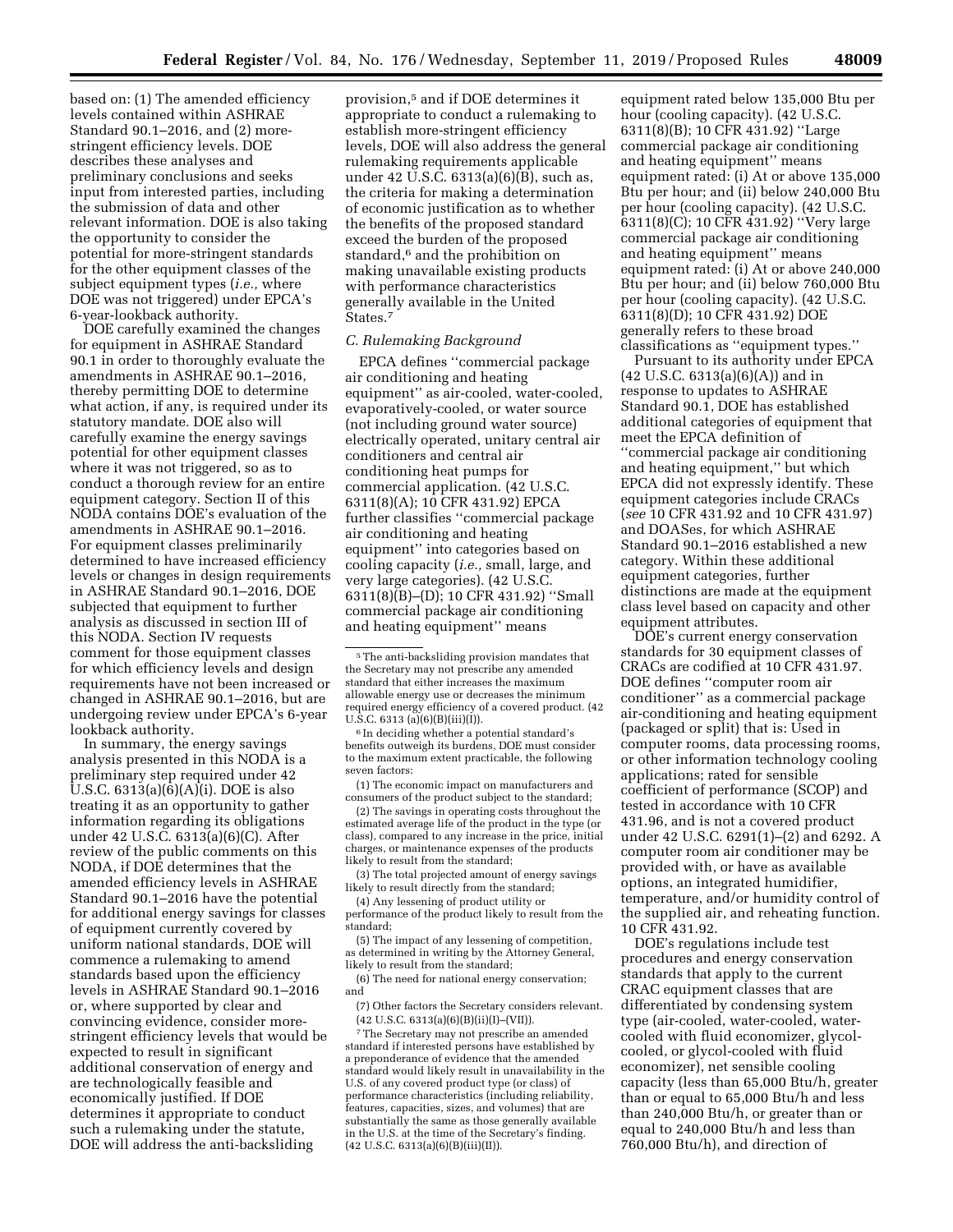conditioned air over the cooling coil (upflow or downflow). 10 CFR 431.96 and 10 CFR 431.97, respectively.

DOE's test procedure for CRACs, set forth at 10 CFR 431.96, currently incorporates by reference ANSI/ ASHRAE Standard 127–2007 (''ASHRAE 127–2007''), ''Method of Testing for Rating Computer and Data Processing Room Unitary Air Conditioners,'' (omit section 5.11), with additional provisions indicated in 10 CFR 431.96(c) and (e). The energy efficiency metric is sensible coefficient of performance (SCOP) for all CRAC equipment classes. ASHRAE 90.1–2016 updated its test procedure reference for CRACs from ASHRAE 127–2007 to AHRI 1360–2016, ''Performance Rating of Computer and Data Processing Room Air Conditioners,'' which in turn references ANSI/ASHRAE Standard 127–2012, ''Method of Testing for Rating Computer and Data Processing Room Unitary Air Conditioners''.

The energy conservation standards for CRACs were most recently amended through the final rule for energy conservation standards and test procedures for certain commercial HVAC and water heating equipment published in the **Federal Register** on May 16, 2012 (''May 2012 final rule''). 77 FR 28928. The May 2012 final rule established separate equipment classes for CRACs and adopted energy conservation standards that generally correspond to the levels in the 2010 revision of ASHRAE Standard 90.1 for most of the equipment classes.

As noted previously, on October 26, 2016, ASHRAE officially released for distribution and made public ASHRAE Standard 90.1–2016. ASHRAE Standard 90.1–2016 revised the efficiency levels for certain commercial equipment, including certain classes of CRACs (as discussed in the following section). Also, as stated, ASHRAE Standard 90.1– 2016 established a new category for DOASes.8

## **II. Discussion of Changes in ASHRAE Standard 90.1–2016**

Before beginning an analysis of the potential energy savings that would result from adopting a uniform national standard as specified by ASHRAE Standard 90.1–2016 or more-stringent uniform national standards, DOE must

first determine whether the ASHRAE Standard 90.1–2016 standard levels actually represent an increase in efficiency above the current Federal standard levels or whether ASHRAE Standard 90.1–2016 adopted new design requirements, thereby triggering DOE action.

This section contains a discussion of each equipment class where the ASHRAE Standard 90.1–2016 efficiency levels differ from the ASHRAE Standard 90.1–2013 level(s)<sup>9</sup> (based on a rating metric used in the relevant Federal energy conservation standards) or where ASHRAE created new equipment classes, along with DOE's preliminary conclusion regarding the appropriate action to take with respect to that equipment. DOE is also examining the other equipment classes for the triggered equipment categories under its 6-yearlookback authority. (42 U.S.C. 6313(a)(6)(C)).

As noted above, ASHRAE Standard 90.1–2016 adopted efficiency levels for all CRAC equipment classes in terms of NSenCOP (measured per AHRI 1360– 2016), whereas DOE's current standards are in terms of SCOP (measured per ASHRAE 127–2007). For this NODA, DOE's analysis focuses on whether DOE has been triggered by ASHRAE 90.1– 2016 updates to minimum efficiency levels for CRACs and whether morestringent standards are warranted; DOE will consider whether to adopt the NSenCOP metric for all CRAC equipment classes as part of the ongoing test procedure rulemaking. As discussed in detail in the following section, DOE has conducted a crosswalk analysis of the ASHRAE Standard 90.1 standard levels that rely on NSenCOP and the efficiency levels of the corresponding Federal energy conservation standard that rely on SCOP to compare the stringencies. DOE has tentatively determined that the updates in ASHRAE Standard 90.1–2016 increased the stringency of efficiency levels for five equipment classes, maintained equivalent levels for three equipment classes, and reduced stringency for 37 classes of CRACs relative to the current Federal standard. In addition, ASHRAE Standard 90.1–2016 added efficiency levels for 15 classes of horizontal-flow 10

CRACs which do not currently have a Federal standard.

ASHRAE Standard 90.1–2016 also adopted standards for DOASes, which previously did not have energy efficiency levels specified. ASHRAE Standard 90.1–2016 specifies standards for 12 classes of DOASes. As currently there are no Federal standards for DOASes, no comparison of efficiency levels to the current DOE standards levels was necessary.

Table II.1 shows the CRAC and DOAS equipment classes provided in ASHRAE Standard 90.1–2016, the efficiency levels for these classes in ASHRAE Standard 90.1–2016, and the corresponding efficiency levels in ASHRAE Standard 90.1–2013 (for CRACs only). For CRACs, Table II.1 also displays the corresponding existing Federal energy conservation standards. As noted previously, for CRACs, ASHRAE Standard 90.1–2016 adopted efficiency levels in terms of NSenCOP (based on the AHRI 1360 test procedure), whereas DOE's current standards are in terms of SCOP (based on the test procedures in ASHRAE 127– 2007). DOE performed an analysis to translate the current DOE standards to NSenCOP values (''crosswalk analysis''). The crosswalk analysis then allowed DOE to compare whether the ASHRAE Standard 90.1–2016 efficiency levels are more stringent than the corresponding Federal standards. (See section II.A of this NODA for further discussion on the crosswalk analysis performed for CRACs.) Table II.1 also indicates whether the update in ASHRAE Standard 90.1–2016 triggers DOE's evaluation as required under EPCA (*i.e.,*  whether the update results in a standard level more stringent than the current Federal level). For DOASes, there are currently no Federal standards; therefore, DOE's evaluation as required under EPCA is triggered for all DOAS efficiency levels added in ASHRAE Standard 90.1–2016. The remainder of this section assesses each of these equipment classes and describes whether the amendments in ASHRAE Standard 90.1–2016 constitute amendments necessitating further analysis of the potential energy savings from corresponding amendments to the Federal energy conservation standards.

<sup>8</sup>ASHRAE Standard 90.1–2016 also revised standards for certain classes of VRF multi-split systems. DOE is addressing VRF multi-split systems in a separate document, as this equipment is the subject of a negotiated rulemaking under the auspices of the Appliance Standards and Rulemaking Federal Advisory Committee (ASRAC).

See, *[https://www1.eere.energy.gov/buildings/](https://www1.eere.energy.gov/buildings/appliance_standards/standards.aspx?productid=71&action=viewlive) appliance*\_*[standards/](https://www1.eere.energy.gov/buildings/appliance_standards/standards.aspx?productid=71&action=viewlive)* 

*[standards.aspx?productid=71&action=viewlive.](https://www1.eere.energy.gov/buildings/appliance_standards/standards.aspx?productid=71&action=viewlive)* For the remaining equipment, ASHRAE left in place the preexisting levels (*i.e.,* the efficiency levels specified in EPCA or the efficiency levels in ASHRAE Standard 90.1–2013).

<sup>9</sup>ASHRAE Standard 90.1–2016 did not change any of the design requirements for the commercial heating, air conditioning, and water heating equipment covered by EPCA, so this potential category of change is not discussed in this section. 10 ''Horizontal flow'' refers to the direction of airflow of the unit.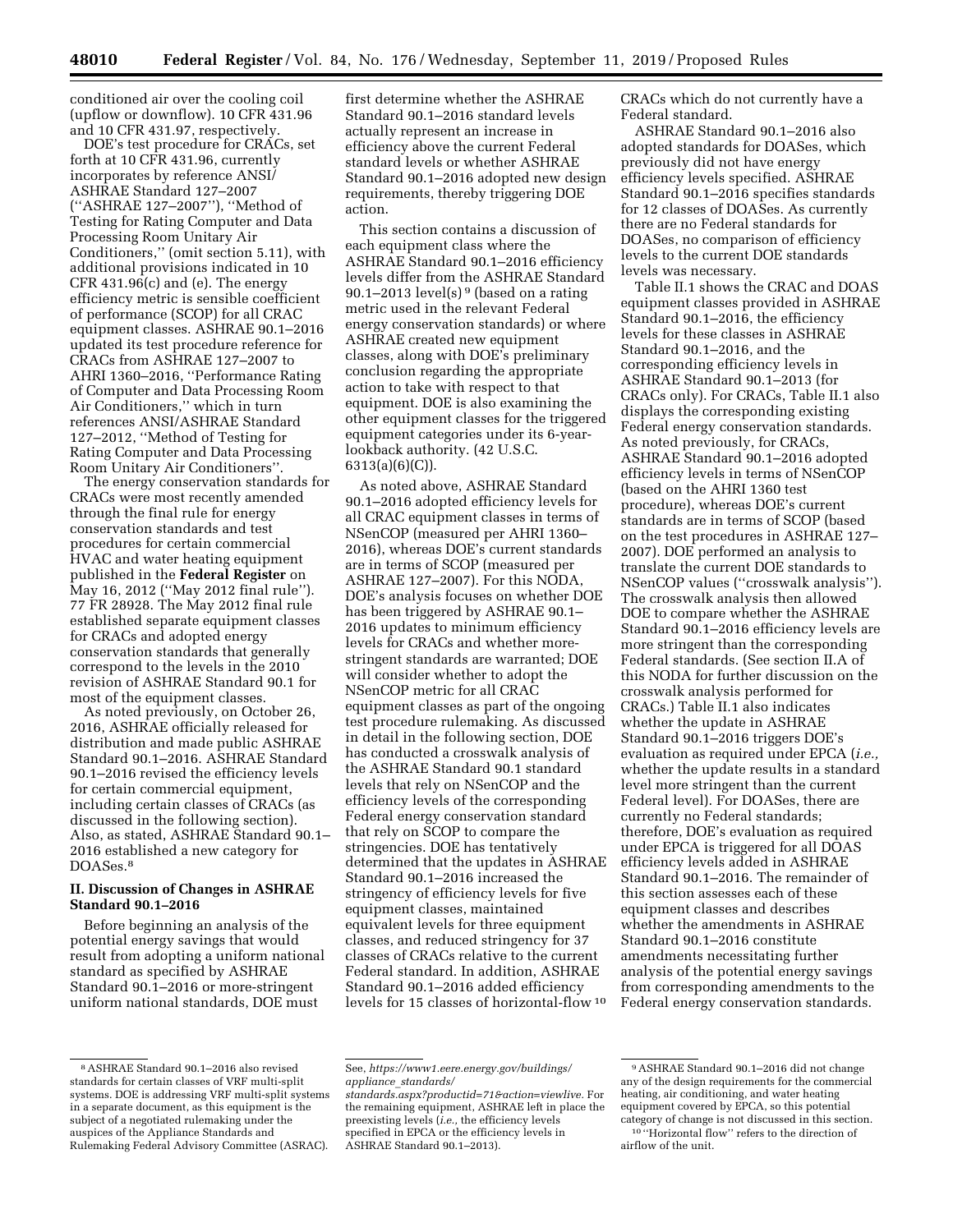TABLE II.1—ENERGY EFFICIENCY LEVELS FOR CRACS AND DOASES IN ASHRAE STANDARD 90.1–2016, AND THE CORRESPONDING LEVELS IN ASHRAE STANDARD 90.1–2013 AND THE FEDERAL ENERGY CONSERVATION STANDARDS 1

| ASHRAE standard 90.1-2016 equipment class <sup>1</sup>                                                                                                                                                     | Energy efficiency<br>levels in ASHRAE<br>standard<br>90.1-2013<br>(as corrected) <sup>2</sup> | Energy efficiency levels in<br><b>ASHRAE</b> standard<br>$90.1 - 2016$ | Federal energy<br>conservation<br>standards | DOE triggered by<br><b>ASHRAE</b> standard<br>$90.1 - 2016$<br>amendment? |
|------------------------------------------------------------------------------------------------------------------------------------------------------------------------------------------------------------|-----------------------------------------------------------------------------------------------|------------------------------------------------------------------------|---------------------------------------------|---------------------------------------------------------------------------|
| Commercial Package Air-Conditioning and Heating Equipment—Computer Room Air Conditioners <sup>3</sup>                                                                                                      |                                                                                               |                                                                        |                                             |                                                                           |
| CRAC, Air-Cooled, <65,000 Btu/h, Downflow<br>CRAC, Air-Cooled, <65,000 Btu/h, Horizontal-flow<br>CRAC, Air-Cooled, <65,000 Btu/h, Upflow Ducted<br>CRAC, Air-Cooled, <65,000 Btu/h, Upflow Non-<br>Ducted. | 2.20 SCOP<br>N/A<br>2.09 SCOP<br>2.09 SCOP                                                    | 2.30 NSenCOP<br>2.45 NSenCOP<br>2.10 NSenCOP<br>2.09 NSenCOP           | 2.20 SCOP<br>N/A<br>2.09 SCOP<br>2.09 SCOP  | No. <sup>4</sup><br>Yes. <sub>5</sub><br>No.4<br>No. <sup>6</sup>         |
| CRAC, Air-Cooled, ≥65,000 and <240,000 Btu/h,<br>Downflow.                                                                                                                                                 | 2.10 SCOP                                                                                     | 2.20 NSenCOP                                                           | 2.10 SCOP                                   | No. <sup>4</sup>                                                          |
| CRAC, Air-Cooled, ≥65,000 and <240,000 Btu/h,<br>Horizontal-flow.                                                                                                                                          | N/A                                                                                           | 2.35 NSenCOP                                                           | N/A                                         | Yes. <sup>5</sup>                                                         |
| CRAC, Air-Cooled, ≥65,000 and <240,000 Btu/h,<br>Upflow Ducted.                                                                                                                                            | 1.99 SCOP                                                                                     | 2.05 NSenCOP                                                           | 1.99 SCOP                                   | No.4                                                                      |
| CRAC, Air-Cooled, ≥65,000 and <240,000 Btu/h,<br>Upflow Non-Ducted.                                                                                                                                        | 1.99 SCOP                                                                                     | 1.99 NSenCOP                                                           | 1.99 SCOP                                   | No. <sub>6</sub>                                                          |
| CRAC, Air-Cooled, ≥240,000 Btu/h and <760,000<br>Btu/h, Downflow.                                                                                                                                          | 1.90 SCOP                                                                                     | 2.00 NSenCOP                                                           | 1.90 SCOP                                   | No. <sup>4</sup>                                                          |
| CRAC, Air-Cooled, ≥240,000 Btu/h and <760,000<br>Btu/h, Horizontal-flow.                                                                                                                                   | N/A                                                                                           | 2.15 NSenCOP                                                           | N/A                                         | Yes. <sub>5</sub>                                                         |
| CRAC, Air-Cooled, ≥240,000 Btu/h and <760,000<br>Btu/h, Upflow Ducted.                                                                                                                                     | 1.79 SCOP                                                                                     | 1.85 NSenCOP                                                           | 1.79 SCOP                                   | No.4                                                                      |
| CRAC, Air-Cooled, ≥240,000 Btu/h and <760,000<br>Btu/h, Upflow Non-ducted.                                                                                                                                 | 1.79 SCOP                                                                                     | 1.79 NSenCOP                                                           | 1.79 SCOP                                   | No. <sup>6</sup>                                                          |
| CRAC, Water-Cooled, <65,000 Btu/h, Downflow<br>CRAC, Water-Cooled, <65,000 Btu/h, Horizontal-<br>flow.                                                                                                     | 2.60 SCOP<br>N/A                                                                              | 2.50 NSenCOP<br>2.70 NSenCOP                                           | 2.60 SCOP<br>N/A                            | No.4<br>Yes. <sup>5</sup>                                                 |
| CRAC, Water-Cooled, <65,000 Btu/h, Upflow<br>Ducted.                                                                                                                                                       | 2.49 SCOP                                                                                     | 2.30 NSenCOP                                                           | 2.49 SCOP                                   | No.4                                                                      |
| CRAC, Water-Cooled, <65,000 Btu/h, Upflow Non-<br>ducted.                                                                                                                                                  | 2.49 SCOP                                                                                     | 2.25 NSenCOP                                                           | 2.49 SCOP                                   | No. <sup>4</sup>                                                          |
| CRAC, Water-Cooled, ≥65,000 and <240,000 Btu/h,<br>Downflow.                                                                                                                                               | 2.50 SCOP                                                                                     | 2.40 NSenCOP                                                           | 2.50 SCOP                                   | No.4                                                                      |
| CRAC, Water-Cooled, ≥65,000 and <240,000 Btu/h,<br>Horizontal-flow.                                                                                                                                        | N/A                                                                                           | 2.60 NSenCOP                                                           | N/A                                         | Yes. <sup>5</sup>                                                         |
| CRAC, Water-Cooled, ≥65,000 and <240,000 Btu/h,<br>Upflow Ducted.                                                                                                                                          | 2.39 SCOP                                                                                     | 2.20 NSenCOP                                                           | 2.39 SCOP                                   | No. <sup>4</sup>                                                          |
| CRAC, Water-Cooled, ≥65,000 and <240,000 Btu/h,<br>Upflow Non-ducted.                                                                                                                                      | 2.39 SCOP                                                                                     | 2.15 NSenCOP                                                           | 2.39 SCOP                                   | No. <sup>4</sup>                                                          |
| Btu/h<br>CRAC, Water-Cooled,<br>≥240.000<br>and<br><760,000 Btu/h, Downflow.                                                                                                                               | 2.40 SCOP                                                                                     | 2.25 NSenCOP                                                           | 2.40 SCOP                                   | No.4                                                                      |
| CRAC.<br>Water-Cooled,<br>≥240,000<br>Btu/h<br>and<br><760,000 Btu/h, Horizontal-flow.                                                                                                                     |                                                                                               | 2.45 NSenCOP                                                           | N/A                                         | Yes. <sup>5</sup>                                                         |
| CRAC.<br>Water-Cooled,<br>≥240,000<br>Btu/h<br>and<br><760,000 Btu/h, Upflow Ducted.                                                                                                                       |                                                                                               | 2.29 SCOP  2.10 NSenCOP  2.29 SCOP                                     |                                             | No.4                                                                      |
| CRAC, Water-Cooled, ≥240,000<br>Btu/h<br>and<br><760,000 Btu/h, Upflow Non-ducted.                                                                                                                         |                                                                                               | 2.29 SCOP    2.05 NSenCOP                                              | 2.29 SCOP                                   | No.4                                                                      |
| CRAC, Water-Cooled with fluid<br>economizer,<br><65,000 Btu/h, Downflow.                                                                                                                                   |                                                                                               | 2.55 SCOP  2.45 NSenCOP  2.55 SCOP                                     |                                             | No.4                                                                      |
| CRAC, Water-Cooled with fluid<br>economizer,<br><65,000 Btu/h, Horizontal-flow.                                                                                                                            |                                                                                               |                                                                        | N/A                                         | Yes. <sup>5</sup>                                                         |
| CRAC, Water-Cooled with fluid<br>economizer,<br><65,000 Btu/h, Upflow Ducted.                                                                                                                              |                                                                                               | 2.44 SCOP  2.25 NSenCOP  2.44 SCOP                                     |                                             | No.4                                                                      |
| CRAC, Water-Cooled with fluid<br>economizer,<br><65,000 Btu/h, Upflow Non-ducted.                                                                                                                          |                                                                                               | 2.44 SCOP  2.20 NSenCOP  2.44 SCOP                                     |                                             | No.4                                                                      |
| CRAC, Water-Cooled with fluid<br>economizer,<br>$\geq 65,000$ and $\lt$ 240,000 Btu/h, Downflow.                                                                                                           |                                                                                               | 2.45 SCOP  2.35 NSenCOP  2.45 SCOP                                     |                                             | No.4                                                                      |
| CRAC, Water-Cooled with fluid<br>economizer,<br>$\geq$ 65,000 and <240,000 Btu/h, Horizontal-flow.                                                                                                         |                                                                                               |                                                                        | N/A                                         | Yes. <sup>5</sup>                                                         |
| CRAC, Water-Cooled with fluid economizer,<br>$\geq$ 65,000 and <240,000 Btu/h, Upflow Ducted.                                                                                                              |                                                                                               | 2.34 SCOP  2.15 NSenCOP  2.34 SCOP                                     |                                             | No.4                                                                      |
| CRAC, Water-Cooled with fluid economizer,<br>$\geq 65,000$ and <240,000 Btu/h, Upflow Non-ducted.                                                                                                          |                                                                                               | 2.34 SCOP  2.10 NSenCOP  2.34 SCOP                                     |                                             | No.4                                                                      |
| CRAC, Water-Cooled with fluid economizer,<br>$\geq$ 240,000 Btu/h and <760,000 Btu/h, Downflow.                                                                                                            |                                                                                               | 2.35 SCOP  2.20 NSenCOP  2.35 SCOP                                     |                                             | No.4                                                                      |
| CRAC, Water-Cooled with fluid economizer,<br>$\geq$ 240,000 Btu/h and <760,000 Btu/h, Horizontal-<br>flow.                                                                                                 | N/A                                                                                           | 2.40 NSenCOP                                                           | N/A                                         | Yes. <sup>5</sup>                                                         |
|                                                                                                                                                                                                            |                                                                                               |                                                                        |                                             |                                                                           |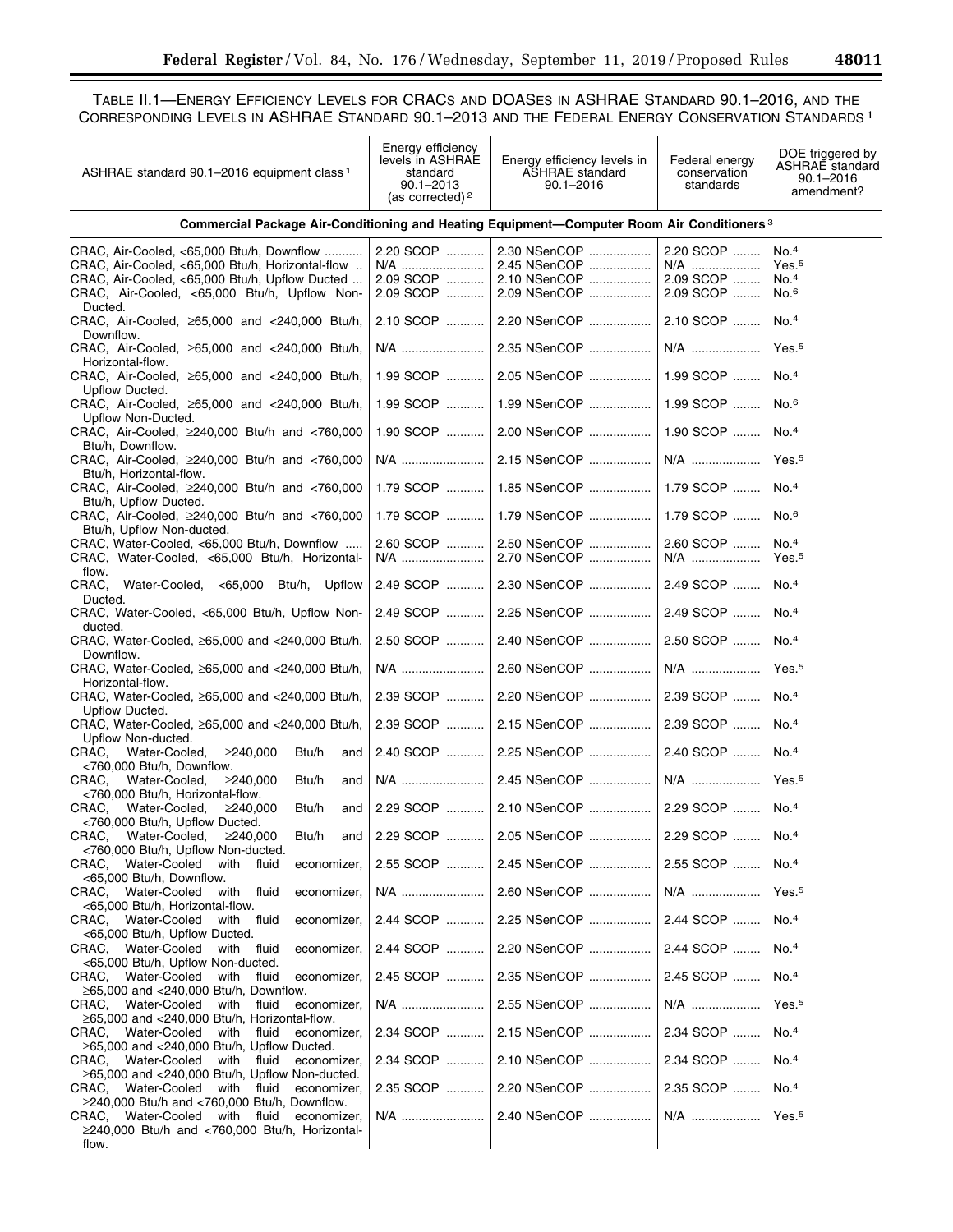$\equiv$ 

TABLE II.1—ENERGY EFFICIENCY LEVELS FOR CRACS AND DOASES IN ASHRAE STANDARD 90.1–2016, AND THE COR-RESPONDING LEVELS IN ASHRAE STANDARD 90.1-2013 AND THE FEDERAL ENERGY CONSERVATION STANDARDS <sup>1</sup>-**Continued** 

| ASHRAE standard 90.1-2016 equipment class 1                                                                                 | Energy efficiency<br>levels in ASHRAE<br>standard<br>$90.1 - 2013$<br>(as corrected) $2$ | Energy efficiency levels in<br><b>ASHRAE</b> standard<br>$90.1 - 2016$ | Federal energy<br>conservation<br>standards | DOE triggered by<br><b>ASHRAE</b> standard<br>90.1-2016<br>amendment? |
|-----------------------------------------------------------------------------------------------------------------------------|------------------------------------------------------------------------------------------|------------------------------------------------------------------------|---------------------------------------------|-----------------------------------------------------------------------|
| CRAC, Water-Cooled with fluid economizer,<br>$\geq$ 240,000 Btu/h and <760,000 Btu/h, Upflow<br>Ducted.                     | 2.24 SCOP                                                                                | 2.05 NSenCOP                                                           | 2.24 SCOP                                   | No. <sup>4</sup>                                                      |
| CRAC.<br>Water-Cooled with fluid<br>economizer,<br>$\geq$ 240,000 Btu/h and <760,000 Btu/h, Upflow Non-<br>ducted.          | 2.24 SCOP                                                                                | 2.00 NSenCOP                                                           | 2.24 SCOP                                   | No. <sup>4</sup>                                                      |
| CRAC, Glycol-Cooled, <65,000 Btu/h, Downflow<br>CRAC, Glycol-Cooled, <65,000 Btu/h, Horizontal-<br>flow.                    | 2.50 SCOP   <br>N/A                                                                      | 2.30 NSenCOP<br>2.40 NSenCOP                                           | 2.50 SCOP<br>N/A                            | No.4<br>Yes. <sup>5</sup>                                             |
| CRAC, Glycol-Cooled, <65,000 Btu/h, Upflow<br>Ducted.                                                                       | 2.39 SCOP                                                                                | 2.10 NSenCOP                                                           | 2.39 SCOP                                   | No.4                                                                  |
| CRAC, Glycol-Cooled, <65,000 Btu/h, Upflow Non-<br>ducted.                                                                  | 2.39 SCOP                                                                                | 2.00 NSenCOP                                                           | 2.39 SCOP                                   | No. <sup>4</sup>                                                      |
| CRAC, Glycol-Cooled, ≥65,000 and <240,000 Btu/h,<br>Downflow.                                                               | 2.15 SCOP                                                                                | 2.05 NSenCOP                                                           | 2.15 SCOP                                   | No.4                                                                  |
| CRAC, Glycol-Cooled, $\geq 65,000$ and <240,000 Btu/h,<br>Horizontal-flow.                                                  | N/A                                                                                      | 2.15 NSenCOP                                                           | $N/A$                                       | Yes. <sup>5</sup>                                                     |
| CRAC, Glycol-Cooled, ≥65,000 and <240,000 Btu/h,<br>Upflow Ducted.                                                          | 2.04 SCOP                                                                                | 1.85 NSenCOP                                                           | 2.04 SCOP                                   | No.4                                                                  |
| CRAC, Glycol-Cooled, $\geq 65,000$ and <240,000 Btu/h,<br>Upflow Non-ducted.                                                | 2.04 SCOP                                                                                | 1.85 NSenCOP                                                           | 2.04 SCOP                                   | Yes.                                                                  |
| Btu/h<br>CRAC.<br>Glycol-Cooled,<br>≥240,000<br>and<br><760,000 Btu/h, Downflow.                                            | 2.10 SCOP                                                                                | 1.95 NSenCOP                                                           | 2.10 SCOP                                   | No. <sup>4</sup>                                                      |
| Btu/h<br>CRAC.<br>Glycol-Cooled,<br>≥240.000<br>and<br><760,000 Btu/h, Horizontal-flow.                                     | N/A                                                                                      | 2.10 NSenCOP                                                           | N/A                                         | Yes. <sup>5</sup>                                                     |
| Glycol-Cooled,<br>Btu/h<br>CRAC.<br>≥240,000<br>and<br><760,000 Btu/h, Upflow Ducted.                                       | 1.99 SCOP                                                                                | 1.80 NSenCOP                                                           | 1.99 SCOP                                   | No. <sup>4</sup>                                                      |
| Glycol-Cooled,<br>Btu/h<br>CRAC.<br>≥240,000<br>and<br><760,000 Btu/h, Upflow Non-ducted.                                   | 1.99 SCOP                                                                                | 1.75 NSenCOP                                                           | 1.99 SCOP                                   | Yes.                                                                  |
| CRAC, Glycol-Cooled with fluid<br>economizer,<br><65,000 Btu/h, Downflow.                                                   | 2.45 SCOP                                                                                | 2.25 NSenCOP                                                           | 2.45 SCOP                                   | No. <sup>4</sup>                                                      |
| CRAC, Glycol-Cooled with fluid<br>economizer,<br><65,000 Btu/h, Horizontal-flow.                                            | N/A                                                                                      | 2.35 NSenCOP                                                           | N/A                                         | Yes. <sup>5</sup>                                                     |
| Glycol-Cooled with fluid<br>CRAC.<br>economizer,<br><65,000 Btu/h, Upflow Ducted.                                           | 2.34 SCOP                                                                                | 2.10 NSenCOP                                                           | 2.34 SCOP                                   | No. <sup>4</sup>                                                      |
| CRAC, Glycol-Cooled with fluid<br>economizer,<br><65,000 Btu/h, Upflow Non-ducted.                                          | 2.34 SCOP                                                                                | 2.00 NSenCOP                                                           | 2.34 SCOP                                   | Yes.                                                                  |
| Glycol-Cooled with fluid<br>CRAC.<br>economizer,<br>≥65,000 and <240,000 Btu/h, Downflow.                                   | 2.10 SCOP                                                                                | 1.95 NSenCOP                                                           | 2.10 SCOP                                   | No. <sup>4</sup>                                                      |
| Glycol-Cooled with fluid<br>CRAC.<br>economizer,<br>$\geq 65,000$ and <240,000 Btu/h, Horizontal-flow.                      |                                                                                          | 2.10 NSenCOP                                                           | N/A                                         | Yes. <sup>5</sup>                                                     |
| Glycol-Cooled with fluid<br>CRAC.<br>economizer,<br>$\geq$ 65,000 and <240,000 Btu/h, Upflow Ducted.                        |                                                                                          | 1.99 SCOP    1.80 NSenCOP    1.99 SCOP                                 |                                             | No. <sup>4</sup>                                                      |
| CRAC, Glycol-Cooled with fluid economizer,<br>$\geq 65,000$ and <240,000 Btu/h, Upflow Non-ducted.                          |                                                                                          | 1.99 SCOP    1.75 NSenCOP                                              | 1.99 SCOP                                   | Yes.                                                                  |
| Glvcol-Cooled with fluid<br>CRAC.<br>economizer,<br>$\geq$ 240,000 Btu/h and <760,000 Btu/h, Downflow.                      |                                                                                          | 2.05 SCOP    1.90 NSenCOP                                              | 2.05 SCOP                                   | No. <sup>4</sup>                                                      |
| CRAC, Glycol-Cooled with fluid economizer,<br>$\geq$ 240,000 Btu/h and <760,000 Btu/h, Horizontal-                          |                                                                                          |                                                                        | N/A                                         | Yes. <sup>5</sup>                                                     |
| flow.<br>CRAC,<br>Glycol-Cooled with fluid economizer,<br>$\geq$ 240,000 Btu/h and <760,000 Btu/h, Upflow                   |                                                                                          | 1.94 SCOP    1.80 NSenCOP    1.94 SCOP                                 |                                             | No. <sup>4</sup>                                                      |
| Ducted.<br>CRAC, Glycol-Cooled with fluid<br>economizer,<br>$\geq$ 240,000 Btu/h and <760,000 Btu/h, Upflow Non-<br>ducted. |                                                                                          | 1.94 SCOP    1.70 NSenCOP    1.94 SCOP                                 |                                             | Yes.                                                                  |
| Electrically-Operated Direct Expansion (DX)-Dedicated Outdoor Air System Units, Single-Package and Remote Condenser         |                                                                                          |                                                                        |                                             |                                                                       |

| DOAS, Air-Cooled, without energy recovery ………….   N/A ……………………   4.0 ISMRE ………………………   N/A …………………   Yes.<br>DOAS, Air-Cooled, with energy recovery ……………….   N/A …………………….   5.2 ISMRE …………………….   N/A ………………….  <br>DOAS, Air-Source heat pumps, without energy re- $\mid$ N/A ………………………   4.0 ISMRE, 2.7 ISCOP ……   N/A …………………   Yes.7 |  | Yes. |
|--------------------------------------------------------------------------------------------------------------------------------------------------------------------------------------------------------------------------------------------------------------------------------------------------------------------------------------------|--|------|
| covery.<br>DOAS, Air-Source heat pumps, with energy recov- $\vert$ N/A ……………………… 5.2 ISMRE, 3.3 ISCOP …… $\vert$ N/A …………………   Yes.7<br>erv.                                                                                                                                                                                               |  |      |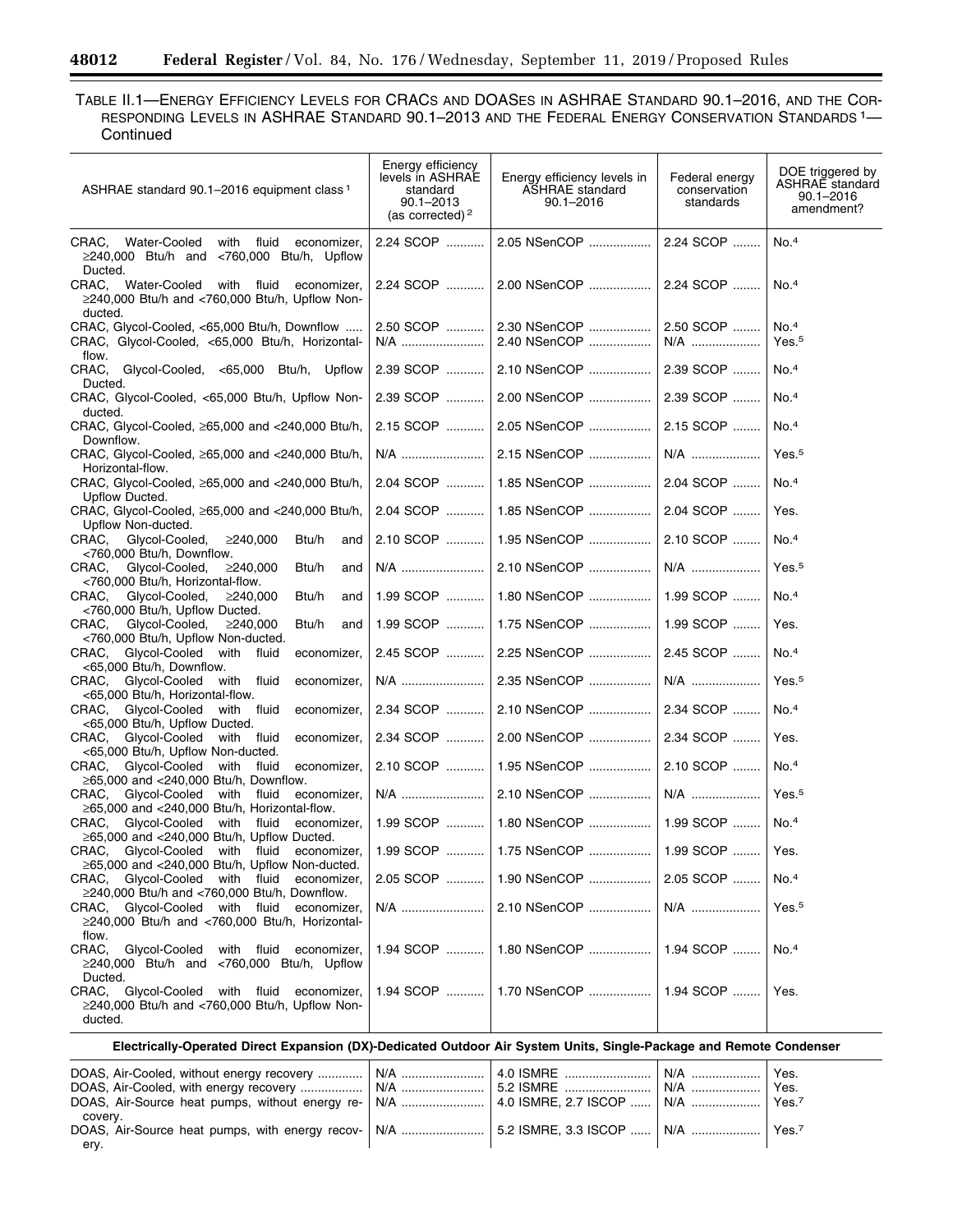| TABLE II.1—ENERGY EFFICIENCY LEVELS FOR CRACS AND DOASES IN ASHRAE STANDARD 90.1-2016, AND THE COR- |  |
|-----------------------------------------------------------------------------------------------------|--|
| RESPONDING LEVELS IN ASHRAE STANDARD 90.1-2013 AND THE FEDERAL ENERGY CONSERVATION STANDARDS 1—     |  |
| Continued                                                                                           |  |

| ASHRAE standard 90.1-2016 equipment class <sup>1</sup>                                                     | Energy efficiency<br>levels in ASHRAE<br>standard<br>$90.1 - 2013$<br>(as corrected) $2$ | Energy efficiency levels in<br><b>ASHRAE</b> standard<br>$90.1 - 2016$ | Federal energy<br>conservation<br>standards | DOE triggered by<br>ASHRAE standard<br>$90.1 - 2016$<br>amendment? |
|------------------------------------------------------------------------------------------------------------|------------------------------------------------------------------------------------------|------------------------------------------------------------------------|---------------------------------------------|--------------------------------------------------------------------|
| DOAS, Water-cooled: Cooling tower condenser   N/A    4.9 ISMRE    N/A<br>water, without energy recovery.   |                                                                                          |                                                                        |                                             | Yes. <sup>7</sup>                                                  |
| water, with energy recovery.                                                                               |                                                                                          |                                                                        | N/A                                         | Yes. <sup>7</sup>                                                  |
| DOAS, Water-cooled: Chilled water, without energy   N/A    6.0 ISMRE<br>recovery.                          |                                                                                          |                                                                        | N/A                                         | Yes. <sup>8</sup>                                                  |
| covery.                                                                                                    |                                                                                          |                                                                        |                                             | Yes. <sup>9</sup>                                                  |
| DOAS, Water-source: Ground-source, closed loop, N/A  4.8 ISMRE, 2.0 ISCOP  N/A<br>without energy recovery. |                                                                                          |                                                                        |                                             | Yes. <sup>10</sup>                                                 |
| with energy recovery.                                                                                      |                                                                                          |                                                                        | N/A                                         | Yes. <sup>11</sup>                                                 |
| DOAS, Water-source: Ground-water source, without   N/A    5.0 ISMRE, 3.2 ISCOP<br>energy recovery.         |                                                                                          |                                                                        | N/A                                         | Yes.                                                               |
| DOAS, Water-source: Ground-water source, with N/A  5.8 ISMRE, 4.0 ISCOP<br>energy recovery.                |                                                                                          |                                                                        | $N/A$                                       | Yes.                                                               |
| recovery.                                                                                                  |                                                                                          |                                                                        | N/A                                         | Yes. <sup>7</sup>                                                  |
| covery.                                                                                                    |                                                                                          |                                                                        |                                             | Yes. <sup>7</sup>                                                  |

1 Note that equipment classes specified in ASHRAE Standard 90.1–2016 do not necessarily correspond to the equipment classes defined in

 $2$ This table represents values in ASHRAE 90.1–2013 as corrected by various errata sheets issued by ASHRAE.

3For CRACs, ASHRAE Standard 90.1–2016 adopted efficiency levels in terms of NSenCOP based on test procedures in AHRI 1360–2016, while DOE's current standards are in terms of SCOP based on the test procedures in ANSI/ASHRAE 127–2007. DOE performed a crosswalk analysis to compare the stringency of the ASHRAE Standard 90.1–2016 efficiency levels with the current Federal standards. See section II.A of<br>this NODA for further discussion on the crosswalk analysis performed for CRACs.

this NODA for further discussion on the crosswalk analysis performed for CRACs. 4The preliminary CRAC crosswalk analysis indicates that the ASHRAE Standard 90.1–2016 level for this class is less stringent than the cur-

rent applicable DOE standard.<br><sup>5</sup> Horizontal-flow CRACs are identified in ASHRAE Standard 90.1–2016 as a new equipment class, and DOE does not have any data to indicate the market share of horizontal-flow units. In the absence of data regarding market share and efficiency distribution, DOE is unable to esti-<br>mate potential savings for horizontal-flow equipment classes.

<sup>6</sup>The preliminary CRAC crosswalk analysis indicates that there is no difference in stringency of efficiency levels for this class between<br>ASHRAE 90.1–2016 and the current Federal standard.

<sup>7</sup> DOE did not conduct an energy use analysis on this DOAS equipment class, as it is one of six equipment classes for which the combined market share is estimated to be approximately 5 percent, and as such, standards woul

BOE evaluated as a single class water-cooled, chilled water DOAS without energy recovery product class and water-cooled, cooling tower<br>condenser water DOAS without energy recovery product class. See section III.A.2 for mor

<sup>9</sup>DOE evaluated as a single class water-cooled, chilled water DOAS with energy recovery product class and water-cooled, cooling tower con-<br>denser water DOAS with energy recovery product class. See section III.A.2 for more

<sup>10</sup> DOE evaluated as a single class water-source: Ground-source DOAS without energy recovery product class and water-source: Water-<br>source DOAS without energy recovery product class. See section III.A.2 for more details.

<sup>11</sup> DOE evaluated as a single class water-source: Ground-source DOAS with energy recovery product class and water-source: Water-source DOAS with energy recovery product class. See section III.A.2 for more details.

#### *A. Computer Room Air Conditioners*

DOE currently prescribes energy conservation standards for 30 equipment classes of CRACs at 10 CFR 431.97. The current CRAC equipment classes are differentiated by condensing system type (air-cooled, water-cooled, water-cooled with fluid economizer, glycol-cooled, or glycol-cooled with fluid economizer), net sensible cooling capacity (less than 65,000 Btu/h, greater than or equal to 65,000 Btu/h and less than 240,000 Btu/h, or greater than or equal to 240,000 Btu/h and less than 760,000 Btu/h), and direction of conditioned air over the cooling coil (upflow or downflow). Federal standards established in 10 CFR 431.97 are specified in terms of SCOP, based on rating conditions in ANSI/ASHRAE Standard 127–2007, *Method of Testing Computer and Data Processing Room Unitary Air Conditioners* (ANSI/ ASHRAE 127–2007). 10 CFR 431.96(b)(2).

ASHRAE 90.1–2016 disaggregates the upflow CRAC equipment classes into upflow ducted and upflow non-ducted equipment classes, and it establishes different sets of efficiency levels for upflow ducted and upflow non-ducted equipment classes based on the corresponding rating conditions specified in AHRI Standard 1360–2016, *Performance Rating of Computer and Data Processing Room Air Conditioners*  (AHRI 1360–2016). Section II.A.1 of this document includes a detailed

discussion of the differences in rating conditions between DOE's current test procedure for CRACs (which references ANSI/ASHRAE 127–2007) and AHRI 1360–2016. In contrast, DOE currently specifies the same set of standards at 10 CFR 431.97 for all covered upflow CRACs, regardless of ducting configuration. Additionally, ASHRAE 90.1–2016 includes efficiency levels for 15 horizontal-flow equipment classes. The equipment in these 15 classes is not currently subject to Federal standards set forth in 10 CFR 431.97.

DOE considered whether there were any increases in stringency in the ASHRAE 90.1–2016 levels for CRAC classes covered by DOE standards, thus triggering DOE obligations under EPCA.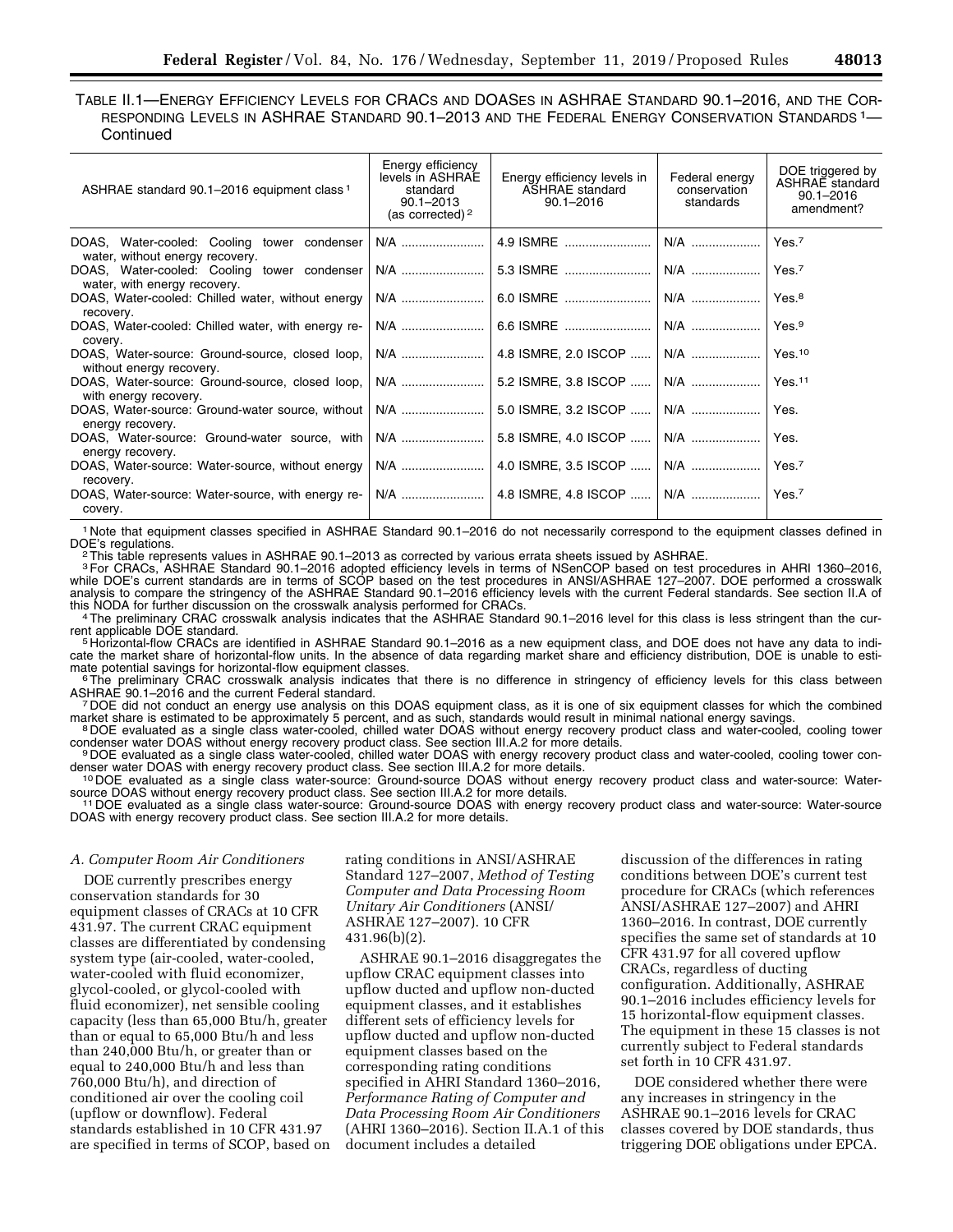For CRACs, this assessment has been complicated because the current standards established in 10 CFR 431.97 are specified in terms of SCOP and based on the rating conditions in ANSI/ ASHRAE 127–2007, while the efficiency levels for CRACs set forth in ASHRAE 90.1–2016 are specified in terms of NSenCOP and based on rating conditions in AHRI 1360–2016. While EPCA does not expressly state how DOE is to consider a change to an ASHRAE efficiency metric, DOE is guided by the criteria established under EPCA for the evaluation of amendments to the test procedures referenced in ASHRAE Standard 90.1. For ASHRAE equipment under 42 U.S.C. 6313(a)(6)(A)(i), EPCA directs that if the applicable test procedure referenced in ASHRAE Standard 90.1 is amended, DOE must amend the Federal test procedure to be consistent with the amended industry test procedure, unless DOE makes a determination, supported by clear and convincing evidence, that to do so would result in a test procedure that is not reasonably designed to provide results representative of use during an average use cycle, or is unduly burdensome to conduct. (42 U.S.C. 6314(a)(4)(B)) In evaluating an update to an industry test procedure referenced in ASHRAE Standard 90.1, DOE must also consider any potential impact on the measured energy efficiency as compared to the current Federal test procedure and in the context of the current Federal standard. (42 U.S.C. 6314(a)(4)(C) and 42 U.S.C. 6293(e))

As discussed in section II.A.1 of this document, the rating conditions in AHRI 1360–2016 differ from those specified in ANSI/ASHRAE 127–2007 for most upflow and downflow CRAC equipment classes. DOE conducted a crosswalk analysis for the classes affected by rating condition changes to determine whether the revised ASHRAE 90.1–2016 levels in terms of NSenCOP

are more stringent than DOE's current standards in terms of SCOP.

DOE conducted the crosswalk analysis to determine equivalent NSenCOP values corresponding to DOE's current SCOP-based CRAC standards in order to perform the analysis required by EPCA. The crosswalk allows DOE to determine whether any of the levels specified in the updated ASHRAE Standard 90.1 are more stringent than the current DOE standards, and therefore amended for the purpose of the evaluation required by EPCA. (42 U.S.C. 6313(a)(6)(A)(i)) To the extent that the crosswalk identifies amended standards (*i.e.,* ASHRAE Standard 90.1 levels more stringent than the Federal standards), the crosswalk also allows DOE to conduct an analysis of the energy savings potential of amended standards, also as required by EPCA. (*Id.*) Additionally, in order to make the required determination of whether adoption of a uniform national standard more stringent than the amended ASHRAE Standard 90.1 level is technologically feasible and economically justified (42 U.S.C. 6313(a)(6)(A)(ii)), DOE must understand the relationship between the current Federal standard and the corresponding ASHRAE Standard 90.1 efficiency level. Finally, for any standard that DOE does not make more stringent because the Federal standard is already more stringent than the ASHRAE Standard 90.1 level and where more-stringent levels are not justified (under the 6-yearlookback), DOE must express these levels in terms of the new efficiency metric so as to be consistent with the relevant industry test procedure (42 U.S.C. 6314(a)(4)).

*1. Methodology for Efficiency and Capacity Crosswalk Analyses* 

## a. General

DOE performed a crosswalk analysis to compare the stringency of the current

Federal standards (represented in terms of SCOP based on the current DOE test procedure) for CRACs to the stringency of the energy efficiency for this equipment in ASHRAE Standard 90.1– 2016 (represented in terms of NSenCOP based on AHRI 1360–2016). For the crosswalk, DOE analyzed the CRAC equipment classes in ASHRAE 90.1– 2016 that are currently subject to Federal standards (*i.e.,* all upflow and downflow classes).11 ASHRAE 90.1– 2016 includes separate sets of efficiency levels for upflow ducted and upflow non-ducted CRACs to reflect the differences in rating conditions for upflow ducted and upflow non-ducted units in AHRI 1360–2016 (*e.g.,* return air temperature and external static pressure (ESP)). The Federal test procedure does not specify different rating conditions for upflow ducted as compared to upflow non-ducted CRACs, and DOE's current standards set forth in 10 CFR 431.97 do not differentiate between upflow ducted and upflow non-ducted CRACs. For the purpose of the efficiency crosswalk analysis, DOE converted the single set of current Federal SCOP standards for all upflow CRACs to sets of ''crosswalked'' NSenCOP standards for both the upflow ducted and upflow non-ducted classes established in ASHRAE Standard 90.1– 2016.

As explained, the standards for CRACs as updated in ASHRAE Standard 90.1–2016 rely on a different metric (NSenCOP) and test procedure (AHRI 1360–2016) than the metric and test procedure required under the Federal standards (SCOP and ANSI/ASHRAE 127–2007, respectively). AHRI 1360– 2016 and ANSI/ASHRAE 127–2007 specify different rating conditions, which are listed in Table II.2.12

|  |  | TABLE II.2—DIFFERENCES IN RATING CONDITIONS BETWEEN DOE'S CURRENT TEST PROCEDURE AND AHRI 1360–2016 |  |
|--|--|-----------------------------------------------------------------------------------------------------|--|
|  |  |                                                                                                     |  |

| Test parameter                                        | Affected equipment<br>categories |                             | Current DOE test procedure (ANSI/<br>ASHRAE 127-2007) | AHRI 1360-2016              |                 |
|-------------------------------------------------------|----------------------------------|-----------------------------|-------------------------------------------------------|-----------------------------|-----------------|
| air<br>drv-bulb<br>temperature<br>Return<br>$(RAT)$ . | Upflow ducted and<br>downflow.   | 75 °F dry-bulb temperature. |                                                       | 85 °F dry-bulb temperature. |                 |
| Entering water temperature (EWT)                      | Water-cooled                     | 86 °F                       |                                                       | 83 $\degree$ F              |                 |
|                                                       |                                  |                             |                                                       |                             | 0.3 in $H_2O$ . |

<sup>11</sup>ASHRAE Standard 90.1–2016 includes efficiency levels for horizontal-flow classes of CRAC. DOE does not currently prescribe standards

for horizontal-flow classes, so these classes were not included in the crosswalk analysis.

<sup>12</sup>Pursuant to EPCA, DOE is conducting a separate evaluation of its current test procedure as

compared to AHRI 1360–2016 (and the subsequently released 2017 version of AHRI Standard 1360). (42 U.S.C. 6314(a)(4)(B)).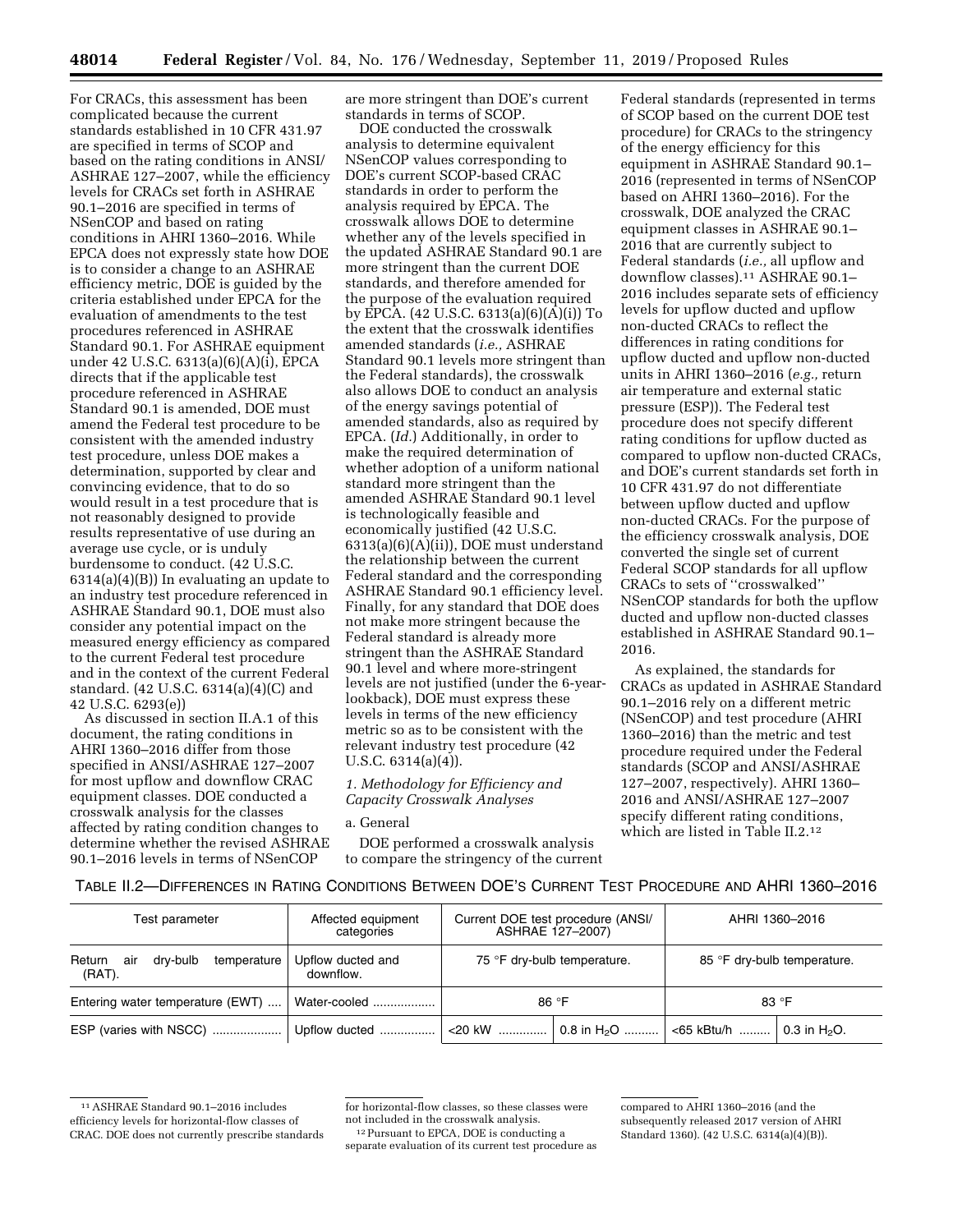TABLE II.2—DIFFERENCES IN RATING CONDITIONS BETWEEN DOE'S CURRENT TEST PROCEDURE AND AHRI 1360– 2016—Continued

| Test parameter                                                                       |                                     |                                                                |               |                                       |                                                                                                               |
|--------------------------------------------------------------------------------------|-------------------------------------|----------------------------------------------------------------|---------------|---------------------------------------|---------------------------------------------------------------------------------------------------------------|
|                                                                                      |                                     | ≥20 kW                                                         | 1.0 in $H_2O$ | ≥65 kBtu/h and<br><240 kBtu/h.        | 0.4 in $H_2O$ .                                                                                               |
|                                                                                      |                                     |                                                                |               | $\geq$ 240 kBtu/h and<br><760 kBtu/h. | 0.5 in $H_2O$ .                                                                                               |
| Adder for heat rejection fan and<br>pump power (add to total power.<br>consumption). | Water-cooled and glycol-<br>cooled. | No added power consumption for<br>heat rejection fan and pump. |               |                                       | 5 percent of NSCC for water-cooled<br>CRAC <sub>s</sub> .<br>7.5 percent of NSCC for glycol-<br>cooled CRACs. |

In addition to necessitating a crosswalk to compare standards that use different metrics, the differences in the test procedures required DOE to crosswalk the capacity limits that provide the boundaries for the CRAC equipment classes. The capacity values that bound the equipment classes are in terms of net sensible cooling capacity (NSCC). NSCC values determined according to AHRI 1360–2016, the test procedure specified in ASHRAE Standard 90.1–2016, are higher than the NSCC values determined according to ANSI/ASHRAE 127–2007, the required Federal test procedure. Because the test procedure in ASHRAE Standard 90.1– 2016 results in an increased NSCC value for certain equipment classes, applying ASHRAE Standard 90.1–2016, as compared to the current Federal requirement, would result in some CRACs switching classes (*i.e.,* move into a higher capacity equipment class) if the equipment class boundaries are not changed. Based on the calculated capacity changes, approximately 15–20 percent of CRAC models listed in DOE's Compliance Certification Database for CRACs 13 would shift into higher capacity equipment classes as a result of the test procedure changes in AHRI 1360–2016.

As the equipment class capacity increases, the stringency of the both the ASHRAE Standard 90.1 efficiency level and the Federal standard decreases. As a result, class switching would subject some CRAC models to an efficiency level under ASHRAE Standard 90.1– 2016 that is less stringent than the standard level that is applicable to that model under the current Federal requirements. This backsliding would result in an inappropriate evaluation of ASHRAE Standard 90.1–2016.

To provide for an appropriate comparison and to address potential

backsliding, a capacity crosswalk was conducted to adjust the NSCC boundaries that separate equipment classes to account for the difference in measured NSCC values between ASHRAE Standard 90.1–2016 and the current Federal requirements. The capacity crosswalk calculated increases in the capacity boundaries of affected equipment classes (*i.e.,* equipment classes with test procedure changes that increase NSCC) to prevent this equipment class switching issue and avoid potential backsliding that would occur if capacity boundaries were not adjusted.

Both the efficiency and capacity crosswalk analyses have a similar structure and the data for both analyses came from several of the same sources. The crosswalk analyses were informed by numerous sources, including public manufacturer literature, manufacturer performance data obtained through nondisclosure agreements (NDAs), results from DOE's testing of two CRAC units, and DOE's Compliance Certification Database for CRACs. DOE analyzed each test procedure change independently and used the available data to determine an aggregated percentage by which that change impacted efficiency (SCOP) and/ or NSCC. Updated SCOP levels and NSCC equipment class boundaries were calculated for each class (as applicable) by combining the percentage changes for every test procedure change applicable to that class.

The following sub-sections describe the approaches used to analyze the impacts on the measured efficiency and capacity of each difference in rating conditions between DOE's current test procedure and AHRI 1360–2016.

b. Increase in Return Air Dry-Bulb Temperature From 75 °F to 85 °F

ANSI/ASHRAE 127–2007, which is referenced by DOE's current test procedure, specifies a return air drybulb temperature (RAT) of 75 °F for testing all CRACs. AHRI 1360–2016

specifies an RAT of 85 °F for upflow ducted and downflow CRACs, but specifies an RAT for upflow non-ducted units of 75 °F. SCOP and NSCC both increase with increasing RAT for two reasons. First, a higher RAT increases the cooling that must be done for the air to approach its dew point temperature (*i.e.,* the temperature at which water vapor will condense if there is any additional cooling). Second, a higher RAT will tend to raise the evaporating temperature of the refrigerant, which in turn raises the temperature of fin and tube surfaces in contact with the air the resulting reduction in the portion of the heat exchanger surface that is below the air's dew point temperature reduces the potential for water vapor to condense on these surfaces. This is seen in product specifications which show that the sensible heat ratio 14 is consistently higher at a RAT of 85 °F than at 75 °F. Because SCOP is calculated with NSCC, an increase in the fraction of total cooling capacity that is sensible cooling rather than latent cooling also inherently increases SCOP.

To analyze the impacts of increasing RAT for upflow ducted and downflow CRACs on SCOP and NSCC, DOE gathered data from three separate sources and aggregated the results for each crosswalk analysis. First, DOE used product specifications for several CRAC models that provide SCOP and NSCC ratings for RATs ranging from 75 °F to 95 °F. Second, DOE analyzed manufacturer performance data obtained under NDAs that showed the performance impact of individual test condition changes, including the increase in RAT. Third, DOE used results from testing two CRAC units: One air-cooled upflow ducted and one air-cooled downflow unit. DOE

<sup>13</sup> DOE's Compliance Certification Database can be found at: *[https://www.regulations.doe.gov/](https://www.regulations.doe.gov/certification-data/#q=Product_Group_s%3A*)  [certification-data/#q=Product](https://www.regulations.doe.gov/certification-data/#q=Product_Group_s%3A*)*\_*Group*\_*s%3A\*.* 

<sup>14</sup> ''Sensible heat ratio'' is the ratio of sensible cooling capacity to the total cooling capacity. The total cooling capacity includes both sensible cooling capacity (cooling associated with reduction in temperature) and latent cooling capacity (cooling associated with dehumidification).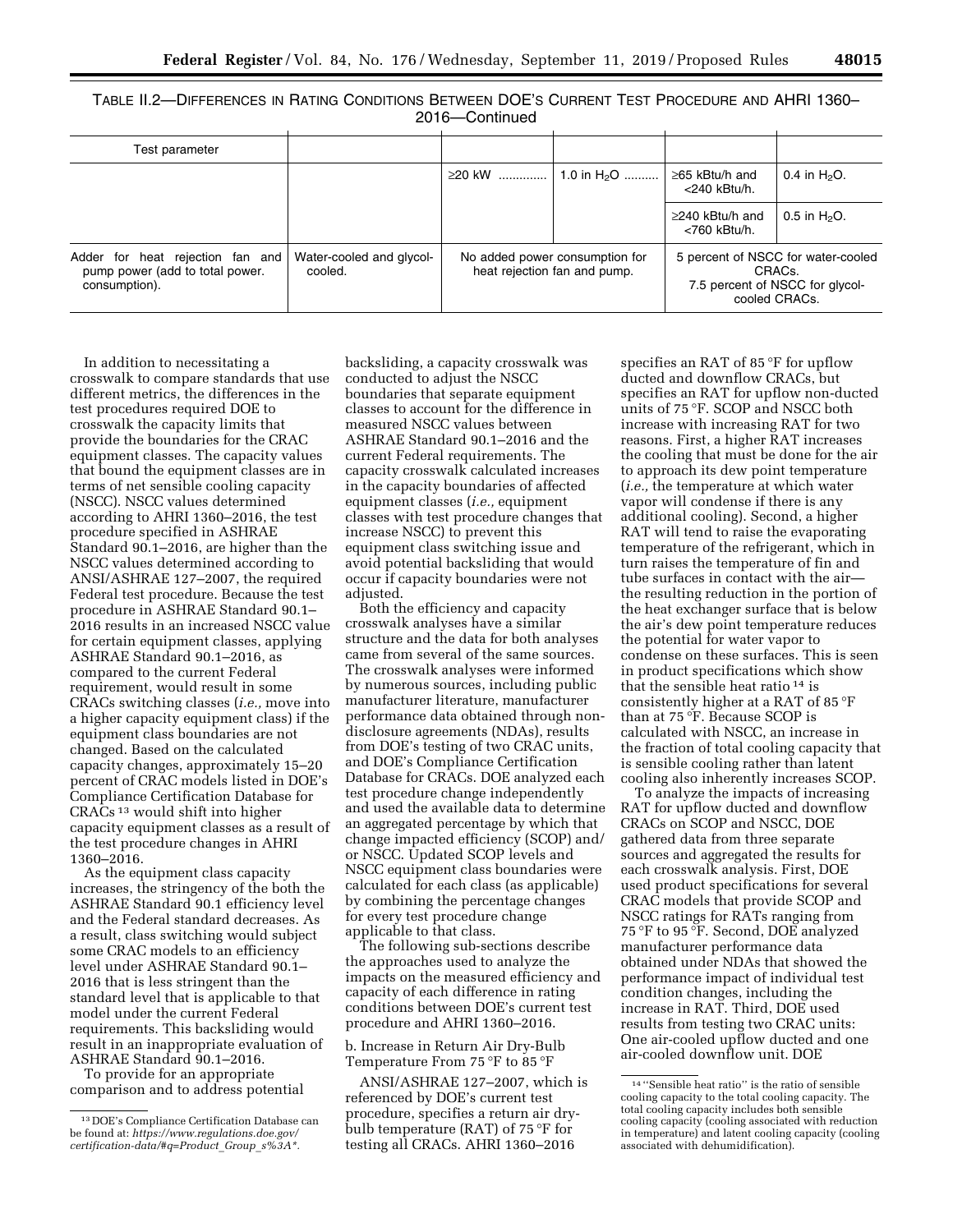combined the results of these sources to find the aggregated increases in SCOP and NSCC due to the increase in RAT. The increase in SCOP due to the change in RAT was found to be approximately 19 percent, and the increase in capacity was found to be approximately 22 percent.

c. Decrease in Entering Water Temperature for Water-Cooled CRACs

ANSI/ASHRAE 127–2007, which is referenced by DOE's current test procedure, specifies an entering water temperature (EWT) of 86 °F for watercooled CRACs, while AHRI 1360–2016 specifies an entering water temperature of 83 °F. A decrease in the EWT for water-cooled CRACs increases the temperature difference between the water and hot refrigerant in the condenser coil, thus increasing cooling capacity and decreasing compressor power. To analyze the impact of this decrease in EWT on SCOP and NSCC, DOE analyzed manufacturer data obtained through NDAs and a publiclyavailable presentation from a major CRAC manufacturer and calculated an SCOP increase of approximately 2 percent and an NSCC increase of approximately 1 percent.

d. Changes in External Static Pressure Requirements for Upflow Ducted CRACs

For upflow ducted CRACs, AHRI 1360–2016 specifies lower ESP requirements than ANSI/ASHRAE 127– 2007, which is referenced in DOE's

current test procedure. The ESP requirements in both industry test standards vary with NSCC; however, the capacity bins (*i.e.,* capacity ranges over which each ESP requirement applies) are different in each test standard. Testing with a lower ESP decreases the indoor fan power input without a corresponding decrease in cooling capacity, thus increasing the measured efficiency. Additionally, the reduction in fan heat entering the indoor air stream that results from lower fan power also slightly increases NSCC.

To determine the impacts on measured SCOP and NSCC of the changes in ESP requirements between DOE's current test procedure and AHRI 1360–2016, DOE aggregated data from its analysis of fan power consumption changes, manufacturer data obtained through NDAs, and results from DOE testing. More details on each of these sources are included in the following paragraphs. The impact of changes in ESP requirements on SCOP and NSCC was calculated separately for each capacity range specified in AHRI 1360– 2016 (*i.e.,* <65 kBtu/h, 65–240 kBtu/h, and  $\geq$ 240 kBtu/h).

DOE conducted an analysis to estimate the change in fan power consumption due to the changes in ESP requirements using performance data and product specifications for 77 upflow CRAC models with certified SCOP ratings at or near the current applicable SCOP standard level in

DOE's Compliance Certification Database. Using the certified SCOP and NSCC values, DOE determined each model's total power consumption for operation at the rating conditions specified in DOE's current test procedure. DOE then used fan performance data for each model to estimate the change in indoor fan power that would result from the lower ESP requirements in AHRI 1360–2016, and modified the total power consumption for each model by the calculated value. For several models, detailed fan performance data were not available, so DOE used fan performance data for comparable air conditioning units with similar cooling capacity, fan drive, and fan motor horsepower.

DOE also received manufacturer data (obtained through NDAs) showing the impact on efficiency and NSCC of the change in ESP requirements. Additionally, DOE conducted tests on an upflow-ducted CRAC at ESPs of 1 in.  $H<sub>2</sub>O$  and 0.4 in.  $H<sub>2</sub>O$  (the applicable ESP requirements specified in ANSI/ ASHRAE 127–2007 and AHRI 1360– 2016), and included the results of those tests in this analysis.

For each of the three capacity ranges for which ESP requirements are specified in AHRI 1360–2016, Table II.3 shows the approximate aggregated percentage increases in SCOP and NSCC associated with the decreased ESP requirements specified in AHRI 1360– 2016 for upflow ducted units.

TABLE II.3—PERCENTAGE INCREASE IN SCOP AND NSCC FROM DECREASES IN EXTERNAL STATIC PRESSURE REQUIREMENTS FOR UPFLOW DUCTED UNITS BETWEEN DOE'S CURRENT TEST PROCEDURE AND AHRI 1360–2016

| Net sensible cooling capacity range (kBtu/h) *      | <b>ESP</b> requirements<br>in DOE's current<br>test procedure<br>(ANSI/ASHRAE<br>127-2007)<br>(in $H_2O$ ) | <b>ESP</b> requirements<br>in AHRI 1360-2016<br>(in $H_2O$ ) | Approx.<br>average<br>percentage<br>increase<br>in SCOP | Approx.<br>average<br>percentage<br>increase<br>in NSCC |
|-----------------------------------------------------|------------------------------------------------------------------------------------------------------------|--------------------------------------------------------------|---------------------------------------------------------|---------------------------------------------------------|
| <65                                                 | 0.8                                                                                                        | 0.3                                                          |                                                         | 2                                                       |
| $≥65$ to $<$ 240<br>≥65 to <68.2**                  | 0.8                                                                                                        | 0.4                                                          | $***Q$                                                  | *** 2                                                   |
| $>68.2$ to $<$ 240 <sup>**</sup><br>$≥$ 240 to <760 |                                                                                                            | 0.5                                                          | 6                                                       | 2                                                       |

\* These boundaries are consistent with ANSI/ASHRAE 127–2007 and AHRI 1360–2016, and do not reflect the expected capacity increases for certain equipment classes at the AHRI 1360–2016 test conditions.

\*\* 68.2 kBtu/h is equivalent to 20 kW, which is the capacity value that separates ESP requirements in ANSI/ASHRAE 127–2007, which is referenced in DOE's current test procedure.

\*\*\* This average percentage increase is an average across upflow ducted CRACs with net sensible cooling capacity ≥65 and <240 kBtu/h, including models with capacity <20 kW and ≥ 20 kW. DOE's Compliance Certification Database shows that most of the upflow CRACs with a net sensible cooling capacity ≥65 kBtu/h and <240 kBtu/h have a net sensible cooling capacity ≥20 kW.

e. Power Adder to Account for Pump and Heat Rejection Fan Power in NSenCOP Calculation for Water-Cooled and Glycol-Cooled CRACs

Energy consumption for heat rejection components for air-cooled CRACs (*i.e.,*  condenser fan motor(s)) is measured in

the industry test standards for CRACs; however, energy consumption for heat rejection components for water-cooled and glycol-cooled CRACs is not measured because these components (*i.e.,* water/glycol pump, dry cooler/ cooling tower fan(s)) are not considered to be part of the CRAC unit. ANSI/ ASHRAE 127–2007, which is referenced in DOE's current test procedure, does not include any factor in the calculation of SCOP to account for the power consumption of heat rejection components for water-cooled and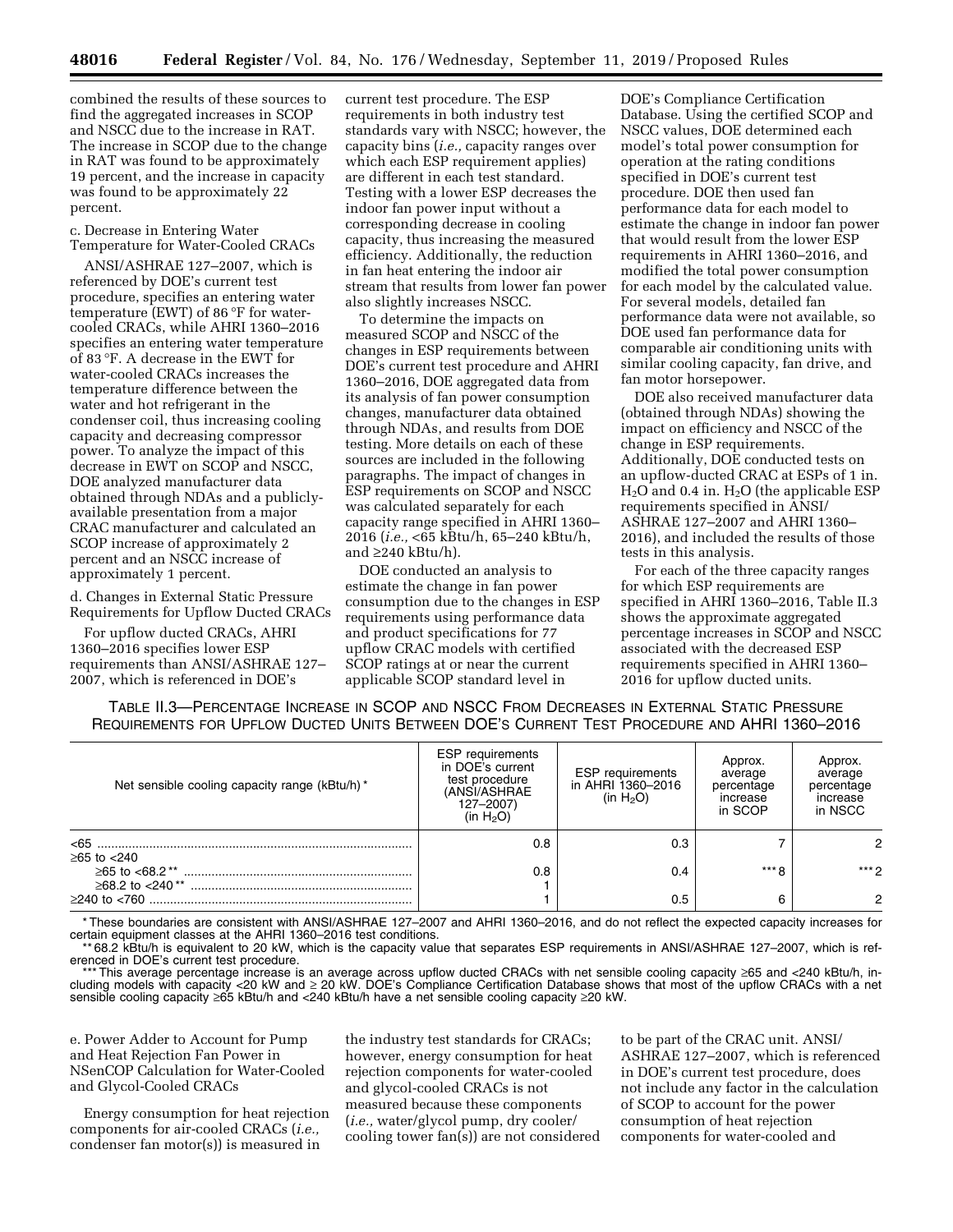glycol-cooled CRACs. In contrast, AHRI 1360–2016 specifies to increase the measured total power input for CRACs to account for the power consumption of fluid pumps and heat rejection fans.

Specifically, Notes 5 and 6 to Table 2 of AHRI 1360–2016 specify to add a percentage of the measured net sensible cooling capacity (5 percent for watercooled CRACs and 7.5 percent for

$$
\mathit{SCOP}_1 = \frac{\mathit{SCOP}}{1 + (x * \mathit{SCOP})}
$$

Where,  $\chi$  is equal to 5 percent for water-cooled CRACs and 7.5 percent for glycol-cooled CRACs, and  $SCOP<sub>1</sub>$  is the SCOP value adjusted for the energy consumption of heat rejection pumps and fans.

f. Calculating Overall Changes in Measured Efficiency and Capacity From Test Procedure Changes

Different combinations of the test procedure changes between DOE's current test procedure and AHRI 1360–

2016 affect each of the CRAC equipment classes considered in the crosswalk analyses. To combine the impact on SCOP of the changes to rating conditions (*i.e.,* increase in RAT, decrease in condenser EWT for watercooled units, and decrease of the ESP requirements for upflow ducted units), DOE multiplied together the calculated adjustment factors representing the measurement changes corresponding to each individual rating condition change, as applicable, as shown in Equation 2.

$$
NSenCOP_1 = SCOP * (1 + x_1) * (1 + x_2) * (1 + x_3)
$$

glycol-cooled CRACs) in kW to the total power input used to calculate NSenCOP. DOE calculated the impact of these additions on SCOP using Equation 1:

## **Equation 1**

These adjustment factors are equal to 100 percent plus the calculated percent change in measured efficiency.

To account for the impact of the adder for heat rejection pump and fan power for water-cooled and glycol-cooled units, DOE used Equation 3. Hence, DOE determined crosswalked NSenCOP levels corresponding to the current Federal SCOP standards for each CRAC equipment class using the following two equations.

## **Equation 2**

$$
NSenCOP = \frac{NSenCOP_1}{1 + (x_4 * NSenCOP_1)}
$$

In these equations,  $NSenCOP<sub>1</sub>$  refers to a partially-crosswalked NSenCOP level that incorporates the impacts of changes in RAT, condenser EWT, and indoor fan ESP (as applicable), but not the impact of adding the heat rejection pump and fan power;  $\chi_1$ ,  $\chi_2$ , and  $\chi_3$ represent the percentage change in SCOP due to changes in RAT, condenser EWT, and indoor fan ESP requirements, respectively; and  $\chi_4$  is equal to 5 percent for water-cooled equipment classes and 7.5 percent for glycol-cooled equipment classes. For air-cooled classes, $\chi_4$  is equal to 0 percent; therefore, for these

classes, NSenCOP is equal to NSenCOP<sub>1</sub>.

To combine the impact on NSCC of the changes to rating conditions, DOE used a methodology similar to that used for determining the impact on SCOP. To determine adjusted NSCC equipment class boundaries, DOE multiplied together the calculated adjustment factors representing the measurement changes corresponding to each individual rating condition change, as applicable, as shown in Equation 4. These adjustment factors are equal to 100 percent plus the calculated percent

## **Equation 3**

change in measured NSCC. In this equation, Boundary refers to the original NSCC boundaries (*i.e.,* 65,000 Btu/h, 240,000 Btu/h, or 760,000 Btu/h as determined according to ANSI/ASHRAE  $127-2007$ , Boundary<sub>1</sub> refers to the updated NSCC boundaries as determined according to AHRI 1360– 2016, and  $y_1$ ,  $y_2$ , and  $y_3$  represent the percentage changes in NSCC due to changes in RAT, condenser EWT, and indoor fan ESP requirements, respectively.

## Boundary<sub>1</sub> = Boundary \*  $(1 + y_1) * (1 + y_2) * (1 + y_3)$

In November 2018, ASHRAE published the Second Public Review Draft of Addendum 'be' to ASHRAE 90.1–2016 (''the second public review draft;'' *[https://www.ashrae.org/news/](https://www.ashrae.org/news/esociety/public-reviews-november-2018)  [esociety/public-reviews-november-](https://www.ashrae.org/news/esociety/public-reviews-november-2018)[2018](https://www.ashrae.org/news/esociety/public-reviews-november-2018)*), which includes adjusted equipment class capacity boundaries for only upflow-ducted and downflow

equipment classes.15 The adjusted class boundaries for these categories in the second public review draft are <80,000 Btu/h, ≥80,000 Btu/h and <295,000 Btu/ h, and ≥295,000 Btu/h. The capacity

# **Equation 4**

boundaries of upflow non-ducted classes were left unchanged at 65,000 Btu/h and 240,000 Btu/h. DOE's capacity crosswalk analysis indicates that the primary driver for increasing NSCC is increasing RAT. The increases in RAT in AHRI 1360–2016, as compared to ANSI/ASHRAE 127–2007, only apply to upflow ducted and downflow equipment classes. Based on

<sup>15</sup> In May 2019, ASHRAE published the Third Public Review Draft of Addendum 'be' to ASHRAE 90.1–2016, which includes only minor changes to column labels in the CRAC efficiency tables proposed in the second public review draft.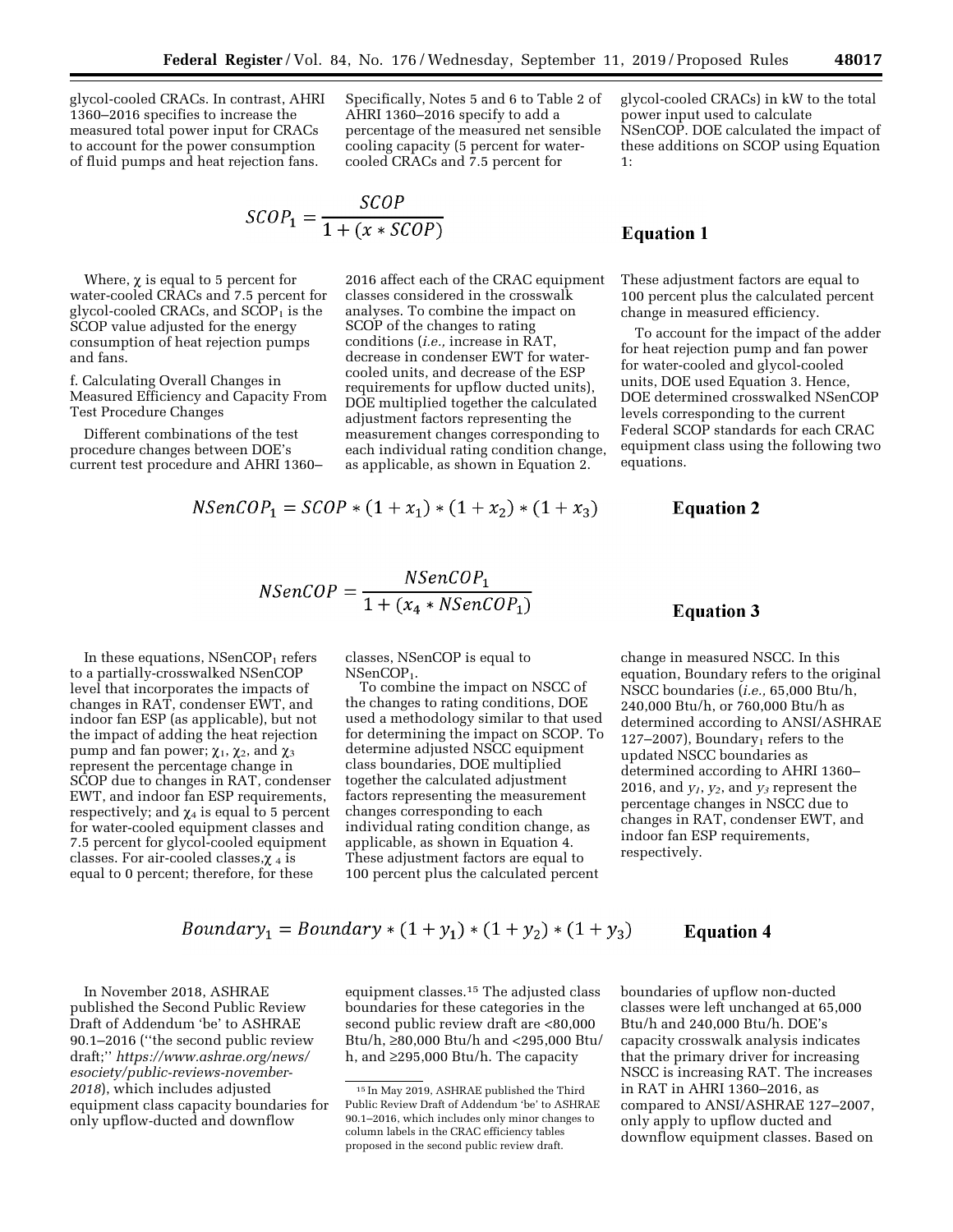the analysis performed for this document, DOE found that all the equipment class boundaries in the second public review draft, which are in multiples of 5,000 Btu/h, are within 1.4 percent of the boundaries calculated under the methodology used to develop DOE's capacity crosswalk. As such, to more closely align DOE's analysis with ASHRAE Standard 90.1 (and the ASHRAE proceedings), DOE has used the equipment class boundaries in the second public review draft as the preliminary adjusted boundaries for the crosswalk analysis. Use of the equipment class boundaries from the second public review draft allows for an appropriate comparison between the energy efficiency levels and equipment classes specified in ASHRAE Standard 90.1 and those in the current DOE standards, while addressing the backsliding potential discussed previously.

ASHRAE 90.1–2016 does not include an upper capacity limit for coverage of CRACs; therefore, the second public review draft does not include an

adjusted upper capacity limit. DOE's current standards only cover CRACs with an NSCC less than 760,000 Btu/ h.16 10 CFR 431.97(e). (*See also* 42 U.S.C. 6311(8)(D)) In order to account for all equipment currently subject to the Federal standards, DOE adjusted the 760,000 Btu/h equipment class boundary for certain equipment classes as part of its capacity crosswalk analysis. This adjustment to the upper boundary of the equipment classes applies only for downflow and upflowducted classes (the classes for which the RAT increase applies). Consistent with the adjustments made by ASHRAE in the second public review draft, DOE averaged the cross-walked capacity results across the affected equipment classes, and rounded to the nearest 5,000 Btu/h. Following this approach, DOE has used 930,000 Btu/h as the adjusted upper capacity limit for downflow and upflow-ducted CRACs in the analysis presented in this notice. The 930,000 Btu/h upper capacity limit (as measured per AHRI 1360–2016) used in the crosswalk analysis is equivalent

to the 760,000 Btu/h upper capacity limit (as measured per ANSI/ASHRAE 127–2007) established in the current DOE standards.

## 2. Crosswalk Results

The ''crosswalked'' DOE efficiency levels (in terms of NSenCOP) and adjusted equipment class capacity boundaries were then compared with the NSenCOP efficiency levels and capacity boundaries specified in ASHRAE Standard 90.1–2016 to determine whether the ASHRAE Standard 90.1–2016 requirements are more stringent than current Federal standards. Table II.4 presents the preliminary results for the crosswalk analysis (see section II.A.1 of this document for detailed discussion of the methodology for the crosswalk analysis). The last column in the table, labeled ''Crosswalk Comparison,'' indicates whether the ASHRAE Standard 90.1–2016 levels are less stringent, equivalent to, or more stringent than the current Federal standards, based on DOE's analysis.

## TABLE II.4—CROSSWALK RESULTS

| Condenser system<br>type                | Airflow<br>configuration | Current NSCC<br>range<br>(kBtu/h) | Current<br>Federal<br>standard<br>(SCOP) | Test procedure<br>changes affecting<br>efficiency*                           | Cross-walked<br>NSCC range<br>(kBtu/h) | Cross-walked<br>current<br>Federal<br>standard<br>(NSenCOP) | <b>ASHRAE</b><br>$90.1 - 2016$<br><b>NSenCOP</b><br>level | Crosswalk<br>comparison |
|-----------------------------------------|--------------------------|-----------------------------------|------------------------------------------|------------------------------------------------------------------------------|----------------------------------------|-------------------------------------------------------------|-----------------------------------------------------------|-------------------------|
| Air-cooled                              | Downflow                 | $<65$                             | 2.20                                     | Return air dry-bulb                                                          | $< 80$                                 | 2.62                                                        | 2.30                                                      | Less Stringent.         |
| Air-cooled                              | Downflow                 | ≥65 and <240                      | 2.10                                     | temperature.                                                                 | $\geq 80$ and <295                     | 2.50                                                        | 2.20                                                      | Less Stringent.         |
| Air-cooled                              | Downflow                 | $\geq$ 240 and <760               | 1.90                                     |                                                                              | $\geq$ 295 and <930                    | 2.26                                                        | 2.00                                                      | Less Stringent.         |
| Water-cooled                            | Downflow                 | $<65$                             | 2.60                                     | Return air dry-bulb                                                          | $< 80$                                 | 2.73                                                        | 2.50                                                      | Less Stringent.         |
| Water-cooled                            | Downflow                 | ≥65 and <240                      | 2.50                                     | temperature.                                                                 | ≥80 and <295                           | 2.63                                                        | 2.40                                                      | Less Stringent.         |
| Water-cooled                            | Downflow                 | $\geq$ 240 and <760               | 2.40                                     | Condenser entering                                                           | $\geq$ 295 and <930                    | 2.54                                                        | 2.25                                                      | Less Stringent.         |
| Water-cooled with<br>fluid economizer.  | Downflow                 | $<65$                             | 2.55                                     | water temperature.                                                           | $<80$                                  | 2.68                                                        | 2.45                                                      | Less Stringent.         |
| Water-cooled with<br>fluid economizer.  | Downflow                 | ≥65 and <240                      | 2.45                                     | Add allowance for<br>heat rejection com-<br>ponents to total<br>power input. | ≥80 and <295                           | 2.59                                                        | 2.35                                                      | Less Stringent.         |
| Water-cooled with<br>fluid economizer.  | Downflow                 | $>240$ and $< 760$                | 2.35                                     |                                                                              | $\geq$ 295 and <930                    | 2.50                                                        | 2.20                                                      | Less Stringent.         |
| Glycol-cooled                           | Downflow                 | $<65$                             | 2.50                                     | Add allowance for                                                            | $<80$                                  | 2.43                                                        | 2.30                                                      | Less Stringent.         |
| Glycol-cooled                           | Downflow                 | ≥65 and <240                      | 2.15                                     | heat rejection com-                                                          | $\geq 80$ and <295                     | 2.15                                                        | 2.05                                                      | Less Stringent.         |
| Glycol-cooled                           | Downflow                 | $>240$ and $< 760$                | 2.10                                     | ponents to total                                                             | $>295$ and $< 930$                     | 2.11                                                        | 1.95                                                      | Less Stringent.         |
| Glycol-cooled with<br>fluid economizer. | Downflow                 | $< 65$                            | 2.45                                     | power input.                                                                 | -80                                    | 2.39                                                        | 2.25                                                      | Less Stringent.         |
| Glycol-cooled with<br>fluid economizer. | Downflow                 | $\geq 65$ and <240                | 2.10                                     |                                                                              | ≥80 and <295                           | 2.11                                                        | 1.95                                                      | Less Stringent.         |
| Glycol-cooled with<br>fluid economizer. | Downflow                 | $\geq$ 240 and <760               | 2.05                                     |                                                                              | $\geq$ 295 and <930                    | 2.06                                                        | 1.90                                                      | Less Stringent.         |
| Air-cooled                              | Upflow Ducted            | $<65$                             | 2.09                                     | Return air dry-bulb                                                          | $< 80$                                 | 2.65                                                        | 2.10                                                      | Less Stringent.         |
| Air-cooled                              | Upflow Ducted            | ≥65 and <240                      | 1.99                                     | temperature.                                                                 | ≥80 and <295                           | 2.55                                                        | 2.05                                                      | Less Stringent.         |
| Air-cooled                              | Upflow Ducted            | $\geq$ 240 and <760               | 1.79                                     | ESP requirements.                                                            | $\geq$ 295 and <930                    | 2.26                                                        | 1.85                                                      | Less Stringent.         |
| Water-cooled                            | Upflow Ducted            | $<65$                             | 2.49                                     | Return air dry-bulb                                                          | $< 80$                                 | 2.77                                                        | 2.30                                                      | Less Stringent.         |
| Water-cooled                            | Upflow Ducted            | ≥65 and <240                      | 2.39                                     | temperature.                                                                 | ≥80 and <295                           | 2.70                                                        | 2.20                                                      | Less Stringent.         |
| Water-cooled                            | Upflow Ducted            | $>240$ and $< 760$                | 2.29                                     | Condenser entering                                                           | $\geq$ 295 and <930                    | 2.56                                                        | 2.10                                                      | Less Stringent.         |
| Water-cooled with<br>fluid economizer.  | Upflow Ducted            | <65<br>.                          | 2.44                                     | water temperature.<br>ESP requirements.                                      | $<80$                                  | 2.72                                                        | 2.25                                                      | Less Stringent.         |

<sup>16</sup> In initially establishing standards CRACs, DOE noted that the energy efficiency levels from

ASHRAE Standard 90.1 adopted as the Federal standards were based on ANSI/ASHRAE 127–2007.

77 FR 28928, 28945 (May 16, 2012). This includes the relevant capacity values.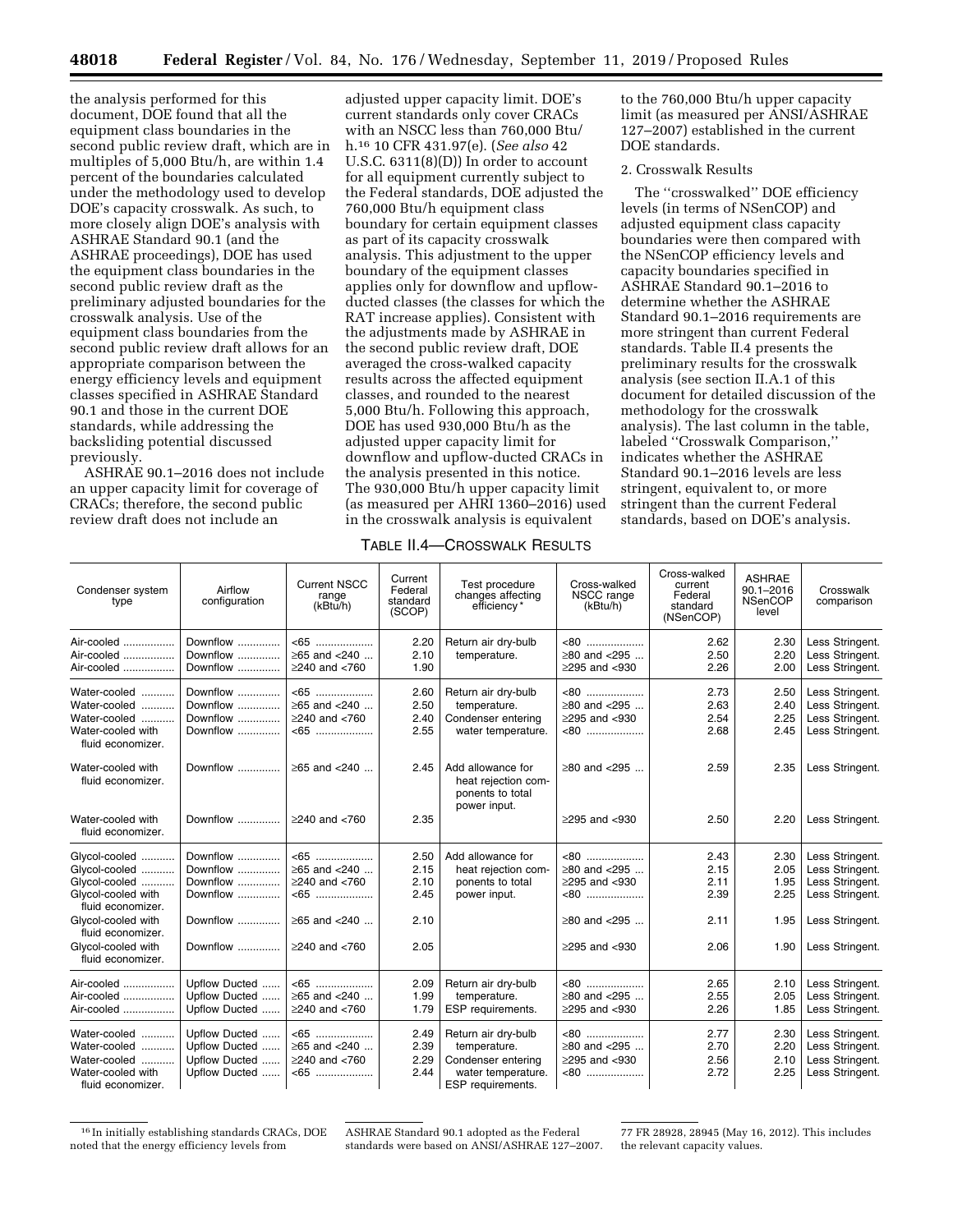| Condenser system<br>type                                                                                                                                    | Airflow<br>configuration                                                                                    | <b>Current NSCC</b><br>range<br>(kBtu/h)                                                 | Current<br>Federal<br>standard<br>(SCOP)     | Test procedure<br>changes affecting<br>efficiency*                                                                                       | Cross-walked<br>NSCC range<br>(kBtu/h)                                                             | Cross-walked<br>current<br>Federal<br>standard<br>(NSenCOP) | <b>ASHRAE</b><br>$90.1 - 2016$<br><b>NSenCOP</b><br>level | Crosswalk<br>comparison                                                                                        |
|-------------------------------------------------------------------------------------------------------------------------------------------------------------|-------------------------------------------------------------------------------------------------------------|------------------------------------------------------------------------------------------|----------------------------------------------|------------------------------------------------------------------------------------------------------------------------------------------|----------------------------------------------------------------------------------------------------|-------------------------------------------------------------|-----------------------------------------------------------|----------------------------------------------------------------------------------------------------------------|
| Water-cooled with<br>fluid economizer.<br>Water-cooled with<br>fluid economizer.                                                                            | Upflow Ducted<br>Upflow Ducted                                                                              | ≥65 and <240<br>$\geq$ 240 and <760                                                      | 2.34<br>2.24                                 | Add allowance for<br>heat rejection com-<br>ponents to total<br>power input.                                                             | ≥80 and <295<br>$\geq$ 295 and <930                                                                | 2.65<br>2.51                                                | 2.15<br>2.05                                              | Less Stringent.<br>Less Stringent.                                                                             |
| Glycol-cooled<br>Glycol-cooled<br>Glycol-cooled<br>Glycol-cooled with<br>fluid economizer.<br>Glycol-cooled with<br>fluid economizer.<br>Glycol-cooled with | Upflow Ducted<br>Upflow Ducted<br>Upflow Ducted<br>Upflow Ducted<br>Upflow Ducted<br>Upflow Ducted          | $<65$<br>≥65 and <240<br>$\geq$ 240 and <760<br>$<65$<br>≥65 and <240<br>$≥240$ and <760 | 2.39<br>2.04<br>1.99<br>2.34<br>1.99<br>1.94 | Return air dry-bulb<br>temperature.<br>ESP requirements.<br>Add allowance for<br>heat rejection com-<br>ponents to total<br>power input. | $<80$<br>≥80 and <295<br>$\geq$ 295 and <930<br>$<80$<br>$\geq$ 80 and <295<br>$\geq$ 295 and <930 | 2.47<br>2.19<br>2.11<br>2.43<br>2.14<br>2.07                | 2.10<br>1.85<br>1.80<br>2.10<br>1.80<br>1.80              | Less Stringent.<br>Less Stringent.<br>Less Stringent.<br>Less Stringent.<br>Less Stringent.<br>Less Stringent. |
| fluid economizer.<br>Air-cooled<br>Air-cooled<br>Air-cooled                                                                                                 | Upflow Non-<br>Ducted.<br>Upflow Non-<br>Ducted.<br>Upflow Non-                                             | $<65$<br>≥65 and <240<br>$≥$ 240 and <760                                                | 2.09<br>1.99<br>1.79                         | No changes                                                                                                                               | $<65$<br>≥65 and <240<br>$\geq$ 240 and <760                                                       | 2.09<br>1.99<br>1.79                                        | 2.09<br>1.99<br>1.79                                      | Equivalent.<br>Equivalent.<br>Equivalent.                                                                      |
| Water-cooled<br>Water-cooled<br>Water-cooled                                                                                                                | Ducted.<br><b>Upflow Non-</b><br>Ducted.<br>Upflow Non-<br>Ducted.                                          | $<65$<br>≥65 and <240<br>$≥$ 240 and <760                                                | 2.49<br>2.39<br>2.29                         | Condenser entering<br>water temperature.                                                                                                 | $<65$<br>≥65 and <240<br>$\geq$ 240 and <760                                                       | 2.25<br>2.17<br>2.09                                        | 2.25<br>2.15<br>2.05                                      | Less Stringent.<br>Less Stringent.<br>Less Stringent.                                                          |
| Water-cooled with<br>fluid economizer.<br>Water-cooled with<br>fluid economizer.<br>Water-cooled with<br>fluid economizer.                                  | Upflow Non-<br>Ducted.<br><b>Upflow Non-</b><br>Ducted.<br>Upflow Non-<br>Ducted.<br>Upflow Non-<br>Ducted. | <65<br>≥65 and <240<br>$\geq$ 240 and <760                                               | 2.44<br>2.34<br>2.24                         | Add allowance for<br>heat rejection com-<br>ponents to total<br>power input.                                                             | $<65$<br>$>65$ and $< 240$<br>$\geq$ 240 and <760                                                  | 2.21<br>2.13<br>2.05                                        | 2.20<br>2.10<br>2.00                                      | Less Stringent.<br>Less Stringent.<br>Less Stringent.                                                          |
| Glycol-cooled<br>Glycol-cooled<br>Glycol-cooled                                                                                                             | Upflow Non-<br>Ducted.<br>Upflow Non-<br>Ducted.<br>Upflow Non-                                             | $<65$<br>≥65 and <240<br>$\geq$ 240 and <760                                             | 2.39<br>2.04<br>1.99                         | Add allowance for<br>heat rejection com-<br>ponents to total<br>power input.                                                             | $<65$<br>≥65 and <240<br>$\geq$ 240 and <760                                                       | 2.03<br>1.77<br>1.73                                        | 2.00<br>1.85<br>1.75                                      | Less Stringent.<br>More Stringent.<br>More Stringent.                                                          |
| Glycol-cooled with<br>fluid economizer.<br>Glycol-cooled with<br>fluid economizer.                                                                          | Ducted.<br>Upflow Non-<br>Ducted.<br>Upflow Non-<br>Ducted.                                                 | $< 65$<br>≥65 and <240                                                                   | 2.34<br>1.99                                 |                                                                                                                                          | $< 65$<br>≥65 and <240                                                                             | 1.99<br>1.73                                                | 2.00<br>1.75                                              | More Stringent.<br>More Stringent.                                                                             |
| Glvcol-cooled with<br>fluid economizer.                                                                                                                     | Upflow Non-<br>Ducted.                                                                                      | $≥$ 240 and <760                                                                         | 1.94                                         |                                                                                                                                          | $\geq$ 240 and <760                                                                                | 1.69                                                        | 1.70                                                      | More Stringent.                                                                                                |

## TABLE II.4—CROSSWALK RESULTS—Continued

\* Refer to Table II.3 of this document for specific changes in rating conditions.

*CRAC Issue 2:* DOE requests comment on the methodology and results for the crosswalk analysis.

As indicated by the crosswalk, a number of the standard levels established for CRACs in ASHRAE 90.1–2016 are less stringent than the current Federal standards. DOE is aware that ASHRAE is currently working on the next version of ASHRAE Standard 90.1, which is expected to be issued sometime in 2019. (Generally, ASHRAE updates the standard on a three-year cycle.) A preliminary review of the second public review draft of Addendum 'be' to ASHRAE 90.1–2016 indicates that a number of the draft efficiency levels for CRACs would be more efficient than the current Federal standards. The draft addendum also would update capacity bin boundaries

for upflow ducted and downflow CRAC equipment classes, to reflect the increase in NSCC that results from changes in the test procedure and metric adopted in the updates under ASHRAE Standard 90.1–2016 (as discussed in previous sections).

DOE continues to monitor the efforts of ASHRAE in development of the consensus industry standard, and upon publication of the updated ASHRAE Standard 90.1, DOE will conduct an analysis as required under EPCA of any updated efficiency levels for CRACs.

3. CRAC Standards Amended Under ASHRAE Standard 90.1

As discussed, DOE has analyzed the updated CRAC efficiency levels in ASHRAE 90.1–2016 for the purpose of 42 U.S.C. 6313(a)(6)(A). DOE identified five equipment classes for which the ASHRAE 90.1–2016 efficiency levels are more stringent than current DOE efficiency levels (expressed in NSenCOP, see the crosswalk results presented in section II.A.2 of this document), and 15 classes of CRACs for which standards are specified in ASHRAE Standard 90.1–2016 that are not currently subject to DOE's standards (*i.e.,* horizontal-flow). DOE has conducted an energy savings analysis, presented in section III of this document, for the five CRAC classes that currently have DOE standards and that DOE identified as having more stringent standards under ASHRAE 90.1–2016. Regarding the energy efficiency levels for the horizontal-flow equipment classes, DOE was unable to perform an energy savings potential for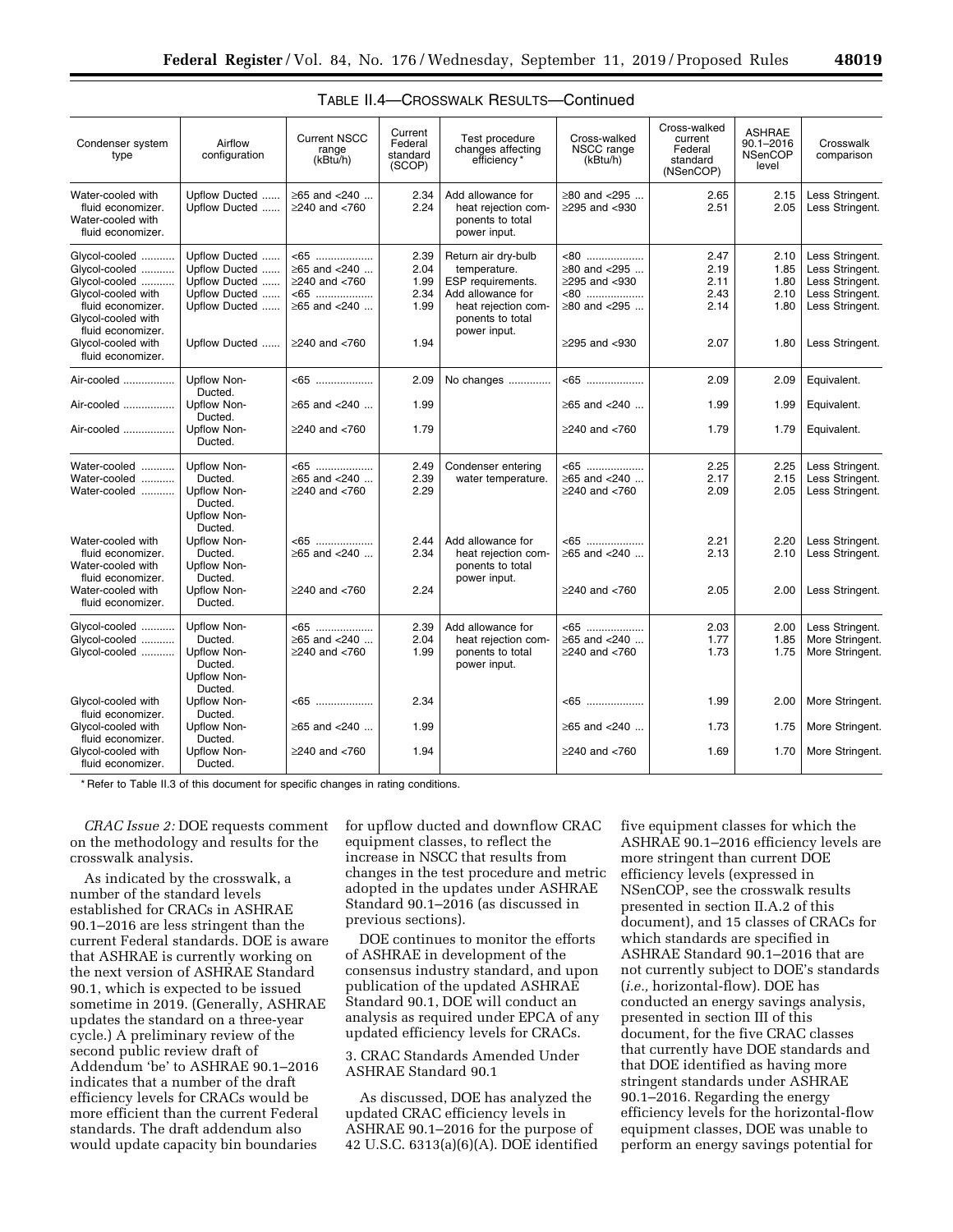those 15 equipment classes, because DOE lacked the necessary market share data to disaggregate shipments for horizontal-flow units from total shipments for the entire CRAC market. Based on information received in response to this document or otherwise identified, DOE may consider disaggregating horizontal-flow classes in the NOPR and analyzing them separately.

DOE notes that ceiling-mounted CRACs, both ducted and non-ducted, are covered equipment under the definition of ''computer room air conditioner'' established at 10 CFR 431.92. The current definition of ''computer room air conditioner'' makes no distinction based on the mounting (floor versus ceiling, for example), airflow direction, or whether the unit installation requires supply air ductwork.17 Additionally, the currently applicable test procedure in 10 CFR 431.96 (*i.e.,* ANSI/ASHRAE 127–2007) is not specific as to mounting or airflow direction (*e.g.,* upflow, downflow, horizontal) and provides procedures for both ducted systems (ANSI/ASHRAE 127–2007 section 5.1.4.5.1) and nonducted systems (ANSI/ASHRAE 127– 2007 section 5.1.4.5.3). As a result, ceiling-mounted CRACs are covered equipment and are currently subjected to testing and rating under the DOE regulations.

DOE specifies minimum efficiency standards for certain equipment classes of CRACs, specifically for upflow and downflow units. See 10 CFR 431.97. In an October 7, 2015 draft guidance, DOE stated that because the terms ''upflow'' and ''downflow'' do not apply to ceiling-mounted units, the current Federal standards are not applicable to those models that are exclusively ceiling-mounted CRACs.18 DOE requested comment on the October 7, 2015 draft guidance. For the purpose of the analysis presented in this notice, DOE maintains that ceiling-mounted units are not subject to the current Federal standards for CRACs.

The 2016 update to ASHRAE Standard 90.1 does not directly address ceiling-mounted CRACs, but it specifies equipment classes of: Upflow ducted, upflow non-ducted, downflow, and horizontal flow. Consistent with the application of ''upflow'' and ''downflow'' in the draft guidance, the equipment classes specified in ASHRAE Standard 90.1–2016 do not include ceiling-mounted CRACs. As such, DOE did not include ceiling-mounted CRACs in the current analysis. DOE is aware that the second public review draft of Addendum 'be' to ASHRAE 90.1–2016 includes minimum efficiency levels for ceiling-mounted CRACs. To the extent the next amendment to ASHRAE Standard 90.1 includes efficiency levels for ceiling-mounted CRACs, DOE will evaluate energy efficiency standards for them to the extent required under EPCA.

#### *B. Dedicated Outdoor Air Systems*

DOASes appear to meet the EPCA definition for ''commercial package air conditioning and heating equipment,'' 19 and could be considered as a category of that covered equipment. (42 U.S.C. 6311(8)(A)) However, DOE has tentatively concluded that if DOASes are a category of ''commercial package air conditioning and heating equipment,'' there are no existing DOE test procedures or energy conservation standards for that category of commercial package air conditioning and heating equipment. Specifically, DOE does not believe that DOASes are among the commercial ''central air conditioners and central air conditioning heat pumps'' for which EPCA originally established standards  $(42 \text{ U.S.C. } 6313(a)(1)–(2),(7)–(9))$ , and for which the current test procedure and standards are codified in Table 1 to 10 CFR 431.96 and Tables 1–4 of 10 CFR 431.97, respectively.

DOASes operate similarly to central air conditioners and central air conditioning heat pumps, in that they provide space conditioning using a refrigeration cycle consisting of a compressor, condenser, expansion valve, and evaporator. However, DOASes are designed to provide 100 percent outdoor air to the conditioned space, while outdoor air makes up a only a small portion of the total airflow for typical commercial air conditioners,

usually less than 50 percent. When operating in humid conditions, the dehumidification load is a much larger percentage of total cooling load for a DOAS than for a typical commercial air conditioner. Additionally, compared to a typical commercial air conditioner, the amount of total cooling (both sensible and latent) is much greater per pound of air for a DOAS at design conditions (*i.e.,* the warmest/most humid expected summer conditions), and a DOAS is designed to accommodate greater variation in entering air temperature and humidity. DOASes are typically installed in addition to a primary cooling system (*e.g.,* CUAC, VRF, chilled water system, water-source heat pumps)—the DOAS conditions the outdoor ventilation air, while the primary system provides cooling to balance building shell and interior loads and solar heat gain.

ASHRAE Standard 90.1–2016 created 14 separate equipment classes for direct expansion-DOAS units that are singlepackage and remote condenser (referred to generally as DOAS), as shown in Table II.1 of this document, and set minimum efficiency levels using the integrated seasonal moisture removal efficiency (ISMRE) metric for all DOAS classes in dehumidification mode, as well as the integrated seasonal coefficient of performance (ISCOP) metric for air-source heat pump and water-source heat pump DOAS classes in heating mode.

If ASHRAE Standard 90.1 is amended with respect to the standard levels or design requirements applicable under that standard to any small, large, or very large commercial package air conditioning and heating equipment, DOE must publish an analysis of the energy savings potential of amended energy efficiency standards, and adopt uniform national standards for that equipment as required under EPCA. (42 U.S.C. 6313(a)(6)(A))

The 14 separate DOAS classes created by ASHRAE Standard 90.1–2016 (see Table II.1) are differentiated by condensing type (air-cooled, air-source heat pump, water-cooled, and watersource heat pump). The water-cooled condensing type is further divided by cooling tower condenser water and chilled water. The water-source heat pump condensing type is further separated by ground-source closed loop, ground-water-source, and water-source. Additionally, all equipment classes are separated into those without energy recovery and those with energy recovery. On July 25, 2017, DOE published an RFI in response to relevant updates to the test procedures referenced in ASHRAE Standard 90.1–

<sup>17</sup> ''Computer Room Air Conditioner'' is defined as ''a basic model of commercial package airconditioning and heating equipment (packaged or split) that is: Used in computer rooms, data processing rooms, or other information technology cooling applications; rated for sensible coefficient of performance (SCOP) and tested in accordance with 10 CFR 431.96, and is not a covered consumer product under 42 U.S.C. 6291(1)–(2) and 6292. A computer room air conditioner may be provided with, or have as available options, an integrated humidifier, temperature, and/or humidity control of the supplied air, and reheating function.'' 10 CFR 431.92

<sup>18</sup>See, *[https://www1.eere.energy.gov/buildings/](https://www1.eere.energy.gov/buildings/appliance_standards/pdfs/crac_faq_2015-10-07.pdf)  appliance*\_*[standards/pdfs/crac](https://www1.eere.energy.gov/buildings/appliance_standards/pdfs/crac_faq_2015-10-07.pdf)*\_*faq*\_*2015-10- [07.pdf.](https://www1.eere.energy.gov/buildings/appliance_standards/pdfs/crac_faq_2015-10-07.pdf)* 

<sup>19</sup>Under the statute, ''commercial package air conditioning and heating equipment'' means aircooled, water-cooled, evaporatively-cooled, or water-source (not including ground-water-source) electrically operated, unitary central air conditioners and central air conditioning heat pumps for commercial application. (42 U.S.C.  $6311(8)(A)$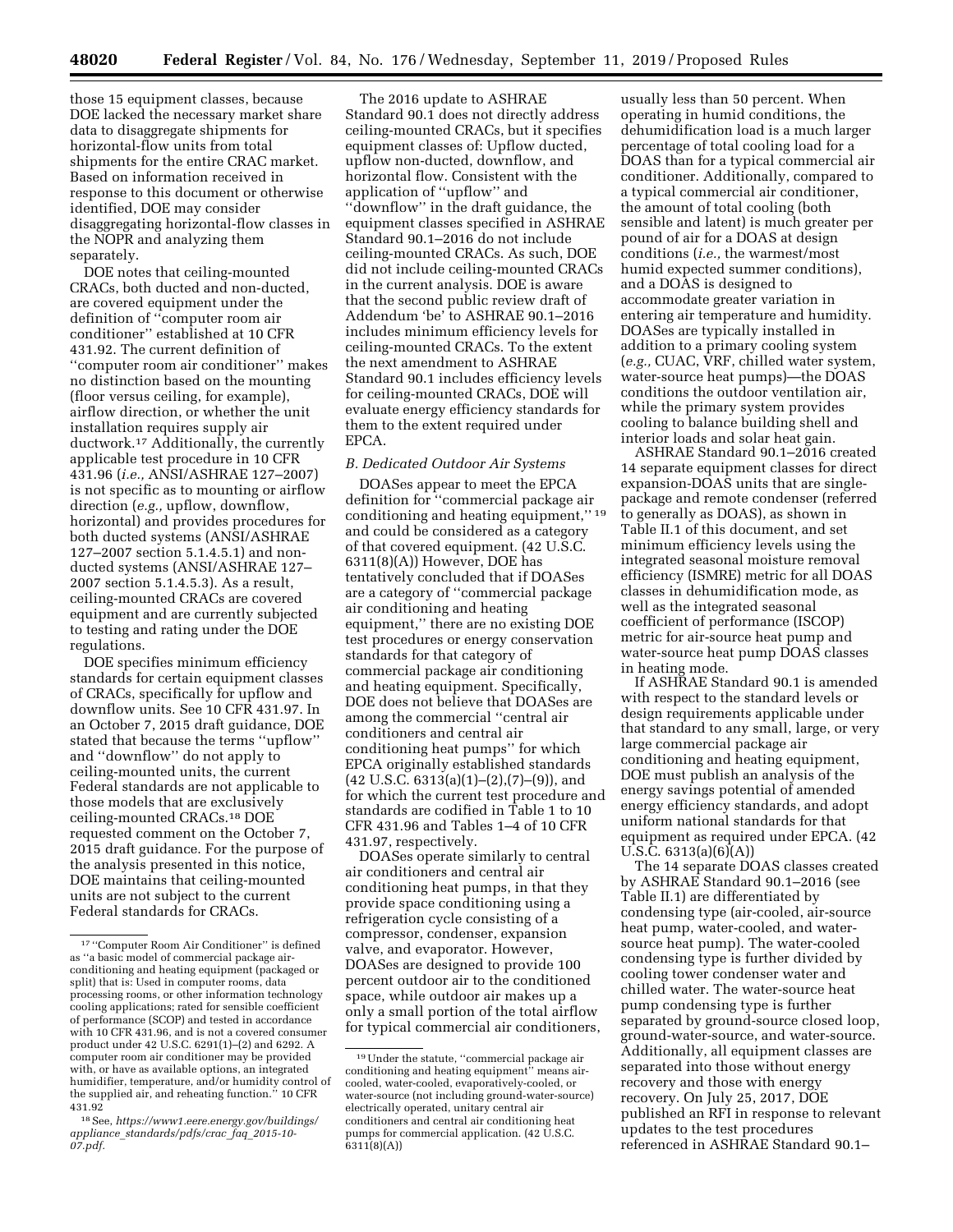2016. 82 FR 34427 (July 2017 ASHRAE TP RFI). As noted in the ASHRAE TP RFI, the EPCA definition for ''commercial package air conditioning and heating equipment'' does not include ground-water-source equipment. 82 FR 34427, 34438 (July 25, 2017). (*See also,* 42 U.S.C. 6311(8)(A)) As such, DOE is only considering the remaining 12 DOAS equipment classes.

DOE considered whether to evaluate separately the two water-cooled DOAS classes or whether the water-cooled cooling tower condenser water classes and the water-cooled chilled water classes should be grouped together and represented as water-cooled DOASes (with classes still disaggregated by those models with energy recovery and those models without energy recovery). DOE also considered whether to evaluate separately the two remaining watersource heat pump classes or whether the water-source heat pump ground-source closed loop classes and the water-source heat pump water-source classes should be grouped together and represented as water-source heat pump DOASes (with classes still disaggregated by those models with energy recovery and those models without energy recovery). Based on DOE's review of equipment specifications of water-cooled and water-source heat pump DOASes and comments from AHRI on the concurrent test procedure evaluation,20 DOE determined that most water-cooled DOASes use the same equipment for different applications and that watersource heat pump DOASes use the same equipment design for different applications. DOE is not aware of watercooled DOAS units that are exclusively designed for use with cooling tower or chilled water. Likewise, DOE is not aware of water-source heat pump DOAS units that are exclusively designed for use with water-source or ground-source closed-loop applications. It is also DOE's understanding that ASHRAE Standard 90.1 efficiency levels are different across comparable classes within the water-cooled condensing type (*e.g.,* comparing energy recovery classes to energy recovery classes) and across comparable classes within the water-source condensing type because of the different test/application conditions, as opposed to equipment design differences. For example, when testing a DOAS to obtain a water-cooled chilled water DOAS rating, a colder condenser water entering temperature is used than when testing it to obtain a water-cooled cooling tower DOAS rating, reflecting the typically cooler temperature of chilled water loops in

commercial buildings, as compared with cooling tower water loops.

As a result, DOE combined the watercooled cooling tower condenser water classes and the water-cooled chilled water classes and evaluated watercooled DOASes as a single set of classes (with classes disaggregated by those models with energy recovery and those models without energy recovery) that is subject to a single set of operating conditions. DOE also combined the water-source heat pump ground-source closed loop classes and the water-source heat pump water-source classes and evaluated the water-source heat pump DOASes as a single set of classes (with classes still disaggregated by those models with energy recovery and those models without energy recovery) that is subject to a single set of operating conditions.

This approach is consistent with other commercial package air conditioning and heating equipment. For example, water-source heat pumps include application test conditions for waterloop, ground-water, and ground-loop heat pumps, but DOE only requires that equipment be rated using the water-loop conditions (see Table 3 to 10 CFR 431.97). DOE notes that this approach avoids testing under multiple application conditions for a single equipment design. In addition, even if tested at different application conditions because the DOAS equipment uses a single design, it is expected that the relative ranking of equipment efficiency would be the same.

The current industry test standard for DOASes, ANSI/AHRI Standard 920– 2015, ''*2015 Standard for Performance Rating of DX-Dedicated Outdoor Air System Units,*'' references ANSI/ ASHRAE Standard 198–2013, ''*Method of Test for Rating DX-Dedicated Outdoor Air Systems for Moisture Removal Capacity and Moisture Removal Efficiency*'' (ANSI/ASHRAE 198–2013), as the method of test for DOASes. In the July 2017 ASHRAE TP RFI, DOE also noted that section 2 of ANSI/ASHRAE 198–2013 specifically excludes DOASes with water coils that are supplied by a chiller located outside of the unit. 82 FR 34427, 33438 (July 25, 2017). However, Table 2 in ANSI/AHRI 920–2015 includes operating conditions for which a water-cooled condenser is supplied with chilled water, and ASHRAE 90.1–2016 established standard levels for DOASes that operate with chilled water as the condenser cooling fluid. *Id.* As part of the concurrent test procedure evaluation, AHRI commented that the industry test standard for DOASes was designed for

units that contain vapor compression cycle based cooling and dehumidification with direct expansion coils. AHRI stated that direct application of chilled water coils to cool and dehumidify is outside the scope of the standard as the energy for cooling is expended at an external source of chilled water. (EERE–2017–BT–TP– 0018–0011 21 at p. 18) Carrier commented that chillers should only be used for cooling coils and not for condenser heat rejection unless there is heat reclaim, and that this should be addressed with a building efficiency standard such as ASHRAE Standard 90.1. (EERE–2017–BT–TP–0018–0006 at p. 7) Based on these comments, DOE did not evaluate DOAS units that use chilled water coils directly for cooling and dehumidifying.

As discussed above, AHRI commented on the concurrent test procedure evaluation that in almost all cases, a single design is used for watercooled equipment used with cooling tower water and chilled water, and similarly, a single design is used for all of the water-source applications, adding that for each of these cases, a single set of water conditions can be used for testing. (EERE–2017–BT–TP–0018–0011 at p. 17) AHRI recommended as part of the on-going process to update ANSI/ AHRI 920–2015 that the cooling tower condenser water entering temperature be used for testing and rating all watercooled DOASes and that the watersource inlet fluid temperature conditions be used for testing and rating all water-source heat pump DOASes. Based on this, DOE evaluated watercooled DOASes using the cooling tower condenser water entering temperature conditions specified in Table 2 of ANSI/ AHRI 920–2015, and water-source heat pump DOASes using the water-source (rather than ground-source) inlet fluid temperature conditions specified in Table 3 of ANSI/AHRI 920–2015. In addition, DOE conducted the analysis for water-cooled DOASes based on the efficiency levels established in ASHRAE Standard 90.1–2016 for the water-cooled cooling tower condenser water equipment classes, and for water-source heat pump DOASes based on the efficiency levels established in ASHRAE Standard 90.1–2016 for the water-source (rather than ground-source) equipment classes. This reduces the considered equipment classes to eight.

*DOAS Issue 1:* DOE requests comment on the approach of evaluating water-cooled DOASes as a single category (with classes

<sup>20</sup>*See* EERE–2017–BT–TP–0018–0011 at p. 17.

<sup>21</sup> Docket No. EERE–2017–BT–TP–0018 is available at *[https://www.regulations.gov/](https://www.regulations.gov/docket?D=EERE-2017-BT-TP-0018)  [docket?D=EERE-2017-BT-TP-0018](https://www.regulations.gov/docket?D=EERE-2017-BT-TP-0018)*.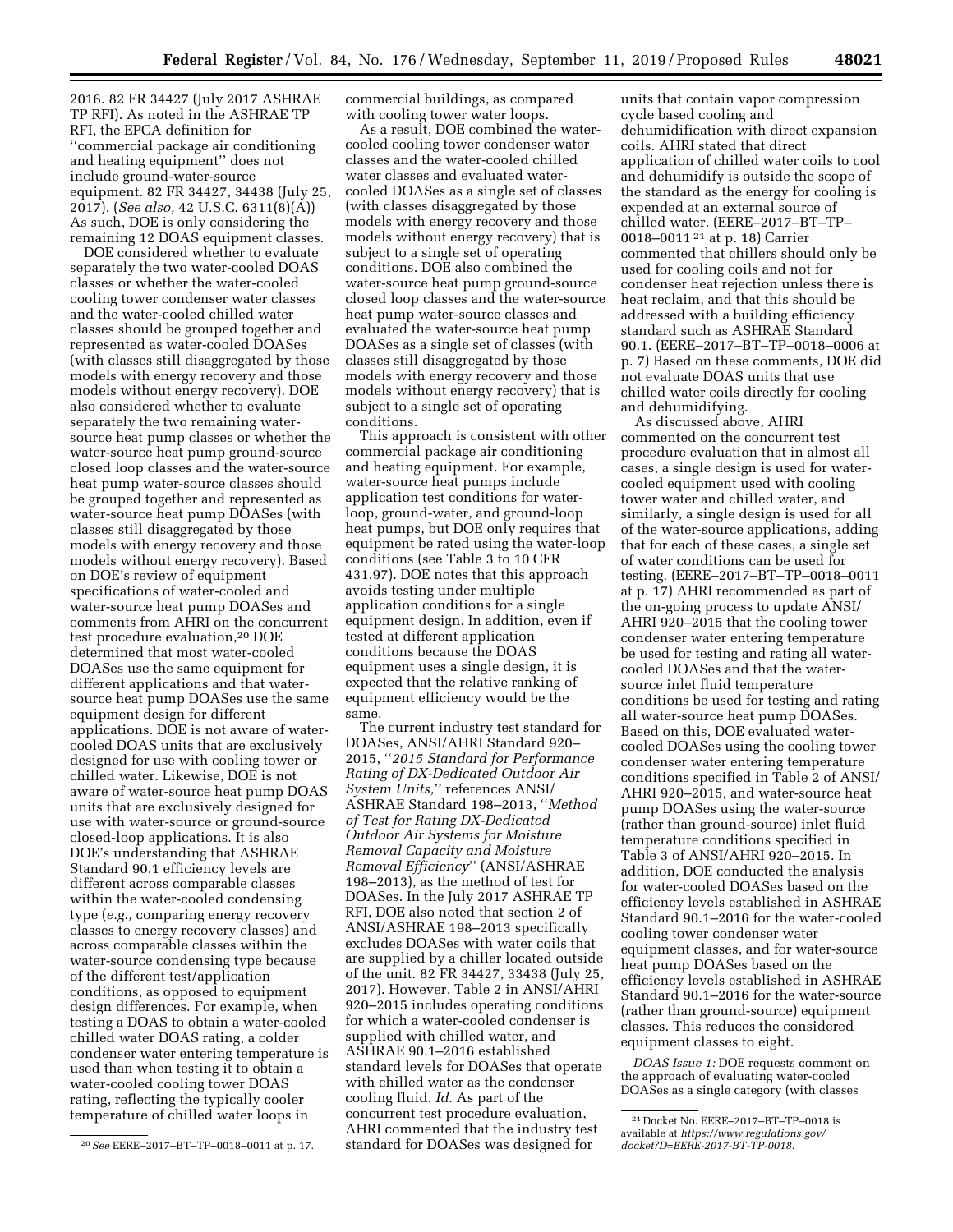still disaggregated by those models with energy recovery and those models without energy recovery) using the specified cooling tower condenser water entering temperature conditions, and evaluating water-source heat pump DOASes as a single category (with classes still disaggregated by those models with energy recovery and those models without energy recovery) using the specified water-source (rather than ground-source) inlet fluid temperature conditions.

Among the eight equipment classes, DOE identified two classes, the aircooled dehumidification-only (*i.e.,* no heat pump function) classes (including both energy recovery and non-energy recovery), as representing 95-percent of the DOAS market. The remaining fivepercent of the market is split between the remaining four water-cooled and water-source equipment classes. DOE is not aware of significant market share of air-source heat pump DOAS. Due to the low market share and corresponding minimal potential energy savings, DOE did not evaluate the energy savings potential for these six equipment classes. Therefore, DOE conducted an analysis of energy savings potential for only the two air-cooled dehumidification-only equipment classes, which is described in section III of this document.

As discussed, no DOE test procedures or Federal uniform national standards exist for DOASes, a category of commercial package air conditioning and heating equipment. ASHRAE Standard 90.1–2016 includes a test procedure for DOASes (*i.e.,* ANSI/AHRI Standard 920–2015). DOE must amend the Federal test procedure to be consistent with the amended industry test procedure, unless DOE determines that to do so would result in a test procedure that is not reasonably designed to provide results representative of use during an average use cycle, or is unduly burdensome to conduct. (42 U.S.C. 6314(a)(4)(A)–(B))

AHRI is currently revising AHRI 920, and DOE is participating in that process. DOE may consider updates to the industry test standard when finalized, including evaluating potential impacts of any test procedure changes. ASHRAE Standard 90.1–2016 established minimum efficiency levels for DOASes, based on testing according to ANSI/ AHRI 920–2015. Based on DOE's participation in the revision process, DOE notes that, if adopted, the proposed changes to AHRI 920 may alter the measured efficiency compared to that under the industry test standard referenced in ASHRAE 90.1–2016 (*i.e.,*  ANSI/AHRI 920–2015). If DOE adopts the test procedures changes in the revised AHRI 920, DOE may develop a

crosswalk from the efficiency levels in ASHRAE 90.1–2016 to the levels that would result under the revised AHRI 920 to appropriately evaluate the ASHRAE Standard 90.1–2016 provisions regarding DOASes.

*DOAS Issue 2:* DOE requests comment and data on developing a potential crosswalk from the efficiency levels in ASHRAE 90.1– 2016 based on ANSI/AHRI 920–2015 to efficiency levels based on the revisions to AHRI 920.

## *C. Test Procedures*

EPCA requires the Secretary to amend the test procedures for ASHRAE equipment to the latest version generally accepted by industry or the rating procedures developed or recognized by AHRI or by ASHRAE, as referenced by ASHRAE/IES Standard 90.1, unless the Secretary determines by clear and convincing evidence that the latest version of the industry test procedure does not meet the requirements for test procedures described in paragraphs (2) and (3) of 42 U.S.C. 6314(a).22 (42 U.S.C. 6314(a)(4)(B)) ASHRAE Standard 90.1– 2016 updated several of its test procedures for ASHRAE equipment. Specifically, ASHRAE Standard 90.1– 2016 updated to a more recent industry test standard for CRACs (AHRI 1360– 2016) and adopted a test procedure for DOASes (ANSI/AHRI 920–2015). As stated, DOE is addressing the statutorily required evaluation of the test procedure updates separate from the evaluation presented in this document. In the ASHRAE TP RFI, DOE summarized its review of the updated industry test procedures, including changes as compared to the existing DOE test procedures, and requested comments and supporting data regarding representative and repeatable methods for measuring the energy use of the equipment. 82 FR 34427 (July 25, 2017).

## **III. Analysis of Standards Amended and Newly Established by ASHRAE Standard 90.1–2016**

As required under 42 U.S.C. 6313(a)(6)(A), for CRAC equipment classes with ASHRAE standard levels more stringent than the current Federal standards and DOASes for which ASHRAE established new standard levels, DOE performed an analysis to determine the energy-savings potential of amending Federal CRAC standards to the amended ASHRAE levels and adopting Federal DOAS standard levels as specified in ASHRAE Standard 90.1– 2016.

As discussed, if DOE determines by rule published in the **Federal Register**, and supported by clear and convincing evidence, that adoption of a uniform national standard more stringent than the amended ASHRAE Standard 90.1 level would result in significant additional conservation of energy and is technologically feasible and economically justified, DOE must adopt the more-stringent standard. (42 U.S.C.  $6313(a)(6)(A)(ii)(II)$  and  $(B)(i)$ ) Therefore, for the CRAC equipment classes for which the ASHRAE 90.1 levels are more stringent than the current Federal standards and for DOASes for which ASHRAE established standards, DOE is also evaluating whether more stringent standards would meet the specified statutory criteria.

DOE performed an analysis of the potential energy savings at standard levels more stringent than the amended ASHRAE standards for CRACs and the established ASHRAE standards for DOASes. DOE's energy savings analysis is limited to equipment classes for which a market exists and sufficient data are available.

To determine whether a standard is economically justified, EPCA requires that DOE determine whether the benefits of the standard exceed its burdens by considering, to the greatest extent practicable, the following seven factors:

(1) The economic impact of the standard on manufacturers and consumers of the equipment subject to the standard;

(2) The savings in operating costs throughout the estimated average life of the covered equipment in the type (or class) compared to any increase in the price, initial charges, or maintenance expenses for the covered products that are likely to result from the standard;

(3) The total projected amount of energy savings likely to result directly from the standard;

(4) Any lessening of the utility or the performance of the covered equipment likely to result from the standard;

<sup>22</sup>Specifically, the relevant provisions (42 U.S.C.  $6314(a)(2)$ –(3)) provide that test procedures must be reasonably designed to produce test results that reflect energy efficiency, energy use, and estimated operating costs of a type (or class) of industrial equipment during a representative average use cycle and must not be unduly burdensome to conduct. Moreover, if the test procedure is for determining estimated annual operating costs, it must provide that such costs will be calculated from measurements of energy use in a representative average-use cycle, and from representative average unit costs of the energy needed to operate the equipment during such cycle. The Secretary must provide information to manufacturers of covered equipment regarding representative average unit costs of energy.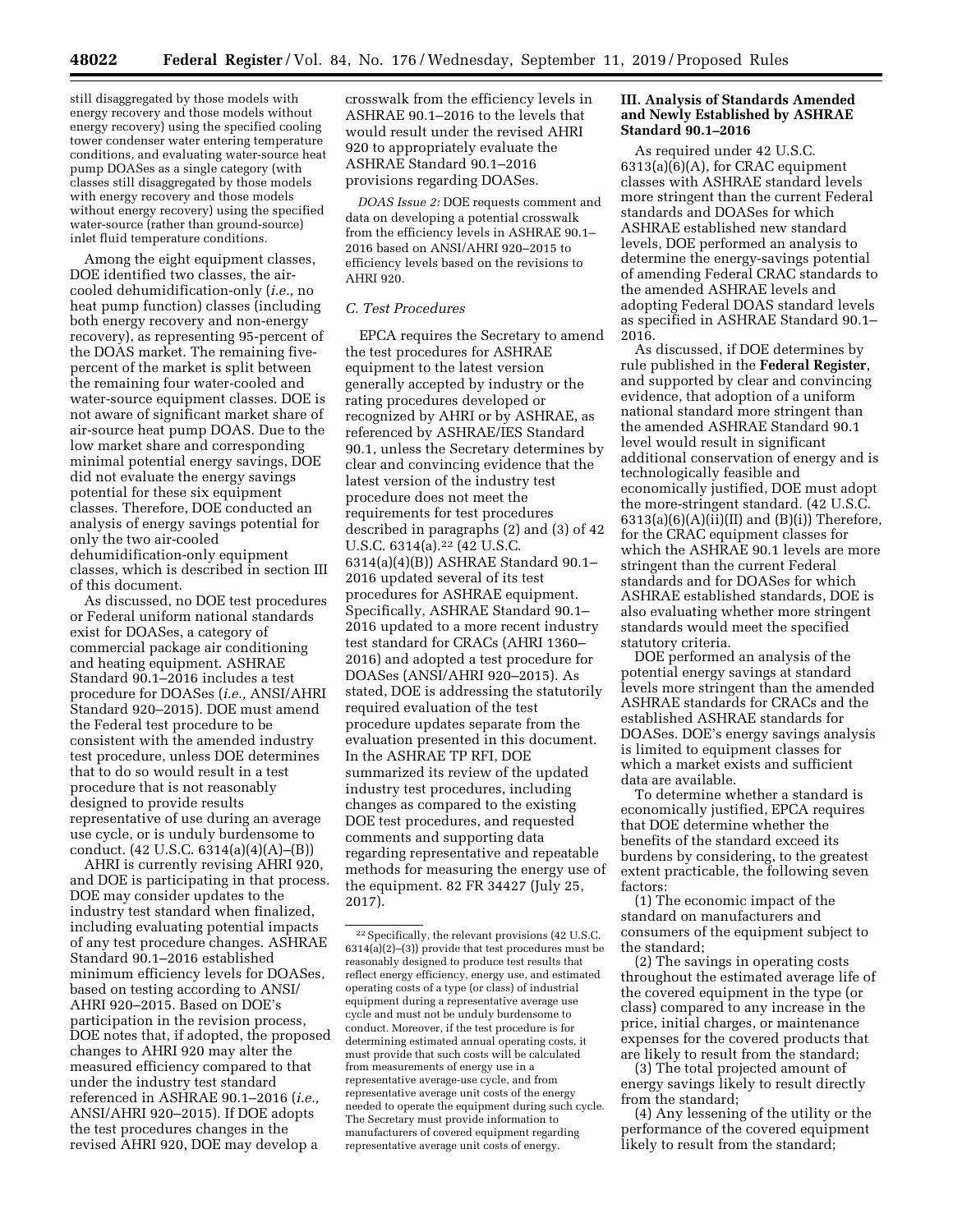(5) The impact of any lessening of competition, as determined in writing by the Attorney General, that is likely to result from the standard;

(6) The need for national energy and water conservation; and

(7) Other factors the Secretary of Energy (Secretary) considers relevant.

## $(42 \text{ U.S.C. } 6313(a)(6)(B)(ii)(I)–(VII))$

DOE fulfills these and other applicable requirements by conducting a series of analyses throughout the rulemaking process. Table III.1 shows the individual analyses that are performed to satisfy each of the requirements within EPCA.

## TABLE III.1—EPCA REQUIREMENTS AND CORRESPONDING DOE ANALYSIS

| <b>EPCA</b> requirement                                                           | Corresponding DOE analysis                                                                                                                                          |
|-----------------------------------------------------------------------------------|---------------------------------------------------------------------------------------------------------------------------------------------------------------------|
|                                                                                   | • Shipments Analysis<br>• National Impact Analysis<br>• Energy and Water Use Determination                                                                          |
|                                                                                   | • Market and Technology Assessment<br>• Screening Analysis<br>• Engineering Analysis                                                                                |
| Economic Justification:<br>1. Economic impact on manufacturers and consumers      | • Manufacturer Impact Analysis<br>• Life-Cycle Cost and Payback Period Analysis<br>• Life-Cycle Cost Subgroup Analysis                                              |
| 2. Lifetime operating cost savings compared to increased cost for<br>the product. | • Shipments Analysis<br>• Markups for Product Price Determination<br>• Energy and Water Use Determination<br>• Life-Cycle Cost and Payback Period Analysis          |
|                                                                                   | • Shipments Analysis<br>• National Impact Analysis                                                                                                                  |
|                                                                                   | • Screening Analysis<br>• Engineering Analysis                                                                                                                      |
| 6. Need for national energy and water conservation                                | • Manufacturer Impact Analysis<br>• Shipments Analysis<br>• National Impact Analysis                                                                                |
| 7. Other factors the Secretary considers relevant                                 | • Employment Impact Analysis<br>• Utility Impact Analysis<br>• Emissions Analysis<br>• Monetization of Emission Reductions Benefits<br>• Regulatory Impact Analysis |

The following discussion provides an overview of the energy savings analysis conducted for 5 classes of CRACs and 2 classes of DOASes as defined by ASHRAE Standard 90.1–2016, followed by summary results of that analysis. Although ASHRAE Standard 90.1–2016 introduced levels for 15 horizontal flow CRAC equipment classes, DOE was unable to estimate energy savings due to a lack of data (see section III.B.1 for details).

The issues relevant to the energy use analysis are also relevant to the technical and economic analyses DOE intends to conduct for CRACs and DOASes as necessary. In addition to the specific issues identified in the following sections on which DOE requests comment, DOE requests comment on its overall approach and analyses used to evaluate potential standard levels for CRACs and DOASes.

For the equipment classes where ASHRAE Standard 90.1–2016 prescribed more-stringent levels, DOE calculated the potential energy savings to the Nation associated with adopting ASHRAE Standard 90.1–2016 as the difference between a no-new-standards case projection (*i.e.,* without amended standards) and the ASHRAE Standard

90.1–2016 standards-case projection (*i.e.,* with adoption of ASHRAE Standard 90.1–2016 levels). For each higher efficiency level analyzed, DOE also calculated potential additional energy savings to the Nation as the difference between the ASHRAE Standard 90.1–2016 standards-case projection (*i.e.,* with adoption of ASHRAE Standard 90.1–2016 levels) and a more-stringent standards-case projection (*i.e.,* with more-stringent amended standards).

The national energy savings (NES) refers to cumulative lifetime energy savings for equipment purchased in a 30-year period that differs by equipment (*i.e.,* the compliance date differs by equipment class (*i.e.,* capacity) depending upon whether DOE is acting under the ASHRAE trigger or the 6-yearlookback (*see* 42 U.S.C. 6313(a)(6)(D)). In the standards case, equipment that is more efficient gradually replaces lessefficient equipment over time. This affects the calculation of the potential energy savings, which are a function of the total number of units in use and their efficiencies. Savings depend on annual shipments and equipment lifetime. Inputs to the energy savings analysis are presented in this notice,

and details are available in the CRAC/ DOAS NODA and RFI technical support document (TSD) on DOE's website.23

## *A. Annual Energy Use*

The purpose of the energy use analysis is to assess the energy savings potential of different equipment efficiencies in the building types that utilize the equipment. DOE uses the annual energy consumption and energysavings potential in the life-cycle cost (LCC) and payback period (PBP) analyses 24 to establish the savings in consumer operating costs at various equipment efficiency levels.

The Federal standard and higher efficiency levels are expressed in terms of an efficiency metric or metrics. For each equipment class, this section describes how DOE developed estimates

<sup>23</sup>The CRAC/DOAS NODA and RFI TSD is available on the web page for ASHRAE Products at: *[http://www1.eere.energy.gov/buildings/appliance](http://www1.eere.energy.gov/buildings/appliance_standards/commercial/ashrae_products_docs_meeting.html)*\_ *[standards/commercial/ashrae](http://www1.eere.energy.gov/buildings/appliance_standards/commercial/ashrae_products_docs_meeting.html)*\_*products*\_*docs*\_ *[meeting.html](http://www1.eere.energy.gov/buildings/appliance_standards/commercial/ashrae_products_docs_meeting.html)*.

<sup>24</sup>The purpose of the LCC and PBP analyses are to analyze the effects of potential amended energy conservation standards on commercial consumers of CRACs and DOASes by determining how a potential amended standard affects the commercial consumers' operating expenses (usually decreased) and total installed costs (usually increased).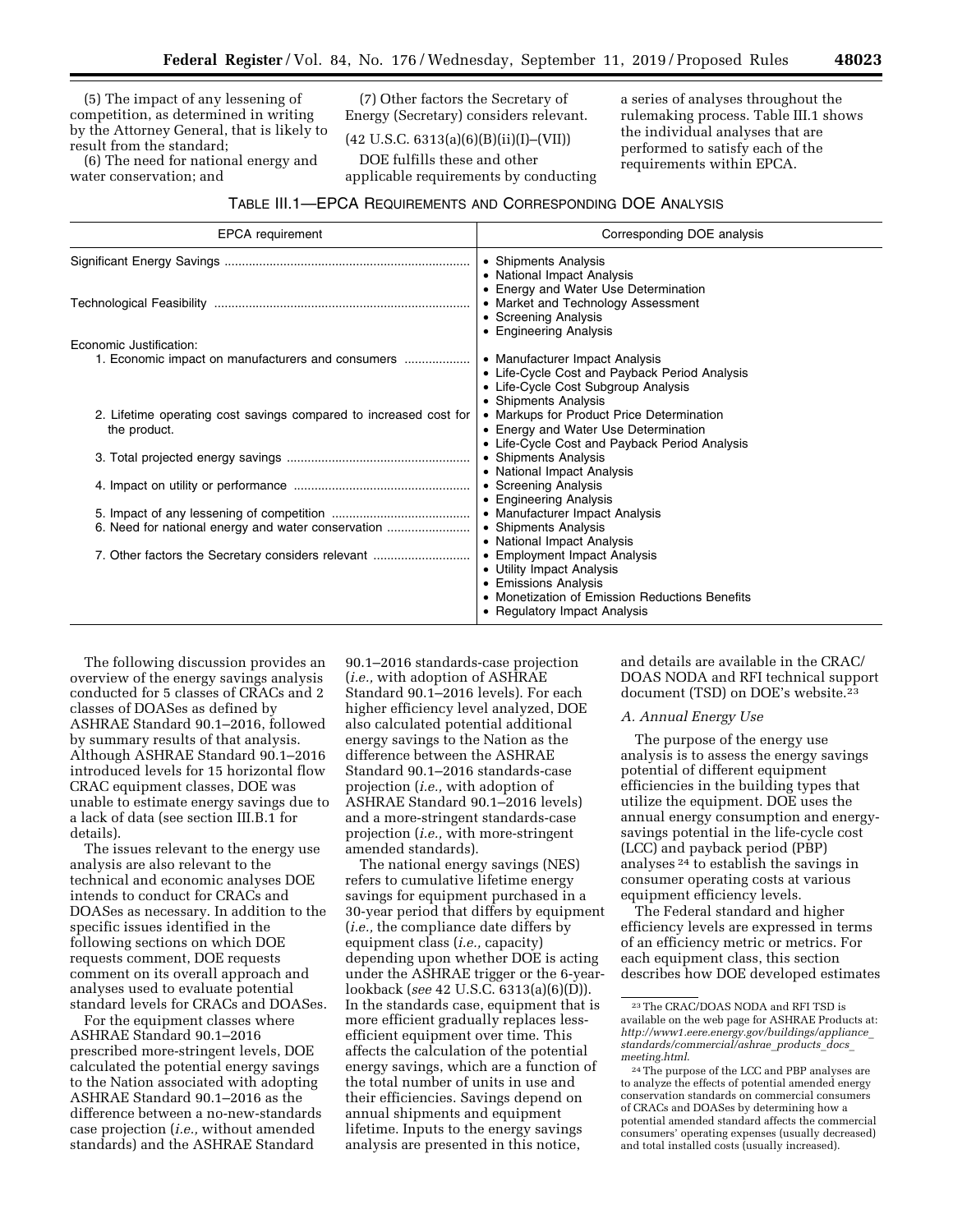of annual energy consumption at the baseline efficiency level and at higher levels for each equipment category. These annual unit energy consumption (UEC) estimates form the basis of the national energy savings estimates discussed in section III.F of this document. More detailed discussion is found in the chapter 2 of the CRAC/ DOAS NODA and RFI TSD.

1. Computer Room Air Conditioners

a. Equipment Classes and Analytical Scope

As noted previously in section II.A.3, DOE has conducted an energy savings analysis for the five CRAC classes that currently have both DOE standards and more-stringent standards under ASHRAE Standard 90.1. For horizontalflow classes, DOE was unable to obtain market data to disaggregate energy savings potential for these equipment classes. Based on information received in response to this document or otherwise identified, DOE may disaggregate horizontal-flow classes in the NOPR and analyze them separately.

DOE conducted an energy analysis for 15 downflow CRAC equipment classes as part of the May 2012 final rule. 77 FR 28928, 28954 (May 16, 2012). In the May 2012 final rule, DOE used a modified outside temperature bin analysis. For each air-cooled equipment class, DOE calculated fan energy and condensing unit power consumption at each 5 °F outdoor air dry bulb temperature bin. The condensing unit power in this context included the compressor(s) and condenser fan(s) and/ or pump(s) included as part of the

equipment rating. For water-cooled and glycol-cooled equipment, the May 2012 final rule analysis first estimated the entering fluid temperature from either an evaporative cooling tower or a dry cooler for water-cooled and for glycolcooled CRAC equipment, respectively, based on binned weather data. Using these results, DOE then estimated the condensing unit power consumption and adds to this the estimated supply fan power. The sum of the CRAC condensing unit power and the CRAC supply fan power is the estimated average CRAC total power consumption for each temperature bin. Annual estimates of energy use are developed by multiplying the power consumption at each temperature bin by the number of hours in that bin for each climate analyzed. In the May 2012 final rule, DOE then took a population-weighted average over results for 239 different climate locations to derive nationally representative CRAC annual energy use values. DOE assumed energy savings estimates derived for downflow equipment classes would be representative of upflow equipment. 77 FR 28928, 28954 (May 16, 2012). In this document, DOE is using the results from the May 2012 final rule as the basis for the energy savings potential analysis of the five CRAC equipment classes analyzed for this document.

#### b. Efficiency Levels

DOE identified the baseline, intermediate, and maximum technologically feasible (max-tech) efficiency levels for each equipment class. DOE used the Federal standard and the ASHRAE Standard 90.1–2016 level as baselines. The Federal standard is used as a baseline when estimating energy savings associated with adopting the ASHRAE Standard 90.1–2016 level. Savings from higher efficiency levels are measured relative to the ASHRAE Standard 90.1–2016 baseline. EL 0 refers to the ASHRAE Standard 90.1–2016 level.

To determine the intermediate and max-tech efficiency levels, DOE created an equipment database composed of CRAC models rated in terms of SCOP found in DOE's Compliance Certification Database.25 Using this database, DOE created efficiency distribution plots for each equipment class and identified intermediate efficiency levels that correspond to efficiencies with a higher frequency of models available on the market. The max-tech efficiency levels correspond to units with the maximum efficiency observed in each equipment class. Intermediate and max-tech SCOP levels were translated into NSenCOP levels for the analyzed equipment classes in order to perform the energy savings determination analysis using the crosswalk analysis described in section II.A.1 of this document. Table III.2 shows the efficiency levels in NSenCOP used for the energy savings determination. Note that the table displays results in terms of current net sensible cooling capacity ranges (measured per the current DOE test procedure), rather than crosswalked NSCC ranges (see section II.A of this NODA for further discussion of the capacity crosswalk and equipment class switching issue for CRACs).

## TABLE III.2—NSENCOP EFFICIENCY LEVELS FOR CRACS ENERGY SAVINGS ANALYSIS

| Equipment type     | Cooling medium                               | Net sensible cooling<br>capacity            | Current federal<br>standard | $EL 0*$ | EL <sub>1</sub> | EL <sub>2</sub> | EL <sub>3</sub> | EL <sub>4</sub> | Max-Tech |
|--------------------|----------------------------------------------|---------------------------------------------|-----------------------------|---------|-----------------|-----------------|-----------------|-----------------|----------|
|                    |                                              |                                             |                             |         |                 | (NSenCOP)       |                 |                 |          |
| Upflow, non-ducted | Glycol-Cooled without a<br>Fluid Economizer. | $\geq$ 65.000 Btu/h and<br><240.000 Btu/h.  | 1.77                        | 1.85    | $1.87**$        | 1.89            | 1.99            | $2.14***$       | 2.29     |
|                    |                                              | $\geq$ 240.000 Btu/h and<br><760.000 Btu/h. | 1.73                        | 1.75    | $1.78***$       | 1.81            | 1.94            | 2.01            | 2.04     |
|                    | Glycol-Cooled with a<br>Fluid Economizer.    | <65,000 Btu/h                               | 1.99                        | 2.00    | $2.04***$       | 2.07            | 2.14            | 2.20            | 2.24     |
|                    |                                              | $\geq$ 65.000 Btu/h and<br><240.000 Btu/h.  | 1.73                        | 1.75    | 1.77            | 1.88            | 1.94            | $2.08***$       | 2.22     |
|                    |                                              | $\geq$ 240.000 Btu/h and<br><760.000 Btu/h. | 1.69                        | 1.70    | 1.72            | 1.77            | 1.87            | 1.90            | 1.97     |

\* EL 0 represents the ASHRAE Standard 90.1–2016 level.

\*\* EL was interpolated between adjacent levels.

c. Analysis Method and Annual Energy Use Results

To derive UECs for the equipment classes analyzed in this document, DOE

started with the adopted standard level UECs (*i.e.,* the current DOE standard) for the two glycol-cooled greater than 65,000 btu/h and three glycol-cooled

*[20and%20Heat%20Pumps%20-%](https://www.regulations.doe.gov/certification-data/CCMS-4-Air_Conditioners_and_Heat_Pumps_-_Computer_Room_Air_Conditioners.html#q=Product_Group_s%3A%22Air%20Conditioners%20and%20Heat%20Pumps%20-%20Computer%20Room%20Air%20Conditioners%22)*

with a fluid economizer downflow equipment classes analyzed in the May 2012 final rule. DOE assumed that these UECs correspond to the NSenCOP

<sup>25</sup>*[https://www.regulations.doe.gov/certification](https://www.regulations.doe.gov/certification-data/CCMS-4-Air_Conditioners_and_Heat_Pumps_-_Computer_Room_Air_Conditioners.html#q=Product_Group_s%3A%22Air%20Conditioners%20and%20Heat%20Pumps%20-%20Computer%20Room%20Air%20Conditioners%22)[data/CCMS-4-Air](https://www.regulations.doe.gov/certification-data/CCMS-4-Air_Conditioners_and_Heat_Pumps_-_Computer_Room_Air_Conditioners.html#q=Product_Group_s%3A%22Air%20Conditioners%20and%20Heat%20Pumps%20-%20Computer%20Room%20Air%20Conditioners%22)*\_*Conditioners*\_*and*\_*Heat*\_*Pumps*\_*-*  \_*[Computer](https://www.regulations.doe.gov/certification-data/CCMS-4-Air_Conditioners_and_Heat_Pumps_-_Computer_Room_Air_Conditioners.html#q=Product_Group_s%3A%22Air%20Conditioners%20and%20Heat%20Pumps%20-%20Computer%20Room%20Air%20Conditioners%22)*\_*Room*\_*Air*\_

*[Conditioners.html#q=Product](https://www.regulations.doe.gov/certification-data/CCMS-4-Air_Conditioners_and_Heat_Pumps_-_Computer_Room_Air_Conditioners.html#q=Product_Group_s%3A%22Air%20Conditioners%20and%20Heat%20Pumps%20-%20Computer%20Room%20Air%20Conditioners%22)*\_*Group*\_

*[s%3A%22Air%20Conditioners%](https://www.regulations.doe.gov/certification-data/CCMS-4-Air_Conditioners_and_Heat_Pumps_-_Computer_Room_Air_Conditioners.html#q=Product_Group_s%3A%22Air%20Conditioners%20and%20Heat%20Pumps%20-%20Computer%20Room%20Air%20Conditioners%22)*

*[<sup>20</sup>Computer%20Room%20Air%](https://www.regulations.doe.gov/certification-data/CCMS-4-Air_Conditioners_and_Heat_Pumps_-_Computer_Room_Air_Conditioners.html#q=Product_Group_s%3A%22Air%20Conditioners%20and%20Heat%20Pumps%20-%20Computer%20Room%20Air%20Conditioners%22) [20Conditioners%22](https://www.regulations.doe.gov/certification-data/CCMS-4-Air_Conditioners_and_Heat_Pumps_-_Computer_Room_Air_Conditioners.html#q=Product_Group_s%3A%22Air%20Conditioners%20and%20Heat%20Pumps%20-%20Computer%20Room%20Air%20Conditioners%22)*.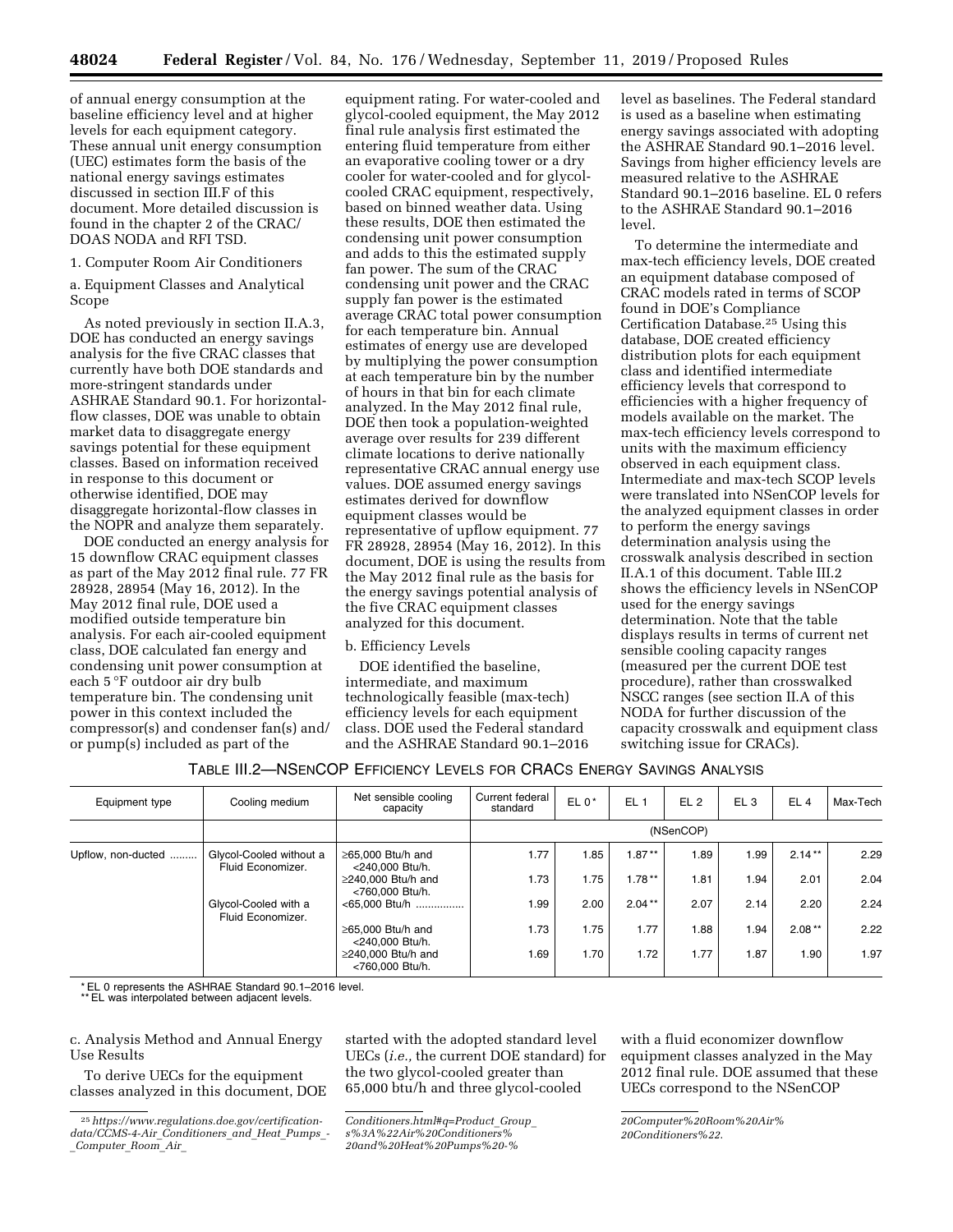derived through the crosswalk analysis (*i.e.,* ''Cross-walked Current Federal Standard'' column in Table II.4). For higher efficiency levels, DOE determined the UEC by dividing the baseline NSenCOP level by the NSenCOP for each higher EL and multiplied the resulting percentage by the baseline UEC.

In the May 2012 final rule, DOE assumed energy savings estimates derived for downflow equipment classes would be representative of upflow equipment classes which differed by a fixed 0.11 SCOP. 77 FR 28928, 28954 (May 16, 2012). Because of the fixed 0.11 SCOP difference between upflow and downflow CRAC units in ASHRAE 90.1–2013, DOE determined that the per-unit energy savings benefits for corresponding CRACs at higher

efficiency levels could be represented using the 15 downflow equipment classes. However, in this document, the efficiency levels for the upflow nonducted equipment classes do not differ from the downflow equipment class by a fixed amount. For this document, DOE assumed that the fractional increase/ decrease in NSenCOP between upflow and downflow units corresponds to a proportional decrease/increase in the baseline UEC within a given equipment class grouping of condenser system and capacity. Details can be found in chapter 3 of the CRAC/DOAS NODA and RFI TSD.

*CRAC Issue 3:* DOE seeks comment on the appropriateness of using UECs derived for the May 2012 final rule, specifically whether energy use has changed significantly since the 2012 analysis due to changes in operational behavior. DOE also requests

feedback on scaling UECs using NSenCOP values for higher efficiency levels.

*CRAC Issue 4:* DOE seeks comment on its approach to determining the UEC of upflow units using the fractional increase or decrease in NSenCOP relative to the baseline downflow unit in a given equipment class grouping of condenser system and capacity.

Table III.3 and Table III.4 show UEC estimates for the equipment classes amended by ASHRAE Standard 90.1– 2016 (*i.e.,* equipment classes for which the ASHRAE Standard 90.1–2016 energy efficiency level is more stringent than the current applicable Federal standard). The ''max-tech'' levels represent the market maximum identified in DOE's Compliance Certification Database and the California Energy Commission (CEC) database as of March 2019.

TABLE III.3—NATIONAL UEC ESTIMATES (kWh/year) FOR GLYCOL-COOLED, UPFLOW, NON-DUCTED CRACS

| $\geq 65.000$ Btu/h<br>and $<$ 240.000<br>B <sub>tu/h</sub> | ≥240.000 Btu/h<br>and $< 760.000$<br>B <sub>tu</sub> /h |
|-------------------------------------------------------------|---------------------------------------------------------|
| 119.105                                                     | 266,479                                                 |
| 113.955                                                     | 263.434                                                 |
| 112.736                                                     | 258.994                                                 |
| 111.543                                                     | 254.701                                                 |
| 105.938                                                     | 237.633                                                 |
| 98.512                                                      | 229.358                                                 |
| 92.060                                                      | 225.985                                                 |

TABLE III.4—NATIONAL UEC ESTIMATES (KWH/YEAR) FOR GLYCOL-COOLED WITH FLUID ECONOMIZER, UPFLOW, NON-DUCTED CRACS

| <65.000 Btu/h | ≥65.000 Btu/h<br>and $<$ 240,000<br>Btu/h | ≥240.000<br>Btu/h and<br>< 760.000<br>B <sub>tu/h</sub> |
|---------------|-------------------------------------------|---------------------------------------------------------|
| 22.992        | 95.830                                    | 214,348                                                 |
| 22.877        | 94.735                                    | 213.087                                                 |
| 22.428        | 93.510                                    | 210,609                                                 |
| 22.103        | 88.135                                    | 204.741                                                 |
| 21.380        | 85.467                                    | 194.103                                                 |
| 20.797        | 79.690                                    | 191.082                                                 |
| 20.426        | 74.678                                    | 183.986                                                 |

#### 2. Dedicated Outdoor Air Systems

a. Equipment Classes and Analytical Scope

DOE conducted an analysis of energy savings potential for two equipment classes of DOASes: (1) DOAS, aircooled, without energy recovery and (2) DOAS, air-cooled, with energy recovery.

#### b. Efficiency Levels

DOE defines baseline efficiency levels, for each equipment class, to serve as a basis of comparison for any changes in equipment cost and energy use resulting from efficiency improvements that would be required under potential amended standards. As discussed in section I.A of this document, EPCA directs DOE to establish an amended ''uniform national standard'' at the minimum level specified in the amended ASHRAE Standard 90.1, unless it is determined by rule, and supported by clear and convincing evidence, that adoption of a uniform national standard more stringent that the amended ASHRAE Standard 90.1 would result in

significant additional conservation of energy and is technologically feasible and economically justified. (42 U.S.C.  $6313(a)(6)(A)(ii)$  For the DOAS equipment classes evaluated in this document, DOE selected baseline efficiency levels equivalent to the performance standards established in ASHRAE Standard 90.1–2016; these standards are specified in terms of ISMRE for dehumidification and ISCOP for heating. Table III.5 shows the evaluated baseline efficiency levels for air-cooled DOASes.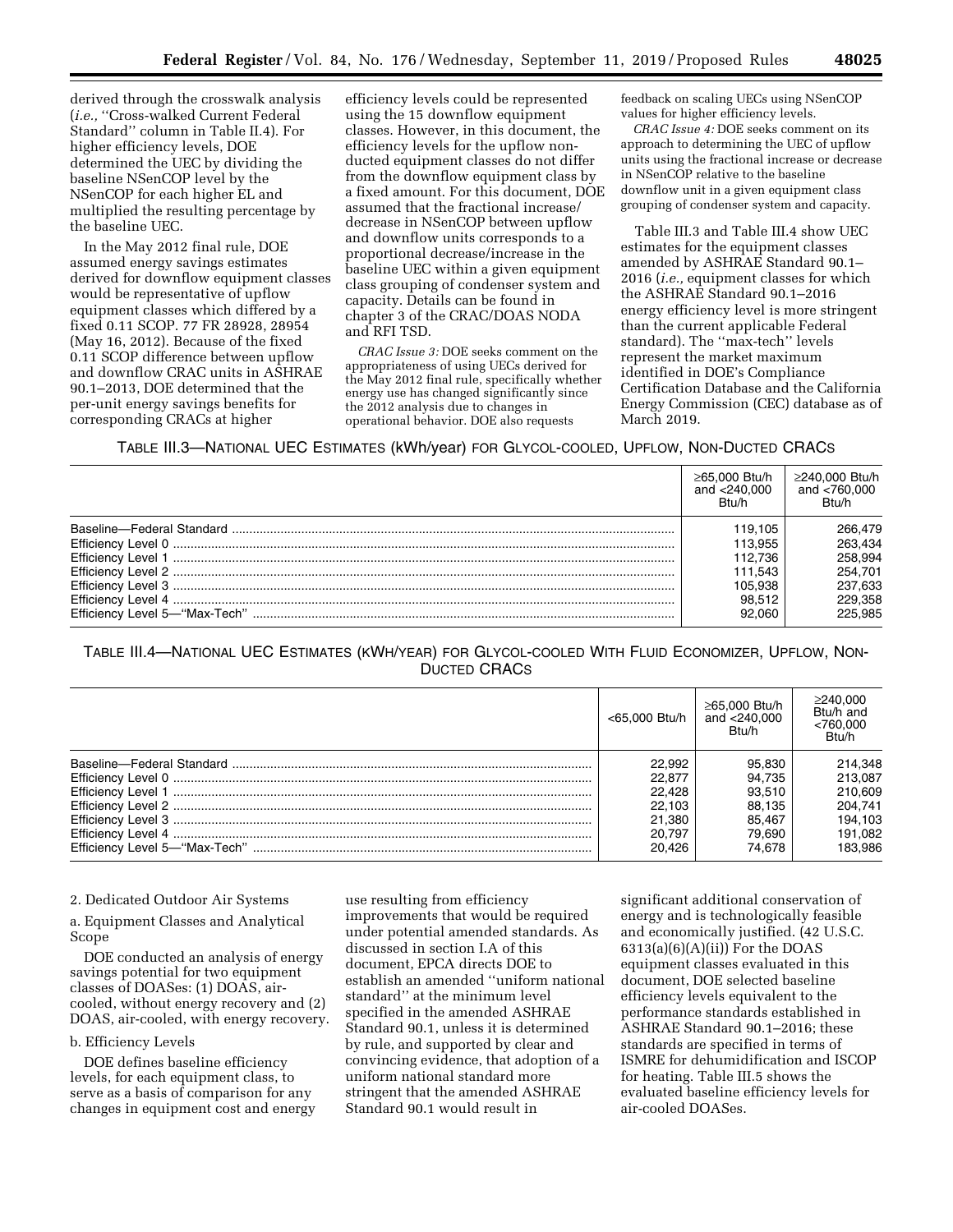| TABLE III.5-BASELINE EFFICIENCY LEVELS FOR AIR-COOLED DOASES |
|--------------------------------------------------------------|
|--------------------------------------------------------------|

| Equipment class | Baseline efficiency level         |
|-----------------|-----------------------------------|
|                 | 4.0 ISMRE<br>$^{\circ}$ 5.2 ISMRE |

For each air-cooled DOAS equipment class, DOE analyzed several efficiency levels. The AHRI Directory does not currently list DOAS equipment performance ratings. Similarly, DOE was not able to find ISMRE or ISCOP ratings in much of the manufacturer equipment specifications. DOE notes that one manufacturer 26 does provide capacities, ISMRE, and ISCOP by equipment class. However, as discussed in section II.B of this document, AHRI is currently revising AHRI 920, and DOE notes that AHRI 920-Draft includes changes and clarifications to the current industry test standard. Because of the current development of updates to AHRI 920–2015, DOE decided not to rely on existing ratings based on this test standard as the basis for the efficiency levels established for this document.

Instead, DOE relied on manufacturer equipment literature for currently available 20-ton capacity air-cooled DOAS models with sufficient design details of key components and

performance data to evaluate efficiency. DOE considered equipment that included EER and IEER ratings based on the CUAC test procedure in appendix A, but that were also capable of dehumidifying 100 percent outdoor air to a 55  $\mathrm{F}$  dew point operating under Standard Rating Condition A, as defined in ANSI/AHRI 920–2015. These included only air-cooled equipment without energy recovery. DOE estimated the ISMRE for this equipment by correlating EER to ISMRE based on manufacturer-provided data. As part of this investigation, DOE also considered the specific incremental design options used to achieve higher efficiency levels.

Based on this analysis, DOE is analyzing the two efficiency levels above the baseline for air-cooled DOASes without energy recovery. Although DOE did not identify any models with scaled EER-to-ISMRE efficiencies using the correlation described above at the baseline efficiency level, DOE determined based

on manufacturer feedback that the baseline design would likely include staged compressors, and that the design change from the baseline efficiency level to EL 1 would involve changing from staged compressor operation to variable-capacity digital scroll compressors. The design changes from EL 1 to EL 2 include increasing the condenser heat exchanger size and fin density, increasing the total condenser fans horsepower, and reducing the capacity of the compressors needed.

For air-cooled DOASes with energy recovery, due to the similarity in designs, DOE considered that the same design options and resulting increase in efficiency from the analysis for DOASes without energy recovery would be applied for the DOASes with energy recovery equipment class.

Table III.6 presents the analyzed efficiency levels for both air-cooled DOAS equipment classes.

TABLE III.6—ANALYZED INCREMENTAL EFFICIENCY LEVELS FOR AIR-COOLED DOASES

| Equipment class                  | Efficiency levels (ISMRE) |                        |            |  |
|----------------------------------|---------------------------|------------------------|------------|--|
|                                  | Baseline                  | FL 1                   | FI 2       |  |
| Air-Cooled:<br>w/Energy Recovery | 4.0<br>5.2                | 5. <sub>C</sub><br>6.2 | 6.0<br>7.2 |  |

*DOAS Issue 3:* DOE requests information about the ranges of ISMRE and ISCOP levels that are available on the market by equipment class and capacity, in order to assist with selection of efficiency levels, including the market baseline.

c. Energy Use Simulations and Annual Energy Use Results

DOE used CBECS 2012 to develop a building sample to estimate the baseline UEC for the two DOAS equipment classes. CBECS 2012 has two variables that identify if a building's heating or cooling ventilation is provided by a DOAS. CBECS 2012 also provides variables to indicate the square footage per building, the representative national sample weight for each building, the ventilation energy use, the cooling

energy use, and the main cooling equipment in a building. As CBECS 2012 uses separate variables for heating and cooling ventilation, DOE only included buildings that used a DOAS for both heating and cooling ventilation in its sample. The two DOAS equipment classes being analyzed are both air cooled. Therefore, DOE built its sample using buildings whose main cooling was provided by air-cooled equipment (residential style AC, package air conditioners, and room air conditioners).

The manufacturer literature shows that DOAS equipment is sized in tons of cooling capacity; therefore, DOE began its analysis by estimating the tons of cooling required for each building in the

DOAS sample. DOE used square footage per ton of cooling estimates, presented in Table III.7 from PDH Online 27 to calculate the tons of cooling required for each building in the sample.

## TABLE III.7—SQUARE FOOTAGE PER TON OF COOLING BY BUILDING TYPE

| <b>Building type</b>       | Sq. ft. per ton<br>of cooling |
|----------------------------|-------------------------------|
| Education                  | 250                           |
| Enclosed mall              | 300                           |
| Food sales                 | 350                           |
| Food service               | 200                           |
| Healthcare                 | 280                           |
| Lodging                    | 400                           |
| Non-refrigerated warehouse | 400                           |
|                            | 280                           |

*[courses/m216/m216content.pdf](https://pdhonline.com/courses/m216/m216content.pdf)*) (Last accessed March 28, 2019).

<sup>26</sup> Desert Aire DOAS Performance Catalog (Available at: *[http://www.desert-aire.com/sites/](http://www.desert-aire.com/sites/default/files/Brochure-DOAS-Performance-Catalog-DA430.pdf.pdf)  [default/files/Brochure-DOAS-Performance-Catalog-](http://www.desert-aire.com/sites/default/files/Brochure-DOAS-Performance-Catalog-DA430.pdf.pdf)[DA430.pdf.pdf](http://www.desert-aire.com/sites/default/files/Brochure-DOAS-Performance-Catalog-DA430.pdf.pdf)*).

<sup>27</sup>Bhatia, A., HVAC Refresher—Facilities Standard for the Building Services (Part 2), PDH Online (Available at: *[https://pdhonline.com/](https://pdhonline.com/courses/m216/m216content.pdf)*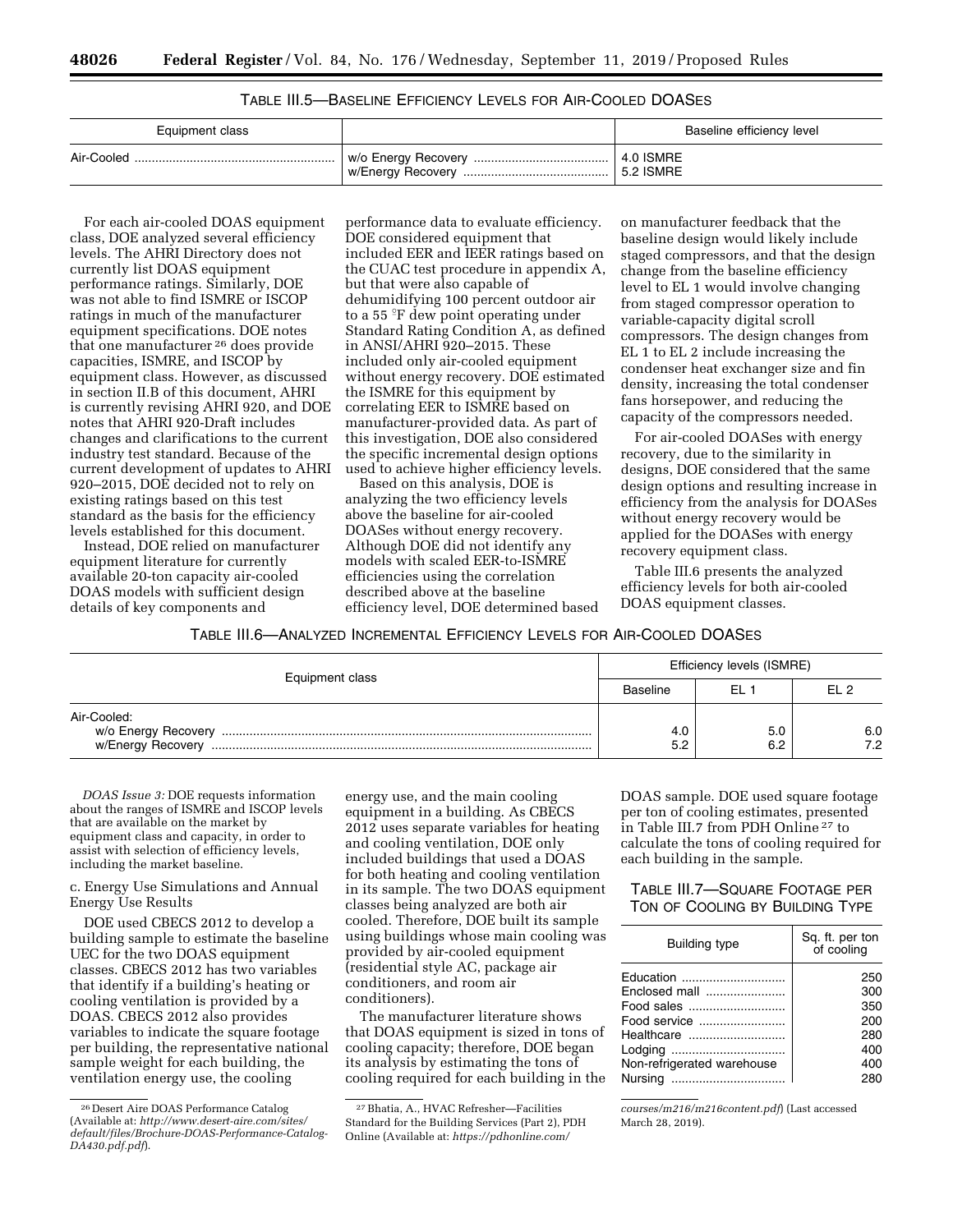TABLE III.7—SQUARE FOOTAGE PER TON OF COOLING BY BUILDING TYPE—Continued

| Building type            | Sq. ft. per ton<br>of cooling |
|--------------------------|-------------------------------|
|                          | 340                           |
| Public assembly          | $*$ N/A                       |
| Religious                | $*$ N/A                       |
| Retail (other than mall) | 300                           |
|                          | 340                           |
| Strip shopping           | 225                           |

\* Sized based on occupancy, 20 people per ton

A DOAS is used for latent cooling and ventilation, and CBECS 2012 provides the cooling energy and ventilation energy for each building. DOE divided the total ventilation energy use and the total cooling energy use by the tons of cooling required for each building to come up with a kWh/ton energy use metric per building. DOE then incorporated the building weights to

calculate a national weighted average kWh/ton value for cooling and ventilation energy use. To determine the kWh/ton for a DOAS, DOE added 30 percent 28 of the cooling kWh/ton to the ventilation kWh/ton. This accounts for latent cooling and ventilation provided by the DOAS. DOE then multiplied the national weighted average kWh/ton by 20 tons (the size of the representative capacity unit) to determine the baseline energy use. CBECS 2012 does not provide information about the existence of an energy recovery wheel; however, manufacturer feedback has indicated that approximately 60 percent of the DOASes sold do not have energy recovery wheels. Therefore, the kWh/ ton value from CBECS 2012 was used to determine the baseline unit energy consumption (UEC) for DOASes without energy recovery. To estimate the baseline UEC for DOASes with energy recovery, DOE scaled the UECs based on the percentage difference between the

ISMRE baseline equipment without energy recovery and baseline equipment with energy recovery. DOE calculated energy use for efficiency levels beyond the ASHRAE baseline by dividing the baseline ISMRE by the ISMRE of each higher efficiency level, for each equipment class. The resulting percentage was then multiplied by the baseline UEC.

*DOAS Issue 4:* DOE requests comment on the appropriateness of using the above approach to develop UECs for DOASes, whether alternative assumptions should be made in the calculations, or whether an alternate source of DOAS unit energy consumption values is available. If DOE receives performance data for DOASes, then it will derive UECs by matching building loads to DOAS performance.

Table III.8 show the UEC estimates for the ASHRAE Standard 90.1–2016 levels, and the higher efficiency levels for the two air-cooled DOAS equipment classes analyzed.

TABLE III.8—ANNUAL UNIT ENERGY CONSUMPTION FOR AIR-COOLED DOASES BY EQUIPMENT CLASS

| Efficiency level                                  | Without heat<br>recovery   | With heat<br>recovery      |
|---------------------------------------------------|----------------------------|----------------------------|
| EL 0-ASHRAE<br>EL <sub>1</sub><br>EL 2-"Max Tech" | 28.796<br>23,037<br>19.198 | 22,151<br>18,578<br>15.998 |

*DOAS Issue 5:* DOE requests data from field studies and laboratory testing which show system performance curves and how capacity and efficiency vary with outdoor air temperature, heating/cooling load, ventilation load, and any other factors that impact capacity and efficiency.

#### *B. Shipments*

DOE uses shipment projections by equipment class to calculate the national impacts of standards on energy consumption, as well as net present value and future manufacturer cash flows. DOE shipments projections typically are based on available historical data broken out by equipment. Current sales estimates allow for a more accurate model that captures recent trends in the market.

1. Computer Room Air Conditioners

In the May 2012 final rule, as a result of lack of CRAC shipment data for the United States, DOE estimated CRAC shipments by scaling historical data for the Australian CRAC market based on the relative number of businesses

between the two countries and extrapolating shipments for future years. 77 FR 28928, 28960 (May 16, 2012). However, DOE stated that it is unknown whether the United States market mirrors the Australian market or whether model availability approximates shipment distributions. Id. at 28982. Thus, it is not fully clear the extent to which historical shipments data of the Australian CRAC market are representative of the current US market. In addition, a 2016 report by the Lawrence Berkeley National Laboratory (LBNL) on data center energy consumption 29 noted trends toward consolidation of smaller data centers into large, hyper-scale data centers which usually rely on air handling units (AHU) with chilled water coils served by chillers 30 rather than CRACs. An extrapolation of historical trends may not be appropriate as the small server rooms served by CRACs are replaced by large, hyper-scale data centers. Accordingly, for this document, DOE instead estimates CRAC shipments by

analyzing trends in the cooling demand required from CRAC-cooled data centers. DOE's approach in this document estimates total annual shipments for the entire CRAC market and then uses market share data to estimate shipments for ASHRAE Standard 90.1–2016 triggered equipment classes.

DOE first estimated the installed base stock of CRACs using information on data centers in the 2012 Commercial Business Energy Consumption Survey (CBECS). CBECS identifies buildings that contain data centers, the number of servers in the data center, and associated square footage. Although CBECS does not specifically inquire about the presence of CRACs, DOE assumed any building identified as having a data center that did not have a central chiller or district chilled water system would be serviced by a CRAC. DOE assumed that a building with a central chiller or district chilled water system would use a computer room air handler (CRAH) and not a CRAC for its

*[DataCenterEnergyReport2016](https://datacenters.lbl.gov/sites/all/files/DataCenterEnergyReport2016_0.pdf)*\_*0.pdf*) (Last accessed June 6, 2019).

<sup>28</sup>Sensible heat ratios in most buildings range between 0.6 and 0.8. Therefore, the latent portion of cooling load ranges from 0.2 to 0.4. DOE chose the midpoint for this exercise. (Available at: *[https://](https://www.engineeringtoolbox.com/shr-sensible-heat-ratio-d_700.html) [www.engineeringtoolbox.com/shr-sensible-heat](https://www.engineeringtoolbox.com/shr-sensible-heat-ratio-d_700.html)ratio-d*\_*[700.html](https://www.engineeringtoolbox.com/shr-sensible-heat-ratio-d_700.html)*) (Last accessed April 3, 2019).

<sup>29</sup>Shehabi, A., Smith, S.J., Horner, N., Azevedo, I., Brown, R., Koomey, J., Masanet, E., Sartor, D., Herrlin, M. and Lintner, W., *United States data center energy usage report* (2016) Lawrence Berkeley National Laboratory, Berkeley, California. LBNL–1005775 (Available at: *[https://](https://datacenters.lbl.gov/sites/all/files/DataCenterEnergyReport2016_0.pdf)*

*[datacenters.lbl.gov/sites/all/files/](https://datacenters.lbl.gov/sites/all/files/DataCenterEnergyReport2016_0.pdf)* 

<sup>30</sup> DOE does not regulate the efficiency of chillers.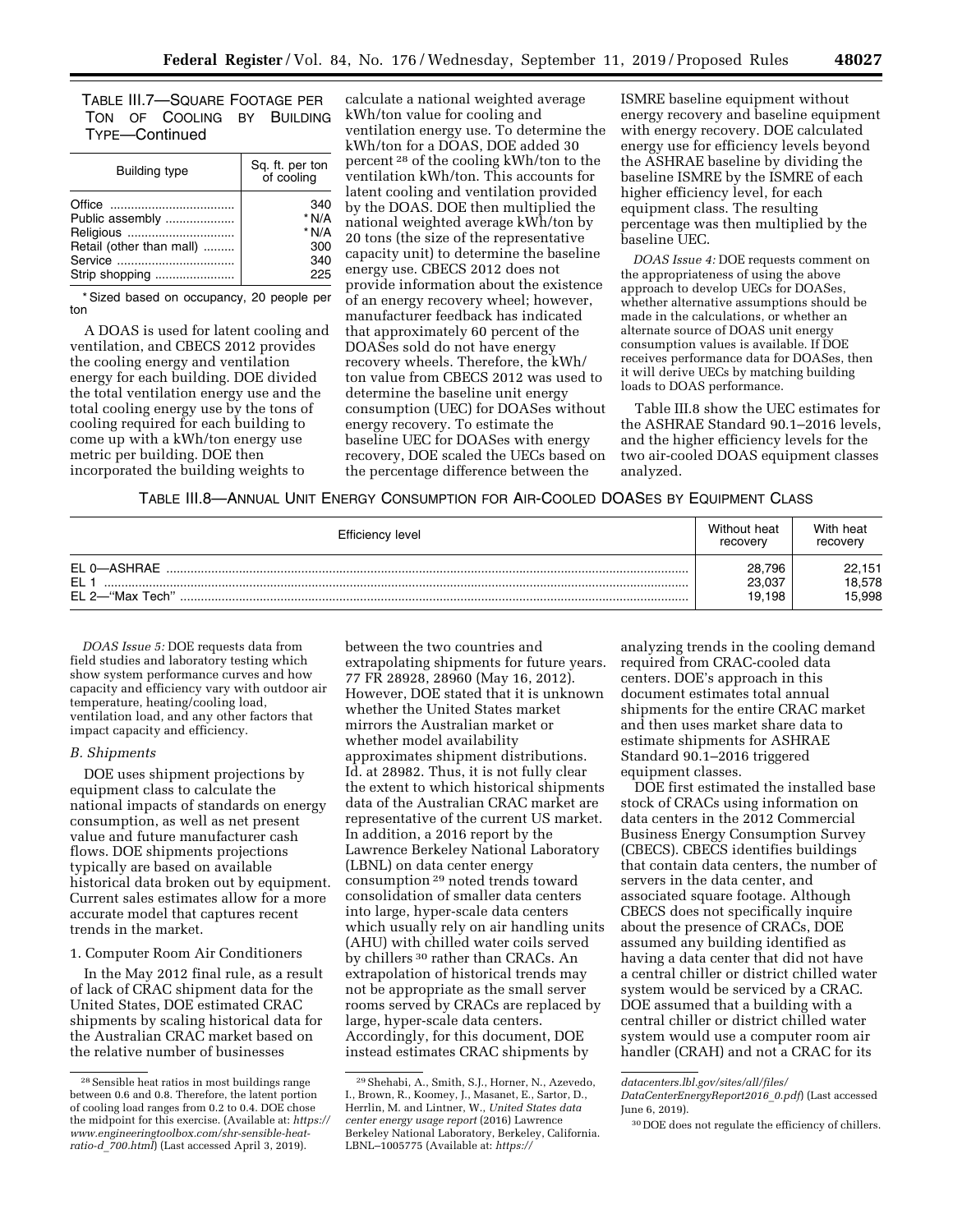data center cooling, and, thus, such building was not included in the analysis.

CBECS includes buildings that do not identify the presence of a data center, but do contain a significant number of servers, which would require some form of dedicated cooling. DOE assumed buildings with 10 or more servers that did not identify as having a data center and did not have a central chiller or district chilled water system would be serviced by CRAC units.

*CRAC Issue 5:* DOE assumed that buildings that do not identify the presence of a data center, but contain more than 10 servers would require a CRAC in the absence of a central chiller or district chilled water system. DOE requests comment on the appropriateness of using 10 servers as a threshold for assigning a CRAC unit for cooling.

In order to estimate the CRAC cooling capacity required for each data center in CBECS 2012, DOE first had to estimate the amount of heat generated from servers, networks, and storage equipment within data centers. Based on estimates from the LBNL data center report, DOE estimated average power consumption of volume servers, network equipment, and storage equipment at 330 Watts, 13 Watts, and 75 Watts, respectively.31 Servers that were not in a data center were assumed to only have network equipment, while servers in a data center had both network and storage equipment, and thus a higher power draw.32 DOE assumed 100 percent of the power draw was converted into heat exhaust that would need to be removed by a CRAC. DOE calculated the cooling load for each data center by multiplying the total server power draw by the number of servers in each building with a data center or more than 10 servers in CBECS 2012. The total cooling load was then multiplied by an oversize factor of 1.3. Oversizing of the cooling load gives the data center operator the flexibility to add more servers (and thus more heat)

without having to increase the size of the cooling system.33

*CRAC Issue 6:* DOE requests input and data on the typical amount of oversizing employed by CRAC customers. DOE specifically requests comment on its decision to use an oversize factor of 30 percent in its energy use analysis. Additionally, DOE requests comment and supporting data indicating whether the oversize factor would change with equipment capacity or equipment class. DOE also requests comment on whether it is appropriate to apply its cooling calculation to data centers of all sizes.

*CRAC Issue 7:* DOE requests comment on its server power consumption estimates and any information or data on expectations of future server stock and energy use in small data centers.

One ton of cooling can remove 3.5 kW of heat from a space.34 All data centers without central chillers were assumed to have CRACs, and the cooling capacity of the CRAC units were based on the three representative capacities analyzed in the May 2012 final rule. 77 FR 28928, 28954 (May 16, 2012). For CRACs with a cooling capacity of less than 65,000 Btu/h, a 3-ton unit was assigned as the representative capacity; cooling capacities from 65,000 Btu/h to 240,000 Btu/h were assigned a representative capacity of 11 tons, and air conditioners greater than or equal to 240,000 Btu/h and less than 760,000 Btu/h were assigned a 24-ton unit.

The final part of the stock methodology is estimating the redundancy requirements of the data center which reduces the per-unit energy use and increases the total estimated shipment of CRACs. Redundancy varies significantly across data centers ranging from having one extra unit (N+1 redundancy) to having complete redundancy (2N redundancy).35 DOE assigned

redundancy depending on the data center square footage provided in CBECS 2012. Categories 1–4 (data centers under 10,000 square feet) were given N+1 redundancy; category 5  $(greatest than 10,000+ sq. ft.)$  was assigned 2N redundancy. DOE assumed that servers that were not in a data center do not have cooling redundancy.

*CRAC Issue 8:* DOE seeks information and comment on the ratio of redundant to active equipment. DOE requests comment on whether installed redundancy practices differ by customer type (*i.e.,* private business versus government) or by CRAC capacity. If so, DOE seeks information and comment on factors that would affect the ratio of equipment redundancy for different consumers.

No-new standards case shipments (*i.e.,* shipments in the absence of an amended standard) were projected using the 2012 stock number of CRACs estimated from CBECS 2012. From 2012, a linear trend was used to develop a historical stock going back the average CRAC lifetime, which is estimated to be 15 years (see section III.D.1 of this document). To estimate the future market for CRACs given projected trends in data centers, DOE then took the sample of buildings from CBECS 2012 used to develop the 2012 stock and estimated what the stock would be in 2050. DOE used two variables to change the stock: (1) A 10-percent reduction in the number of servers in small data centers in 2050 and (2) a doubling of the power per server in 2050. DOE then went about calculating the stock using the same approach as described above. Once the stock in 2050 was calculated, DOE used a linear approach to estimate the stock for the years 2013–2049. New shipments were equal to the year-overyear difference in stock, and replacements were equal to the shipments from 15 years prior. Details can be found in chapter 4 of the CRAC/ DOAS NODA and RFI TSD.

As the power and density of individual servers increase, the cooling load will increase, despite the reduction of the population of servers in smaller data centers. While overall shipments are not expected to change significantly between 2012 and 2050, there will be a shift to CRACs with a larger cooling capacity. Table III.9 shows the reference case shipments used to estimate potential energy savings.

<sup>31</sup>Shehabi, A., Smith, S.J., Horner, N., Azevedo, I., Brown, R., Koomey, J., Masanet, E., Sartor, D., Herrlin, M. and Lintner, W., *United States data center energy usage report* (2016), Lawrence Berkeley National Laboratory, LBNL–1005775 (Available at: *[https://datacenters.lbl.gov/sites/all/](https://datacenters.lbl.gov/sites/all/files/DataCenterEnergyReport2016_0.pdf)  [files/DataCenterEnergyReport2016](https://datacenters.lbl.gov/sites/all/files/DataCenterEnergyReport2016_0.pdf)*\_*0.pdf*) (Last accessed June 6, 2019). 32 *Id.* 

<sup>33</sup>Rasmussen, N., *Calculating Total Cooling Requirements for Data Centers—White paper 25. Schneider Electric* (Available at: *[https://](https://www.apcdistributors.com/white-papers/Cooling/WP-25%20Calculating%20Total%20Cooling%20Requirements%20for%20Data%20Centers.pdf) [www.apcdistributors.com/white-papers/Cooling/](https://www.apcdistributors.com/white-papers/Cooling/WP-25%20Calculating%20Total%20Cooling%20Requirements%20for%20Data%20Centers.pdf)  [WP-25%20Calculating%20Total%](https://www.apcdistributors.com/white-papers/Cooling/WP-25%20Calculating%20Total%20Cooling%20Requirements%20for%20Data%20Centers.pdf) [20Cooling%20Requirements%](https://www.apcdistributors.com/white-papers/Cooling/WP-25%20Calculating%20Total%20Cooling%20Requirements%20for%20Data%20Centers.pdf) [20for%20Data%20Centers.pdf](https://www.apcdistributors.com/white-papers/Cooling/WP-25%20Calculating%20Total%20Cooling%20Requirements%20for%20Data%20Centers.pdf)*) (Last accessed June

<sup>6, 2019).&</sup>lt;br> $\frac{34}{1}$ *Id.* 

<sup>35</sup>Shehabi, A., Smith, S.J., Horner, N., Azevedo, I., Brown, R., Koomey, J., Masanet, E., Sartor, D., Herrlin, M. and Lintner, W., *United States data center energy usage report* (2016) Lawrence Berkeley National Laboratory, LBNL–1005775 (Available at: *[https://datacenters.lbl.gov/sites/all/](https://datacenters.lbl.gov/sites/all/files/DataCenterEnergyReport2016_0.pdf)  [files/DataCenterEnergyReport2016](https://datacenters.lbl.gov/sites/all/files/DataCenterEnergyReport2016_0.pdf)*\_*0.pdf*) (Last accessed June 6, 2019).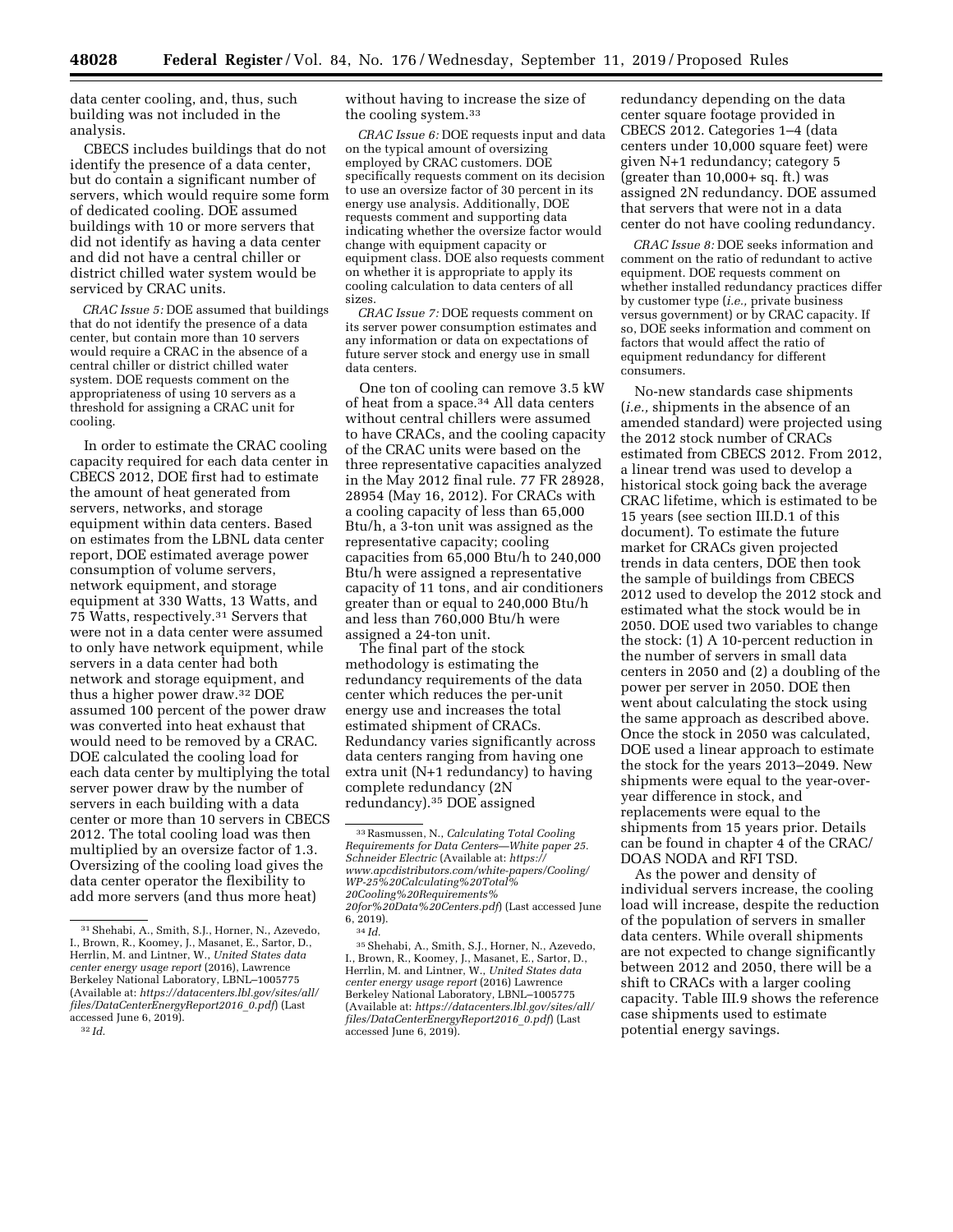## TABLE III.9—ESTIMATED CRAC SHIPMENTS BY SCOP NET SENSIBLE COOLING CAPACITY

| <65,000 Btu/h | ≥65,000 Btu/h<br>and <240,000<br>Btu/h | ≥240,000<br>Btu/h and<br>< 760,000<br>Btu/h | Total<br>shipments |
|---------------|----------------------------------------|---------------------------------------------|--------------------|
| 8,522         | 779                                    | 67 <sup>2</sup>                             | 9,973              |
| 6.198         | 2,884                                  | 1.197                                       | 10,279             |

DOE's analysis of CBECS server stock provides estimates of shipments by cooling capacity. To further disaggregate shipments by equipment class, DOE used model counts of units in DOE's Compliance Certification Database.

Table III.10 shows CRAC market share by equipment class grouping. Note that the table displays results in terms of current net sensible cooling capacity ranges (measured per the current DOE test procedure), rather than crosswalked NSCC ranges (see section II.A of this NODA for further discussion of the capacity crosswalk and equipment class switching issue for CRACs).

## TABLE III.10—ESTIMATED MARKET SHARE FOR CRAC EQUIPMENT CLASSES BY EQUIPMENT CLASS

| Condenser system | Orientation | <65,000<br>Btu/h <sup>*</sup><br>(%) | ≥65,000 Btu/h<br>and $<$ 240,000<br>Btu/h*<br>(% ) | ≥240,000<br>Btu/h and<br><760,000<br>Btu/h <sup>*</sup><br>(% ) |
|------------------|-------------|--------------------------------------|----------------------------------------------------|-----------------------------------------------------------------|
|                  |             | 3.2                                  | 8.1                                                | 6.8                                                             |
|                  |             | 4.8                                  | 11.0                                               | 6.2                                                             |
|                  |             | 1.2                                  | 4.0                                                | 1.2                                                             |
|                  |             | 2.2                                  | 4.6                                                | 1.6                                                             |
|                  |             | 1.8                                  | 5.5                                                | 1.2                                                             |
|                  |             | 1.7                                  | 6.1                                                | 2.1                                                             |
|                  |             | 1.1                                  | 2.7                                                | 0.5                                                             |
|                  |             | 2.1                                  | 3.3                                                | 0.5                                                             |
|                  |             | 2.5                                  | 4.5                                                | 0.6                                                             |
|                  | Upflow      | 2.5                                  | 5.3                                                | 0.8                                                             |

\* Capacity measured per the current Federal test procedure.

DOE's Compliance Certification Database does not distinguish between upflow ducted and upflow non-ducted CRACs. DOE assumed upflow market share would be evenly split between the upflow ducted and upflow non-ducted

equipment classes. DOE's database also does not include horizontal flow classes, as those models do not yet have standards. Table III.11 presents CRAC shipments in 2018 and 2050 for equipment classes analyzed for

potential energy savings in this document. Note that the capacity ranges for upflow, non-ducted equipment classes listed in Table III.11 are not impacted by the change from SCOP to NSenCOP (see section II.A.1 for details.)

TABLE III.11—ESTIMATED SHIPMENTS FOR EQUIPMENT CLASSES ANALYZED IN THIS DOCUMENT

| Equipment class | Shipments in<br>2018  | Shipments in<br>2050         |
|-----------------|-----------------------|------------------------------|
|                 | 44<br>10<br>412<br>72 | 87<br>14<br>329<br>139<br>23 |

*CRAC Issue 9:* DOE's approach to estimating energy savings relies on estimates for annual shipments for the total CRAC market. DOE seeks historical shipments data

for CRACs and projections for growth of the market based on trends stakeholders have observed. Specifically, DOE requests as many years of historical shipments as can be

provided, consistent with the example table in Table III.12.

| TABLE III.12-REQUEST FOR HISTORICAL SHIPMENTS |
|-----------------------------------------------|
|                                               |

|                                | 2012 | 2013 | 2014 | 2015 | 2016 | 2017 | 2018 |
|--------------------------------|------|------|------|------|------|------|------|
| Annual CRAC Shipments<br><br>. |      |      |      |      | .    | .    |      |

*CRAC Issue 10:* In order to accurately disaggregate energy savings by equipment

class, DOE is interested in market data by equipment class, efficiency level, and climatic region.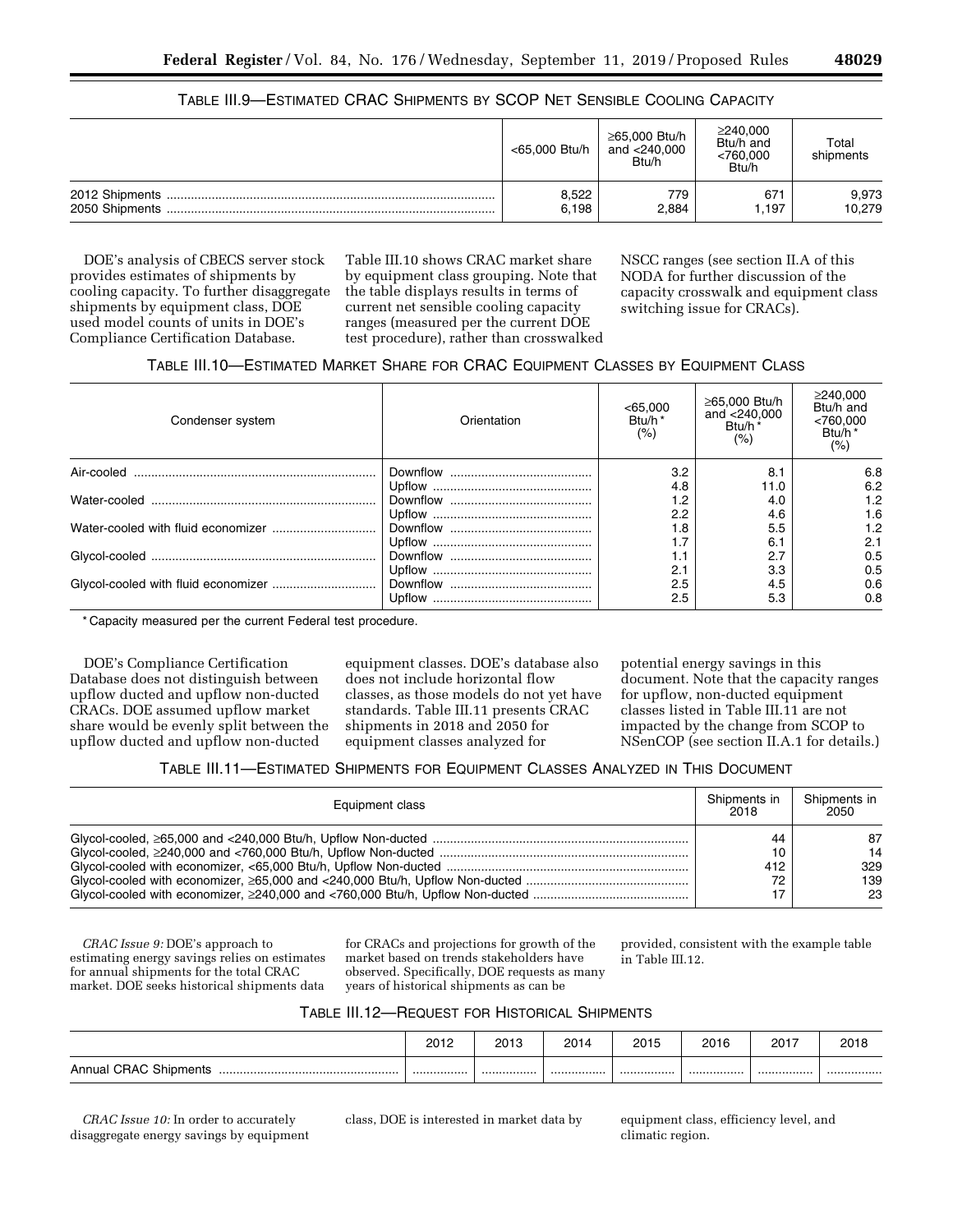*CRAC Issue 11:* DOE requests data and feedback on its methodology for determining market share by equipment class. DOE also requests data on the breakdown of upflow units between upflow ducted and upflow non-ducted and data on shipments for horizontal-flow equipment classes.

*CRAC Issue 12:* DOE requests data and feedback on its stock calculation, particularly data about the number of small data centers that use CRACs, the assumption that buildings with a chiller or chilled water system will not use CRACs, and any data or information about the current stock of CRACs.

#### 2. Dedicated Outdoor Air Systems

DOE developed its DOAS shipments estimates based on manufacturer feedback that shipments in 2016 were around 36,000 units and that DOAS growth is expected to be similar to that of VRF multi-split system equipment. A report by Cadeo Group 36 estimated VRF shipments to have double-digit growth through 2022. Therefore, to project shipments past 2016, DOE used a 10 percent growth rate through 2022 and then followed the same growth rate as other CUAC equipment, basing that growth rate on the reference case shipment projections in the National Impact Analysis spreadsheet 37 from the January 15, 2016 direct final rule for commercial unitary air conditioners and heat pumps and commercial warm air

furnaces. 81 FR 2420 (''CUAC–CUHP CWAF DFR'').

Manufacturers estimate that aircooled DOASes represent 95 percent of all DOAS shipments, and DOE assumed that this percentage would remain constant for the duration of the 30-year shipments analysis. As DOE is only analyzing the two air-cooled DOAS equipment classes, DOE reduced the annual shipments projections developed above by 5 percent to capture only the air-cooled product classes. Next, DOE allocated 59-percent of shipments to aircooled DOAS without energy recovery and 41-percent of shipments to aircooled DOAS with energy recovery, based on manufacturer estimates of the breakdown by product class.

*DOAS Issue 6:* DOE seeks historical data on DOAS shipments and forecasted growth of DOAS shipments by efficiency level, equipment class, and capacity.

*DOAS Issue 7:* DOE seeks information about the most common kinds of local, inspace cooling system with which a DOAS is paired. DOE seeks comment on the assumption that DOAS shipments will grow in line with VRF multi-split systems and water-source heat pumps in future years.

## *C. No-New-Standards-Case Efficiency Distribution*

For CRACs, DOE estimated the nonew-standards case efficiency distributions for each equipment class

using model counts from DOE's Compliance Certification Database. DOE bundled the efficiency levels into ''efficiency ranges'' and determined the percentage of models within each range. The distribution of efficiencies in the no-new-standards case for each equipment class can be found in chapter 4 of the CRAC/DOAS NODA and RFI TSD. DOE did not have any information on the market share of DOASes; therefore, a uniform distribution was used with 1/3rd of the market at each efficiency level to estimate national energy savings.

For the standards cases for all equipment addressed in this document, DOE assumed shipments at lower efficiencies were most likely to roll up into higher efficiency levels in response to more-stringent standards. For each efficiency level analyzed within a given equipment class, DOE used a ''roll-up'' scenario to establish the market shares by efficiency level for the year that standards would become effective (*e.g.,*  2019, 2020, or 2023). Available information also suggests that all equipment efficiencies in the no-new standards case that were above the standard level under consideration would not be affected. Table III.13 shows the no-new standards case efficiency distribution for CRACs.

| TABLE III.13—CRACS NO-NEW-STANDARDS-CASE EFFICIENCY DISTRIBUTION |
|------------------------------------------------------------------|
|------------------------------------------------------------------|

| Equipment class                                                                                       | Federal<br>(%) | ∟evel 0<br>$(\%)$ | Level 1<br>(%) | Level 2<br>(%) | Level 3<br>$(\%)$ | Level 4<br>(%) | Level 5<br>(%) | Total<br>$(\% )$ |
|-------------------------------------------------------------------------------------------------------|----------------|-------------------|----------------|----------------|-------------------|----------------|----------------|------------------|
| Glycol-cooled, Upflow, Non-ducted, $\geq 65,000$ Btu/h and                                            | 35.6           | 6.8               | 3.4            | 18.6           | 30.5              | 3.4            | 1.7            | 100              |
| Glycol-cooled, Upflow, Non-ducted, ≥240,000 Btu/h                                                     | 22.2           | 22.2              | 0.0            | 11.1           | 11.1              | 11.1           | 22.2           | 100              |
| Glycol-cooled with a Fluid Economizer, Upflow, Non-                                                   | 0.0            | 0.0               | 4.5            | 4.5            | 31.8              | 45.5           | 13.6           | 100              |
| Glycol-cooled with a Fluid Economizer, Upflow, Non-<br>ducted, $\geq 65,000$ Btu/h and <240,000 Btu/h | 12.6           | 10.5              | 29.5           | 22.1           | 23.2              | 1.1            | 1.1            | 100              |
| Glycol-cooled with a Fluid Economizer, Upflow, Non-                                                   | 0.0            | 26.7              | 33.3           | 6.7            | 6.7               | 13.3           | 13.3           | 100              |

*CRAC Issue 13:* DOE seeks input on its determination of the no-new-standards case distribution of efficiencies for CRACs and its projection of how amended energy conservation standards would affect the distribution of efficiencies in each standards case.

*DOAS Issue 8:* DOE also seeks input on how best to determine the no-standards-case efficiency distribution for DOASes.

Using the distribution of efficiencies in the no-new-standards case and in the standards cases for each equipment class analyzed in this document, as well as the UECs for each specified efficiency level (discussed previously), DOE calculated market-weighted average efficiency values. The market-weighted average efficiency value represents the average efficiency of the total units shipped at a specified amended standard level. The market-weighted average efficiency values for the nonew-standards case and the standards cases for each efficiency level analyzed within the equipment classes is provided in chapter 4 of the CRAC/ DOAS NODA and RFI TSD.

*DOAS Issue 9:* DOE seeks historical shipment-weighted efficiency data for DOASes by equipment class.

#### *D. Other Analytical Inputs*

## 1. Equipment Lifetime

DOE defines ''equipment lifetime'' as the age at which a unit is retired from service. DOE used a 15-year lifetime for all CRAC equipment classes. This is the average lifetime used in the May 2012 final rule. 77 FR 28928, 28958 (May 16, 2012).

<sup>36</sup>Cadeo report, Docket ID EERE–2017–BT–TP– 0018–0002.

<sup>37</sup> DOE Energy Conservation Standards for Small, Large, and Very Large Air-Cooled Commercial Package Air Conditioning and Heating Equipment,

National Impact Analysis spreadsheet (Available at: *[https://www.regulations.gov/document?D=EERE-](https://www.regulations.gov/document?D=EERE-2013-BT-STD-0007-0107)[2013-BT-STD-0007-0107](https://www.regulations.gov/document?D=EERE-2013-BT-STD-0007-0107)*).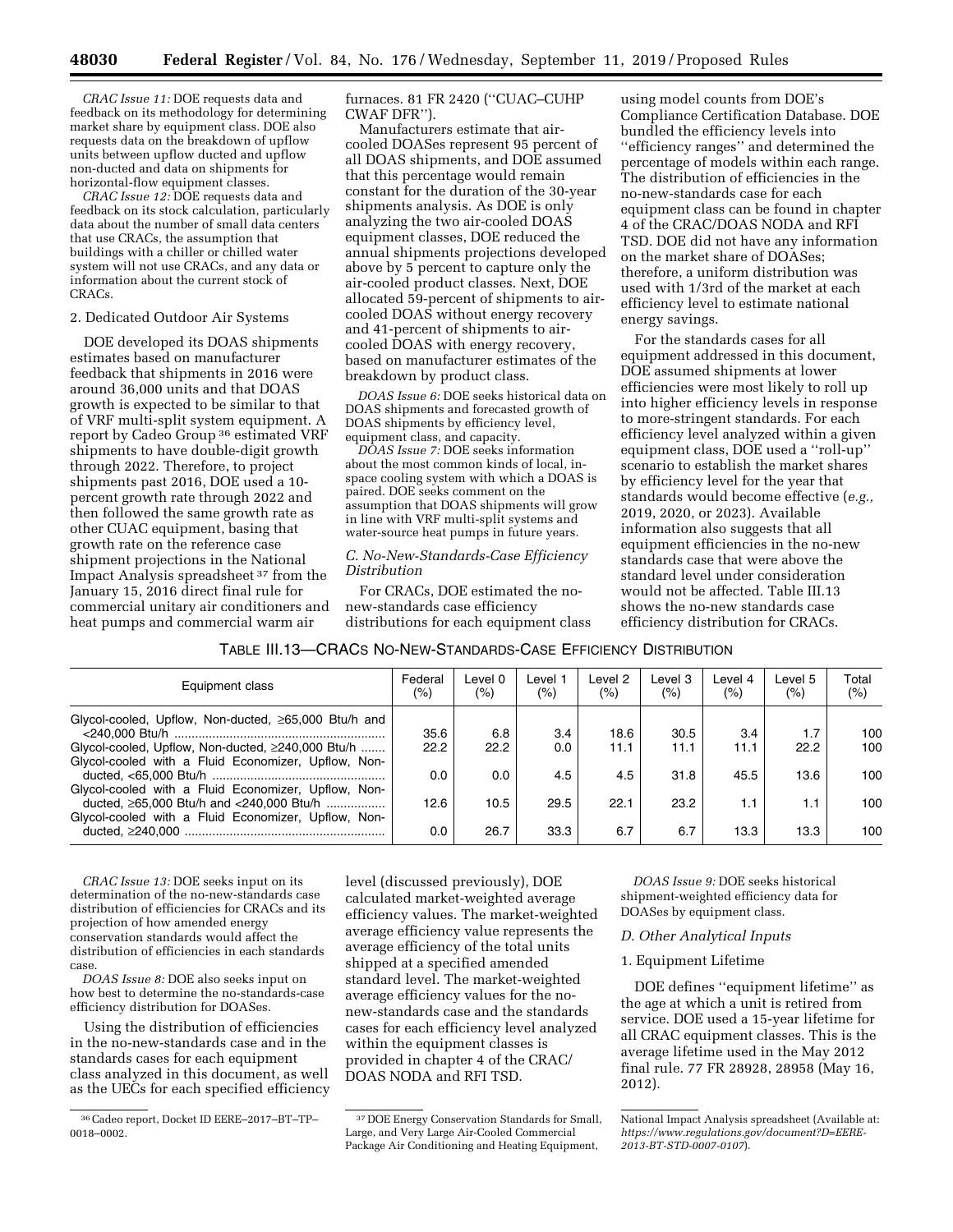*CRAC Issue 14:* DOE requests any data or information regarding whether 15 years is an appropriate average value for CRAC equipment lifetime and whether equipment lifetime varies based on equipment class and/ or efficiency level.

DOE does not have any data on the lifetime of DOASes; however, DOE did develop a lifetime model for commercial package air conditioners in the January 2016 CUAC–CUHP–CWAF DFR.38 As DOASes are also package, DX equipment, DOE used the lifetimes it developed for 15-ton commercial package air conditioners to estimate the lifetime of DOASes. DOE calculated a mean lifetime of 22.6 years from the annual failure rates developed for 15 ton CUACs from the life-cycle model of the January 2016 CUAC–CUHP–CWAF DFR.39 DOE used this mean lifetime of 22.6 years in its DOAS analysis.

*DOAS Issue 10:* DOE requests any data or information about the lifetime of DOASes and whether the equipment lifetime varies based on equipment class, condenser type, capacity, and efficiency level. In the absence of data about the lifetime of DOASes, DOE requests comment on the appropriateness of applying the lifetime developed for the January 2016 CUAC–CUHP CWAF DFR.

2. Compliance Dates and Analysis Period

If DOE were to prescribe energy conservation standards at the efficiency levels contained in ASHRAE Standard 90.1–2016, EPCA states that any such standard shall become effective on or after a date that is two or three years (depending on the equipment type or size) after the effective date of the applicable minimum energy efficiency requirement in the amended ASHRAE standard. (42 U.S.C. 6313(a)(6)(D)) If DOE were to prescribe standards more stringent than the efficiency levels contained in ASHRAE Standard 90.1– 2016, EPCA dictates that any such standard will become effective for equipment manufactured on or after a date which is four years after the date of publication of a final rule in the **Federal Register**. (42 U.S.C. 6313(a)(6)(D)) For equipment classes where DOE is acting under its 6-yearlookback authority, if DOE were to adopt more-stringent standards, EPCA states that any such standard shall apply to equipment manufactured after a date that is the latter of the date three years after publication of the final rule establishing such standard or six years

after the effective date for the current standard. (42 U.S.C. 6313(a)(6)(C)(iv))

For purposes of calculating the NES for the equipment in this evaluation, DOE used a 30-year analysis period starting with the assumed year of compliance listed in Table III.14 for each equipment class. This is the standard analysis period of 30 years that DOE typically uses in its NES analysis. For equipment classes with a compliance date in the last six months of the year, DOE starts its analysis period in the first full year after compliance. For example, if CRACs greater than 65,000 Btu/h and less than 240,000 Btu/h were to have a compliance date of October 26, 2019, the analysis period for calculating NES would begin in 2020 and extend to 2049.

While the analysis periods remain the same for assessing the energy savings of efficiency levels higher than the ASHRAE levels, those energy savings would not begin accumulating until 2023 (the assumed compliance date if DOE were to determine that standard levels more stringent than the ASHRAE levels are justified).

## TABLE III.14—APPROXIMATE COMPLIANCE DATE OF AN AMENDED ENERGY CONSERVATION STANDARD FOR EACH EQUIPMENT CLASS

| Equipment class<br><b>Computer Room Air Conditioners</b>                                                                                                                                    | Approximate<br>compliance date<br>for adopting the<br>efficiency<br>levels in<br><b>ASHRAE</b> standard<br>$90.1 - 2016$ | Approximate<br>compliance date<br>for adopting<br>more-stringent<br>efficiency<br>levels than those<br>in ASHRAE<br>standard<br>$90.1 - 2016$ |  |
|---------------------------------------------------------------------------------------------------------------------------------------------------------------------------------------------|--------------------------------------------------------------------------------------------------------------------------|-----------------------------------------------------------------------------------------------------------------------------------------------|--|
|                                                                                                                                                                                             |                                                                                                                          |                                                                                                                                               |  |
| CRAC, Glycol-Cooled with fluid economizer, ≥65,000 and <240,000 Btu/h, Upflow Non-ducted<br>CRAC, Glycol-Cooled with fluid economizer, ≥240,000 Btu/h and <760,000 Btu/h, Upflow Non-Ducted | 10/26/2019<br>10/26/2019<br>10/26/2018<br>10/26/2019<br>10/26/2019                                                       | 4/26/2023<br>4/26/2023<br>4/26/2023<br>4/26/2023<br>4/26/2023                                                                                 |  |
| <b>Dedicated Outdoor Air Systems</b>                                                                                                                                                        |                                                                                                                          |                                                                                                                                               |  |

*E. Other Energy Conservation Standards Topics* 

## 1. Market Failures

In the field of economics, a market failure is a situation in which the market outcome does not maximize societal welfare. Such an outcome

would result in unrealized potential welfare. DOE welcomes comment on any aspect of market failures, especially those in the context of amended energy conservation standards for CRACs and DOASes.

2. Network Mode/''Smart'' Equipment

DOE recently published an RFI on the emerging smart technology appliance and equipment market. 83 FR 46886 (Sept. 17, 2018). In that RFI, DOE sought information to better understand market trends and issues in the emerging market for appliances and commercial

<sup>38</sup> Direct Final Rule Life-Cycle-Cost Analysis Spreadsheet (Available at: *[https://](https://www.regulations.gov/document?D=EERE-2013-BT-STD-0007-0106) [www.regulations.gov/document?D=EERE-2013-BT-](https://www.regulations.gov/document?D=EERE-2013-BT-STD-0007-0106)[STD-0007-0106](https://www.regulations.gov/document?D=EERE-2013-BT-STD-0007-0106)*).

<sup>39</sup> Direct Final Rule Life-Cycle-Cost Analysis Spreadsheet (Available at: *[https://](https://www.regulations.gov/document?D=EERE-2013-BT-STD-0007-0106)*

*[www.regulations.gov/document?D=EERE-2013-BT-](https://www.regulations.gov/document?D=EERE-2013-BT-STD-0007-0106)[STD-0007-0106](https://www.regulations.gov/document?D=EERE-2013-BT-STD-0007-0106)*).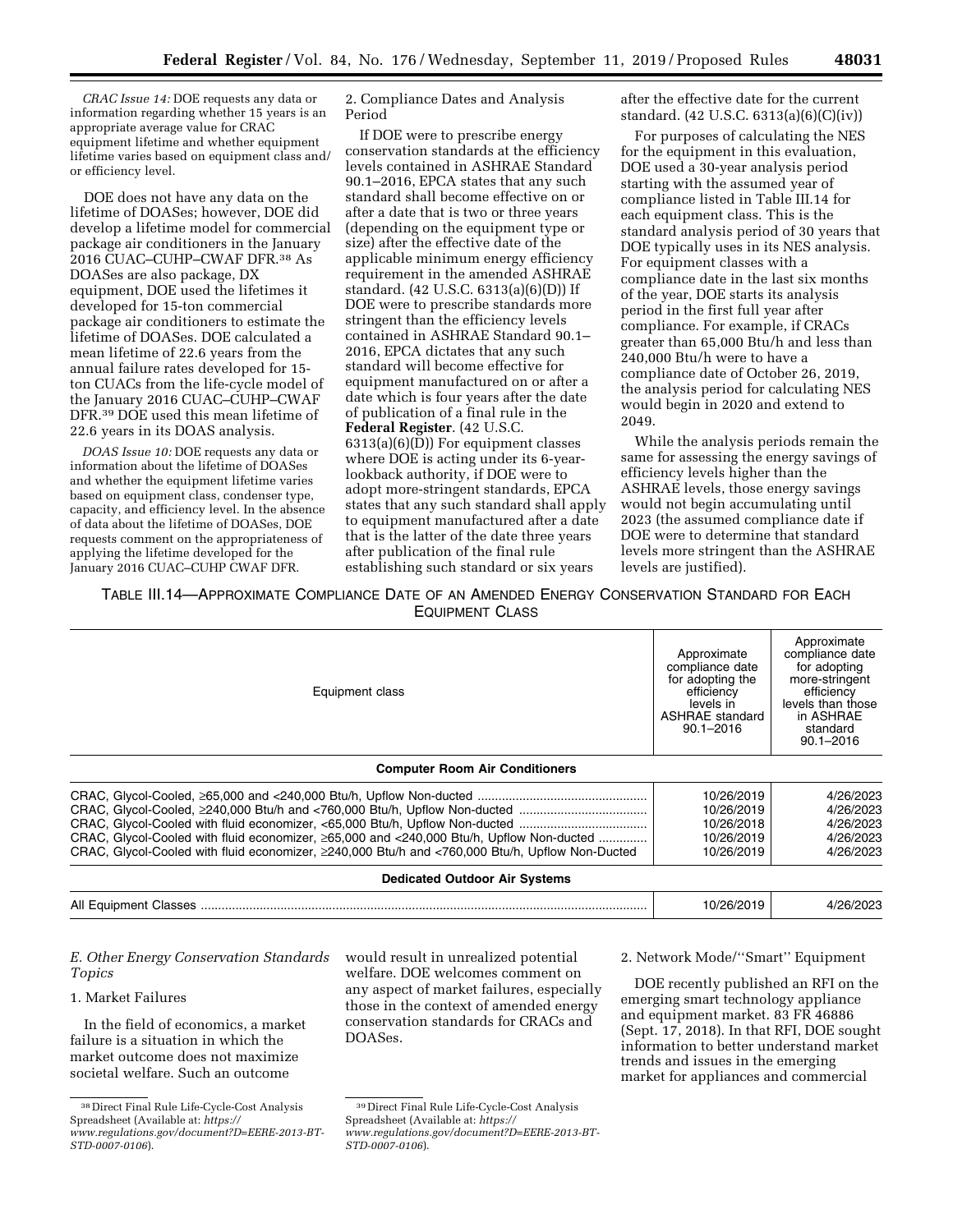equipment that incorporate smart technology. DOE's intent in issuing the RFI was to ensure that DOE did not inadvertently impede such innovation in fulfilling its statutory obligations in setting efficiency standards for covered products and equipment. DOE seeks comments, data, and information on the issues presented in the RFI as they may be applicable to CRACs and DOASes.

## 3. Other

In addition to the issues identified earlier in this document, DOE welcomes

comment on any other aspect of energy conservation standards for CRACs and DOASes not already addressed by the specific areas identified in this document.

## *F. Estimates of Potential Energy Savings*

DOE estimated the potential primary and full-fuel cycle (FFC) energy savings in quads (*i.e.,* 1015 Btu) for each efficiency level considered within each equipment class analyzed. The potential energy savings for efficiency levels more stringent than those specified by

ASHRAE Standard 90.1–2016 were calculated relative to the efficiency levels that would result if ASHRAE Standard 90.1–2016 standards were adopted. Table III.15 through Table III.17 show the potential energy savings resulting from the analyses conducted. The reported energy savings are cumulative over the period in which equipment shipped in the 30-year analysis continues to operate.

## TABLE III.15—POTENTIAL ENERGY SAVINGS FOR CRACS, GLYCOL-COOLED, UPFLOW, NON-DUCTED

|                                                 | $\geq$ 65.000 Btu/h and<br>$\geq$ 240.000 Btu/h and<br><240.000 Btu/h +<br><760,000 Btu/h + |       |                |       |
|-------------------------------------------------|---------------------------------------------------------------------------------------------|-------|----------------|-------|
|                                                 | <b>NSenCOP</b>                                                                              | quads | <b>NSenCOP</b> | quads |
| Site Energy Savings Estimate (quads)            |                                                                                             |       |                |       |
|                                                 | 1.85                                                                                        | 0.000 | 1.75           | 0.000 |
|                                                 | 1.87                                                                                        | 0.000 | 1.78           | 0.000 |
|                                                 | 1.89                                                                                        | 0.000 | 1.81           | 0.000 |
|                                                 | 1.99                                                                                        | 0.000 | 1.94           | 0.000 |
|                                                 | 2.14                                                                                        | 0.001 | 2.01           | 0.000 |
| Level 5—"Max Tech" ………………………………………………………………………  | 2.29                                                                                        | 0.002 | 2.04           | 0.000 |
| <b>Primary Energy Savings Estimate (quads)</b>  |                                                                                             |       |                |       |
|                                                 | 1.85                                                                                        | 0.000 | 1.75           | 0.000 |
|                                                 | 1.87                                                                                        | 0.000 | 1.78           | 0.000 |
|                                                 | 1.89                                                                                        | 0.000 | 1.81           | 0.000 |
|                                                 | 1.99                                                                                        | 0.001 | 1.94           | 0.001 |
|                                                 | 2.14                                                                                        | 0.003 | 2.01           | 0.001 |
| Level 5—"Max Tech" ………………………………………………………………………… | 2.29                                                                                        | 0.004 | 2.04           | 0.001 |
| FFC Energy Savings Estimate (quads)             |                                                                                             |       |                |       |
|                                                 | 1.85                                                                                        | 0.000 | 1.75           | 0.000 |
|                                                 | 1.87                                                                                        | 0.000 | 1.78           | 0.000 |
|                                                 | 1.89                                                                                        | 0.000 | 1.81           | 0.000 |
|                                                 | 1.99                                                                                        | 0.001 | 1.94           | 0.001 |
|                                                 | 2.14                                                                                        | 0.003 | 2.01           | 0.001 |
|                                                 | 2.29                                                                                        | 0.005 | 2.04           | 0.001 |

† The potential energy savings for Level 0 (the ASHRAE Standard 90.1–2016 level) were calculated relative to the Federal standard. The potential energy savings for efficiency Levels 1-5 were calculated relative to Level 0.

## TABLE III.16—POTENTIAL ENERGY SAVINGS FOR CRACS, GLYCOL-COOLED WITH A FLUID ECONOMIZER, UPFLOW, NON-DUCTED

|                                      | <65,000 Btu/h + |       |                                                | $\geq$ 65,000 Btu/h and<br><240,000 Btu/h + | $\geq$ 240,000 Btu/h and<br><760,000 Btu/h + |       |  |  |
|--------------------------------------|-----------------|-------|------------------------------------------------|---------------------------------------------|----------------------------------------------|-------|--|--|
|                                      | <b>NSenCOP</b>  | quads | <b>NSenCOP</b>                                 | quads                                       | <b>NSenCOP</b>                               | quads |  |  |
| Site Energy Savings Estimate (quads) |                 |       |                                                |                                             |                                              |       |  |  |
| Level 0                              | 2.00            | 0.000 | 1.75                                           | 0.000                                       | 1.70                                         | 0.000 |  |  |
| Level 1                              | 2.04            | 0.000 | 1.77                                           | 0.000                                       | 1.72                                         | 0.000 |  |  |
| Level 2                              | 2.07            | 0.000 | 1.88                                           | 0.000                                       | 1.77                                         | 0.000 |  |  |
| Level 3                              | 2.14            | 0.000 | 1.94                                           | 0.001                                       | 1.87                                         | 0.000 |  |  |
| Level 4                              | 2.20            | 0.000 | 2.08                                           | 0.002                                       | 1.90                                         | 0.000 |  |  |
| Level 5—"Max Tech"                   | 2.24            | 0.000 | 2.22                                           | 0.002                                       | 1.97                                         | 0.001 |  |  |
|                                      |                 |       | <b>Primary Energy Savings Estimate (quads)</b> |                                             |                                              |       |  |  |
| Level 0                              | 2.00            | 0.000 | 1.75                                           | 0.000                                       | 1.70                                         | 0.000 |  |  |
| Level 1                              | 2.04            | 0.000 | 1.77                                           | 0.000                                       | 1.72                                         | 0.000 |  |  |
| Level 2                              | 2.07            | 0.000 | 1.88                                           | 0.001                                       | 1.77                                         | 0.000 |  |  |
| Level 3                              | 2.14            | 0.000 | 1.94                                           | 0.002                                       | 1.87                                         | 0.001 |  |  |
|                                      | 2.20            | 0.000 | 2.08                                           | 0.004                                       | 1.90                                         | 0.001 |  |  |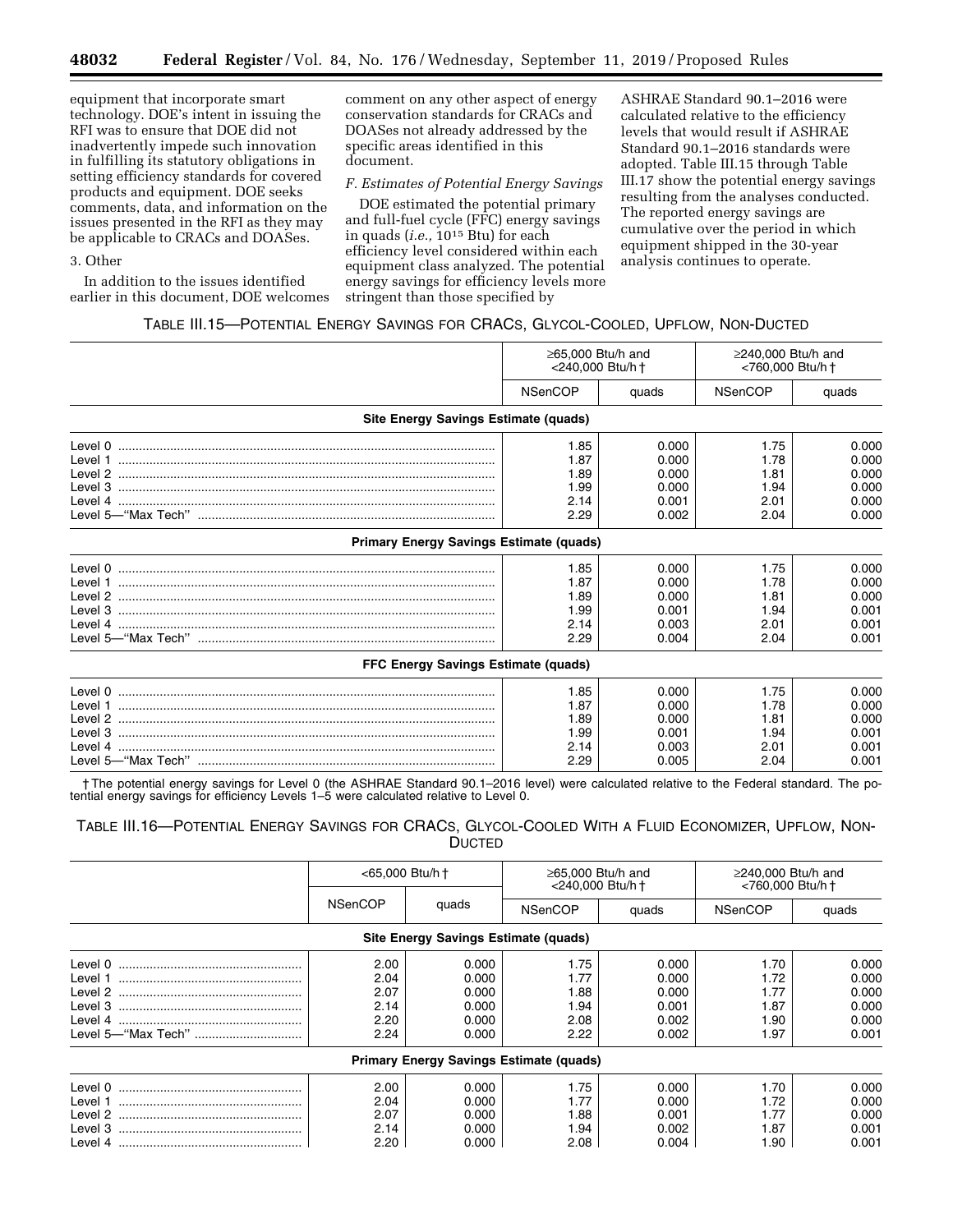## TABLE III.16—POTENTIAL ENERGY SAVINGS FOR CRACS, GLYCOL-COOLED WITH A FLUID ECONOMIZER, UPFLOW, NON-DUCTED—Continued

|                                                     | <65,000 Btu/h +                              |                                                    | $\geq$ 65,000 Btu/h and<br><240,000 Btu/h +  |                                                    | $\geq$ 240,000 Btu/h and<br><760,000 Btu/h +  |                                                    |  |  |  |  |
|-----------------------------------------------------|----------------------------------------------|----------------------------------------------------|----------------------------------------------|----------------------------------------------------|-----------------------------------------------|----------------------------------------------------|--|--|--|--|
|                                                     | <b>NSenCOP</b>                               | quads                                              | <b>NSenCOP</b>                               | quads                                              | <b>NSenCOP</b>                                | quads                                              |  |  |  |  |
|                                                     | 2.24                                         | 0.001                                              | 2.22                                         | 0.006                                              | 1.97                                          | 0.001                                              |  |  |  |  |
| FFC Energy Savings Estimate (quads)                 |                                              |                                                    |                                              |                                                    |                                               |                                                    |  |  |  |  |
| Level 0<br>Level 1<br>Level 2<br>Level 3<br>Level 4 | 2.00<br>2.04<br>2.07<br>2.14<br>2.20<br>2.24 | 0.000<br>0.000<br>0.000<br>0.000<br>0.000<br>0.001 | 1.75<br>1.77<br>1.88<br>1.94<br>2.08<br>2.22 | 0.000<br>0.000<br>0.001<br>0.002<br>0.004<br>0.006 | 1.70<br>1.72<br>1.77<br>1.87<br>90. ا<br>l.97 | 0.000<br>0.000<br>0.000<br>0.001<br>0.001<br>0.001 |  |  |  |  |

† The potential energy savings for Level 0 (the ASHRAE Standard 90.1–2016 level) were calculated relative to the Federal standard. The potential energy savings for efficiency Levels 1–5 were calculated relative to Level 0.

## TABLE III.17—POTENTIAL ENERGY SAVINGS FOR AIR-COOLED DOASES

|                                        |              | Without energy recovery | With energy recovery |       |  |
|----------------------------------------|--------------|-------------------------|----------------------|-------|--|
| <b>Efficiency Level</b>                | <b>ISMRE</b> | quads                   | <b>ISMRE</b>         | quads |  |
| <b>Site Energy Savings Estimate</b>    |              |                         |                      |       |  |
|                                        | 4.0          |                         | 5.2                  |       |  |
|                                        | 5.0          | 0.155                   | 6.2                  | 0.067 |  |
|                                        | 6.0          | 0.362                   | 7.2                  | 0.164 |  |
| <b>Primary Energy Savings Estimate</b> |              |                         |                      |       |  |
|                                        | 4.0          |                         | 5.2                  |       |  |
|                                        | 5.0          | 0.408                   | 6.2                  | 0.176 |  |
|                                        | 6.0          | 0.951                   | 7.2                  | 0.431 |  |
| <b>FFC Energy Savings Estimate</b>     |              |                         |                      |       |  |
|                                        | 4.0          |                         | 5.2                  |       |  |
|                                        | 5.0          | 0.426                   | 6.2                  | 0.184 |  |
|                                        | 6.0          | 0.994                   | 7.2                  | 0.450 |  |

## **IV. Review Under Six-Year Lookback Provisions: Requested Information**

As discussed, DOE is required to conduct an evaluation of each class of covered equipment in ASHRAE Standard 90.1 every 6 years. (42 U.S.C.  $6313(a)(6)(C)(i)$ ) Accordingly, DOE is also evaluating the remaining 40 CRAC equipment classes for which ASHRAE Standard 90.1–2016 did not increase the stringency of the standards. In making a determination of whether standards for such equipment need to be amended, DOE must also follow specific statutory criteria. Similar to the consideration of whether to adopt a standard more stringent than an amended ASHRAE Standard 90.1 level, DOE must evaluate whether amended Federal standards would result in significant additional conservation of energy and are technologically feasible and economically justified. (42 U.S.C. 6313(a)(6)(C)(i)(I) (*referencing* 42 U.S.C.  $6313(a)(6)(A)(ii)(II)$  A determination of

whether more-stringent standards are economically justified in the context of the six-year look-back provision requires an analysis under the same seven factors EPCA established for determining whether standards more stringent than an amended ASHRAE standard are required. (42 U.S.C. 6313(a)(6)(C)(i)(II) (*referencing* 42 U.S.C. 6313(a)(6)(B)(i)(I)–(VII)) (See section III)

As the analysis of more-stringent standards for those equipment classes of CRACs for which ASHRAE 90.1–2016 did not increase stringency of efficiency levels is similar to the analysis for those equipment classes for which ASHRAE 90.1–2016 did increase stringency of efficiency levels, the issues identified in section III apply to both sets of equipment classes. Specifically, for the 40 equipment classes of CRACs for which ASHRAE Standard 90.1–2016 does not specify energy efficiency levels more stringent than the currently applicable Federal standards, DOE

requests comment and information on the following issues:

## *Annual Energy Use*

*CRAC Issue 15:* DOE seeks comment on the appropriateness of using UECs derived for the May 2012 final rule, specifically whether energy use has changed significantly since the 2012 analysis due to changes in operational behavior. DOE also requests feedback on scaling UECs using NSenCOP values for higher efficiency levels.

*CRAC Issue 16:* DOE seeks comment on its approach to determining the UEC of upflow units using the fractional increase or decrease in NSenCOP relative to the baseline downflow unit in a given equipment class grouping of condenser system and capacity.

#### *Shipments*

*CRAC Issue 17:* DOE assumed that buildings that do not identify the presence of a data center, but contain more than 10 servers would require a CRAC in the absence of a central chiller or district chilled water system. DOE requests comment on the appropriateness of using 10 servers as a threshold for assigning a CRAC unit for cooling.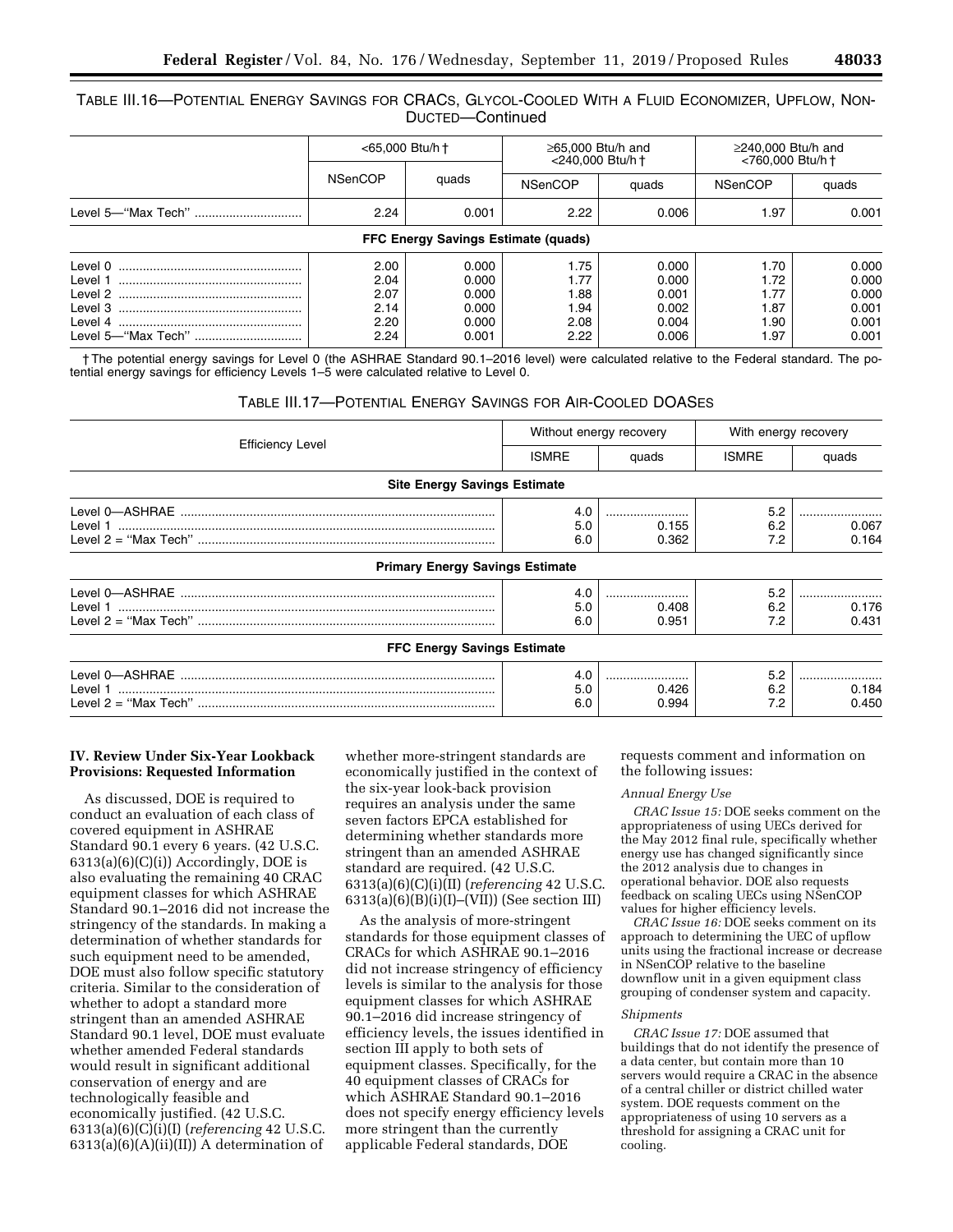*CRAC Issue 18:* DOE requests input and data on the typical amount of oversizing employed by CRAC customers. DOE specifically requests comment on its decision to use an oversize factor of 30 percent in its energy use analysis. Additionally, DOE requests comment and supporting data indicating whether the oversize factor would change with equipment capacity or equipment class. DOE also requests comment

on whether it is appropriate to apply its cooling calculation to data centers of all sizes.

*CRAC Issue 19:* DOE requests comment on its server power consumption estimates and any information or data on expectations of future server stock and energy use in small data centers.

*CRAC Issue 20:* DOE's approach to estimating energy savings relies on estimates

for annual shipments for the total CRAC market. DOE seeks historical shipments data for CRACs and projections for growth of the market based on trends stakeholders have observed. Specifically, DOE requests as many years of historical shipments as can be provided with an example table requested in Table IV.1.

| TABLE IV.1-REQUEST FOR HISTORICAL SHIPMENTS |  |  |
|---------------------------------------------|--|--|
|---------------------------------------------|--|--|

|                              | 2012 | 2013 | 2014 | 2015 | 2016 | 2017 | 2018 |
|------------------------------|------|------|------|------|------|------|------|
| <b>Annual CRAC Shipments</b> |      |      |      |      |      | .    |      |

*CRAC Issue 21:* In order to accurately disaggregate energy savings by equipment class, DOE is interested in market data by equipment class, efficiency level, and climatic region.

*CRAC Issue 22:* DOE requests data and feedback on its methodology for determining market share by equipment class.

*CRAC Issue 23:* DOE requests data and feedback on its stock calculation, particularly data about the number of small data centers that use CRACs, the assumption that buildings with chiller or chilled water system will not use CRACs, and any data or information about the current stock of CRACs.

#### *No-New-Standards-Case Efficiency Distribution*

*CRAC Issue 24:* DOE seeks input on its determination of the no-new-standards case distribution of efficiencies for CRACs and its projection of how amended standards would affect the distribution of efficiencies in each standards case.

## *Equipment Lifetime*

*CRAC Issue 25:* DOE requests any data or information regarding whether 15 years is an appropriate average value for CRAC equipment lifetime and whether equipment lifetime varies based on equipment class and/ or efficiency level.

#### **V. Public Participation**

## *A. Submission of Comments*

DOE invites all interested parties to submit in writing by the date specified previously in the **DATES** section of this document, comments, data, and information on matters addressed in this document and on other matters relevant to DOE's consideration of amended energy conservation standards for CRACs and DOASes. Interested parties may submit comments, data, and other information using any of the methods described in the **ADDRESSES** section at the beginning of this document.

*Submitting comments via [http://](http://www.regulations.gov) [www.regulations.gov.](http://www.regulations.gov)* The *[http://](http://www.regulations.gov) [www.regulations.gov](http://www.regulations.gov)*. Web page will require you to provide your name and contact information. Your contact information will be viewable to DOE

Building Technologies staff only. Your contact information will not be publicly viewable except for your first and last names, organization name (if any), and submitter representative name (if any). If your comment is not processed properly because of technical difficulties, DOE will use this information to contact you. If DOE cannot read your comment due to technical difficulties and cannot contact you for clarification, DOE may not be able to consider your comment.

However, your contact information will be publicly viewable if you include it in the comment itself or in any documents attached to your comment. Any information that you do not want to be publicly viewable should not be included in your comment, nor in any document attached to your comment. Otherwise, persons viewing comments will see only first and last names, organization names, correspondence containing comments, and any documents submitted with the comments.

Do not submit to *[http://](http://www.regulations.gov) [www.regulations.gov](http://www.regulations.gov)* information for which disclosure is restricted by statute, such as trade secrets and commercial or financial information (hereinafter referred to as Confidential Business Information (CBI)). Comments submitted through *[http://](http://www.regulations.gov) [www.regulations.gov](http://www.regulations.gov)* cannot be claimed as CBI. Comments received through the website will waive any CBI claims for the information submitted. For information on submitting CBI, see the Confidential Business Information section.

DOE processes submissions made through *<http://www.regulations.gov>*  before posting. Normally, comments will be posted within a few days of being submitted. However, if large volumes of comments are being processed simultaneously, your comment may not be viewable for up to several weeks. Please keep the comment tracking number that *[http://](http://www.regulations.gov)*

*[www.regulations.gov](http://www.regulations.gov)* provides after you have successfully uploaded your comment.

*Submitting comments via email, hand delivery/courier, or postal mail.*  Comments and documents submitted via email, hand delivery/courier, or postal mail also will be posted to *[http://](http://www.regulations.gov) [www.regulations.gov](http://www.regulations.gov)*. If you do not want your personal contact information to be publicly viewable, do not include it in your comment or any accompanying documents. Instead, provide your contact information in a cover letter. Include your first and last names, email address, telephone number, and optional mailing address. The cover letter will not be publicly viewable as long as it does not include any comments.

Include contact information each time you submit comments, data, documents, and other information to DOE. If you submit via postal mail or hand delivery/ courier, please provide all items on a CD, if feasible, in which case it is not necessary to submit printed copies.

Comments, data, and other information submitted to DOE electronically should be provided in PDF (preferred), Microsoft Word or Excel, WordPerfect, or text (ASCII) file format. Provide documents that are not secured, that are written in English, and that are free of any defects or viruses. Documents should not contain special characters or any form of encryption.

*Campaign form letters.* Please submit campaign form letters by the originating organization in batches of between 50 to 500 form letters per PDF or as one form letter with a list of supporters' names compiled into one or more PDFs. This reduces comment processing and posting time.

*Confidential Business Information.*  Pursuant to 10 CFR 1004.11, any person submitting information that he or she believes to be confidential and exempt by law from public disclosure should submit via email, postal mail, or hand delivery/courier two well-marked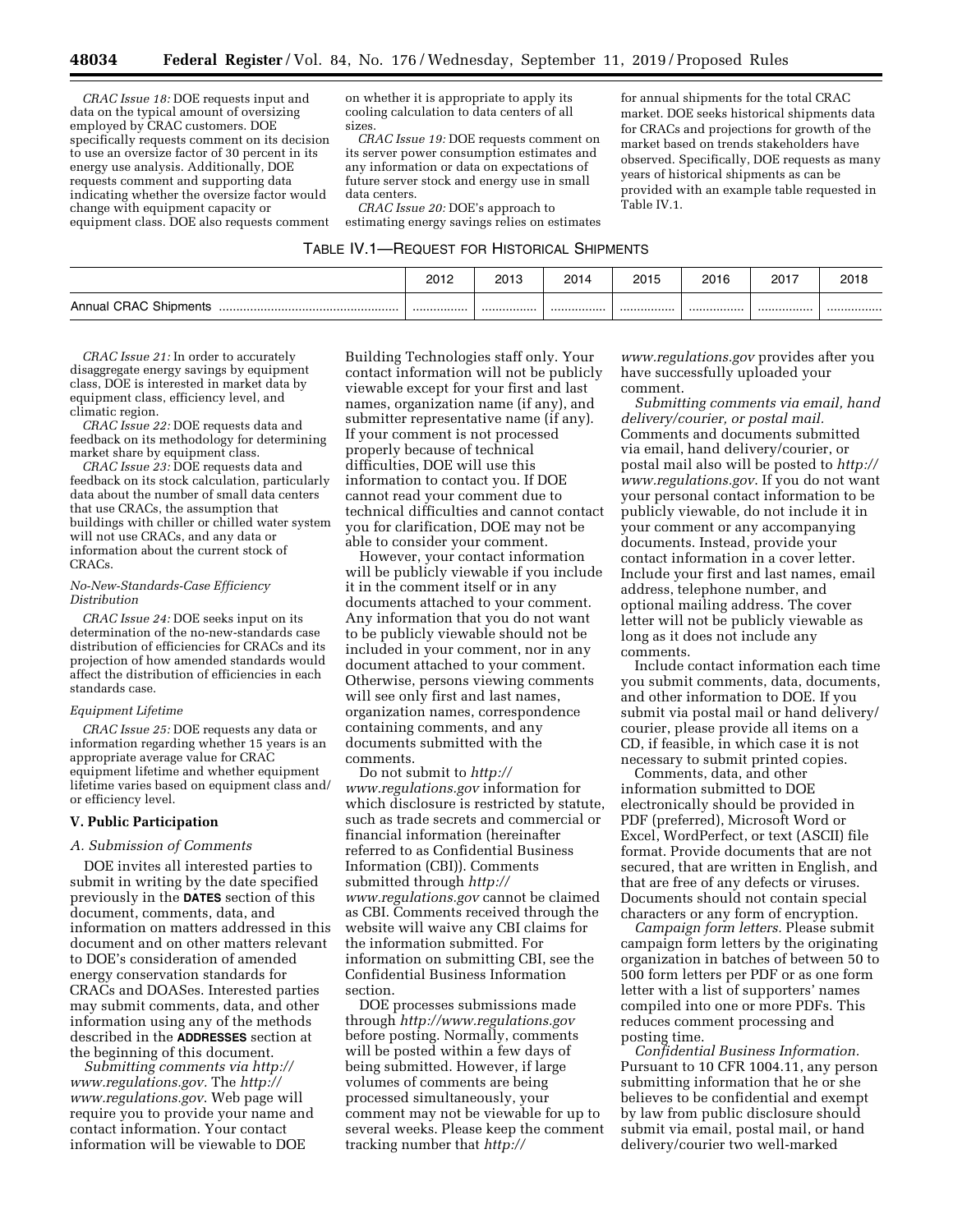copies: one copy of the document marked ''confidential'' including all the information believed to be confidential, and one copy of the document marked ''non-confidential'' with the information believed to be confidential deleted. Submit these documents via email or on a CD, if feasible. DOE will make its own determination about the confidential status of the information and treat it according to its determination.

Factors of interest to DOE when evaluating requests to treat submitted information as confidential include: (1) A description of the items, (2) whether and why such items are customarily treated as confidential within the industry, (3) whether the information is generally known by or available from other sources, (4) whether the information has previously been made available to others without obligation concerning its confidentiality, (5) an explanation of the competitive injury to the submitting person which would result from public disclosure, (6) when such information might lose its confidential character due to the passage of time, and (7) why disclosure of the information would be contrary to the public interest.

It is DOE's policy that all comments may be included in the public docket, without change and as received, including any personal information provided in the comments (except information deemed to be exempt from public disclosure).

DOE considers public participation to be a very important part of the process for developing energy conservation standards. DOE actively encourages the participation and interaction of the public during the comment period in each stage of the rulemaking process. Interactions with and between members of the public provide a balanced discussion of the issues and assist DOE in the rulemaking process. Anyone who wishes to be added to the DOE mailing list to receive future notices and information about this process or would like to request a public meeting should contact Appliance and Equipment Standards Program staff at (202) 287– 1445 or via email at *[ApplianceStandardsQuestions@](mailto:ApplianceStandardsQuestions@ee.doe.gov)*

*[ee.doe.gov](mailto:ApplianceStandardsQuestions@ee.doe.gov)*.

## *B. Issues on Which DOE Seeks Comment*

DOE welcomes comments on any aspect of this document for CRAC and DOAS equipment classes where ASHRAE Standard 90.1–2016 increased stringency (thereby triggering DOE's review of amended standards) and for CRAC and DOAS equipment classes undergoing 6-year-lookback review. DOE is particularly interested in

receiving comments and views of interested parties concerning the following issues, listed by equipment category:

*CRAC Issue 1:* DOE seeks comment on whether, in the context of its consideration of more-stringent standards, there have been sufficient technological or market changes for CRACs since the most recent standards update that may justify a new rulemaking to consider more-stringent standards. Specifically, DOE seeks data and information that could enable the agency to determine whether DOE should propose a ''no new standard'' determination because a morestringent standard: (1) Would not result in significant additional savings of energy; (2) is not technologically feasible; (3) is not economically justified; or (4) any combination of the foregoing.

*CRAC Issue 2:* DOE requests comment on the methodology and results for the crosswalk analysis.

*CRAC Issue 3:* DOE seeks comment on the appropriateness of using UECs derived for the May 2012 final rule, specifically whether energy use has changed significantly since the 2012 analysis due to changes in operational behavior. DOE also requests feedback on scaling UECs using NSenCOP values for higher efficiency levels.

*CRAC Issue 4:* DOE seeks comment on its approach to determining the UEC of upflow units using the fractional increase or decrease in NSenCOP relative to the baseline downflow unit in a given equipment class grouping of condenser system and capacity.

*CRAC Issue 5:* DOE assumed that buildings that do not identify the presence of a data center, but contain more than 10 servers would require a CRAC in the absence of a central chiller or district chilled water system. DOE requests comment on the appropriateness of using 10 servers as a threshold for assigning a CRAC unit for cooling.

*CRAC Issue 6:* DOE requests input and data on the typical amount of oversizing employed by CRAC customers. DOE specifically requests comment on its decision to use an oversize factor of 30 percent in its energy use analysis. Additionally, DOE requests comment and supporting data indicating whether the oversize factor would change with equipment capacity or equipment class. DOE also requests comment on whether it is appropriate to apply its cooling calculation to data centers of all sizes.

*CRAC Issue 7:* DOE requests comment on its server power consumption estimates and any information or data on expectations of future server stock and energy use in small data centers.

*CRAC Issue 8:* DOE seeks information and comment on the ratio of redundant to active equipment. DOE requests comment on whether installed redundancy practices differ by customer type (*i.e.,* private business versus government) or by CRAC capacity. If so, DOE seeks information and comment on factors that would affect the ratio of equipment redundancy for different consumers.

*CRAC Issue 9:* DOE's approach to estimating energy savings relies on estimates

for annual shipments for the total CRAC market. DOE seeks historical shipments data for CRACs and projections for growth of the market based on trends stakeholders have observed. Specifically, DOE requests as many years of historical shipments as can be provided, consistent with the example table in Table III.12.

*CRAC Issue 10:* In order to accurately disaggregate energy savings by equipment class, DOE is interested in market data by equipment class, efficiency level, and climatic region.

*CRAC Issue 11:* DOE requests data and feedback on its methodology for determining market share by equipment class. DOE also requests data on the breakdown of upflow units between upflow ducted and upflow non-ducted and data on shipments for horizontal-flow equipment classes.

*CRAC Issue 12:* DOE requests data and feedback on its stock calculation, particularly data about the number of small data centers that use CRACs, the assumption that buildings with a chiller or chilled water system will not use CRACs, and any data or information about the current stock of CRACs.

*CRAC Issue 13:* DOE seeks input on its determination of the no-new-standards case distribution of efficiencies for CRACs and its projection of how amended energy conservation standards would affect the distribution of efficiencies in each standards case.

*CRAC Issue 14:* DOE requests any data or information regarding whether 15 years is an appropriate average value for CRAC equipment lifetime and whether equipment lifetime varies based on equipment class and/ or efficiency level.

*CRAC Issue 15:* DOE seeks comment on the appropriateness of using UECs derived for the May 2012 final rule, specifically whether energy use has changed significantly since the 2012 analysis due to changes in operational behavior. DOE also requests feedback on scaling UECs using NSenCOP values for higher efficiency levels.

*CRAC Issue 16:* DOE seeks comment on its approach to determining the UEC of upflow units using the fractional increase or decrease in NSenCOP relative to the baseline downflow unit in a given equipment class grouping of condenser system and capacity.

*CRAC Issue 17:* DOE assumed that buildings that do not identify the presence of a data center, but contain more than 10 servers would require a CRAC in the absence of a central chiller or district chilled water system. DOE requests comment on the appropriateness of using 10 servers as a threshold for assigning a CRAC unit for cooling.

*CRAC Issue 18:* DOE requests input and data on the typical amount of oversizing employed by CRAC customers. DOE specifically requests comment on its decision to use an oversize factor of 30 percent in its energy use analysis. Additionally, DOE requests comment and supporting data indicating whether the oversize factor would change with equipment capacity or equipment class. DOE also requests comment on whether it is appropriate to apply its cooling calculation to data centers of all sizes.